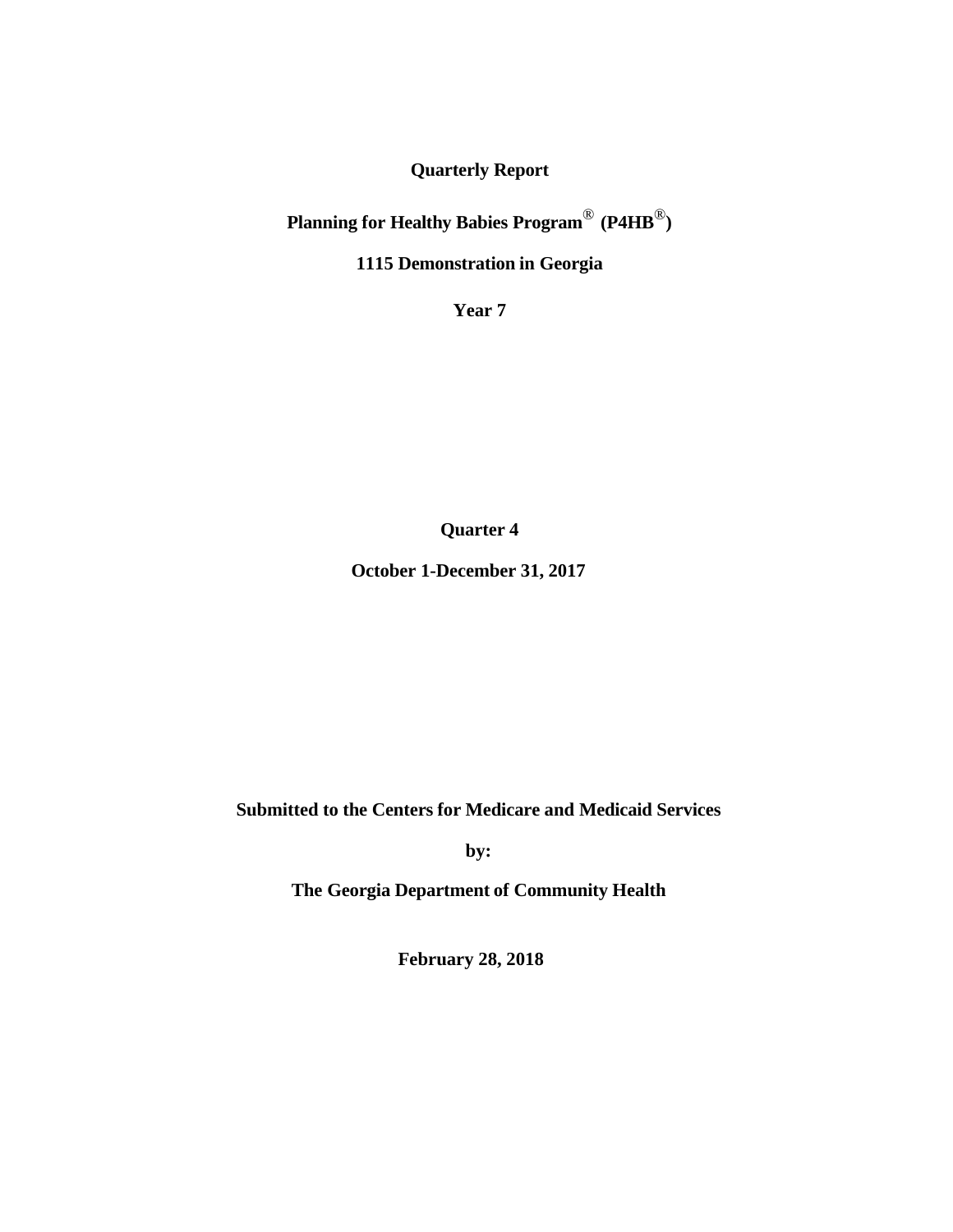# **TABLE OF CONTENTS**

| <b>Item</b>                           | Page |
|---------------------------------------|------|
| <b>OVERVIEW</b>                       | 3    |
| PROGRAM ELIGIBILITY                   | 3    |
| CMO QUARTERLY ENROLLMENT              | 4    |
| CMO AVERAGE QUARTERLY ENROLLMENT      | 6    |
| CMO QUARTERLY REPORTS                 |      |
| CMO PROVIDER AND MEMBER SURVEY REVIEW | 12   |
| <b>ACTIVITIES</b>                     |      |
| DCH P4HB OUTREACH ACTIVITIES          | 32   |
| <b>EVALUATION ACTIVITIES</b>          | 33   |
| <b>ACTION PLANS</b>                   | 34   |
| <b>EXPENDITURES</b>                   | 35   |
| <b>Budget Neutrality Spreadsheet</b>  | 36   |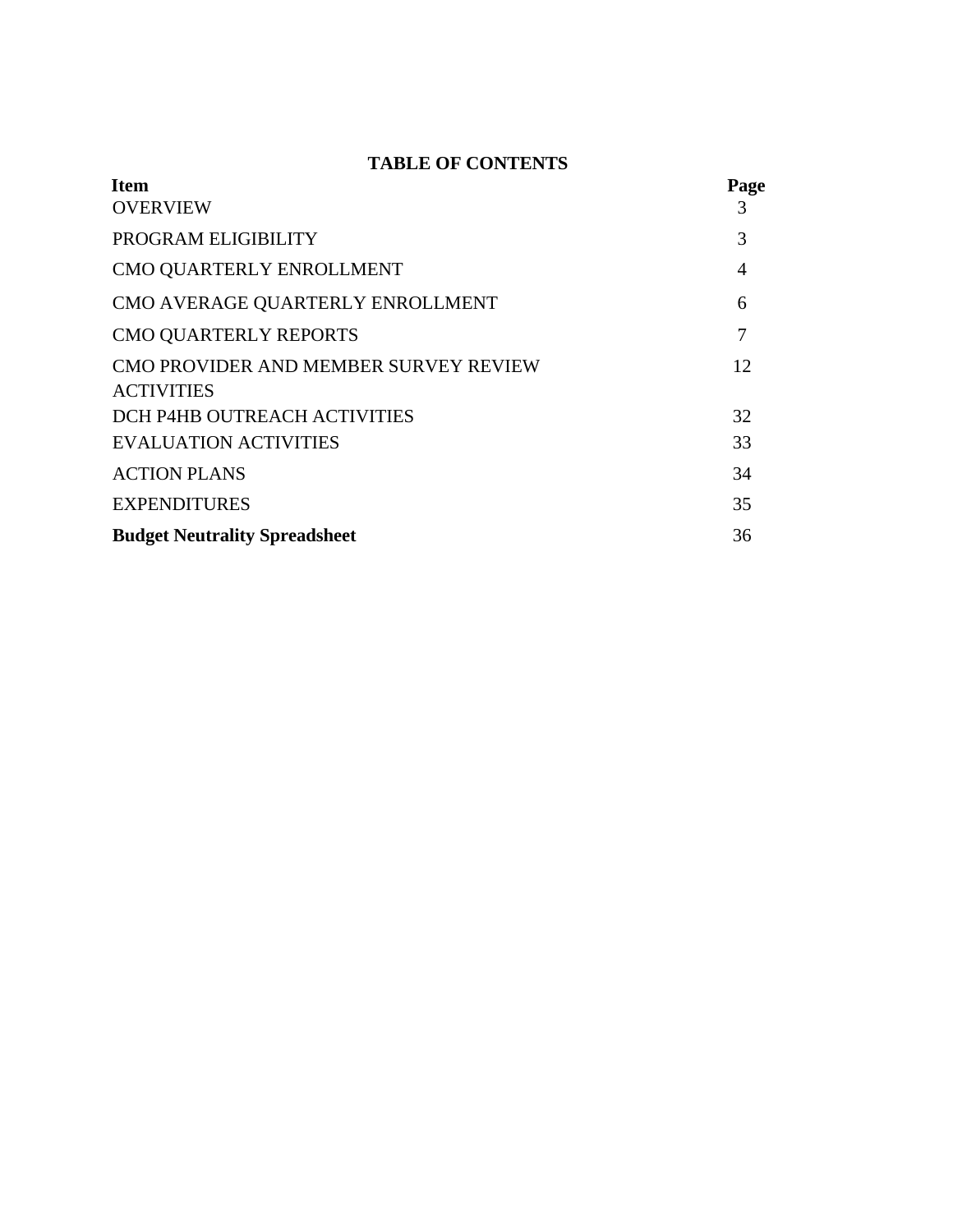### **OVERVIEW**

This fourth quarter (Q4) P4HB report provides information on enrollment of women into P4HB as determined under the new integrated eligibility system, Georgia Gateway. This report summarizes the changes seen in P4HB program enrollment from the rollout of this new system. Other topics discussed in this Q4 report include:

- Program Eligibility and CMO Enrollment
- CMO Quarterly Reports
- DCH P4HB Outreach Activities
- Member and Provider Surveys
- Evaluation Activities
- Action Plans
- Expenditures and Budget Neutrality

## **PROGRAM ELIGIBILITY**

**Table 1** below, generated from data in the Georgia Gateway system, displays the number of women deemed eligible for the P4HB program in December along with the total number of women in transition during the month. The table shows additions throughout the month, denials, and terminations.

|                                                                    |                             |              | <b>CLIENT ADDITIONS</b> |                   |              | <b>CLIENT DISPOSITIONS</b> |                   |
|--------------------------------------------------------------------|-----------------------------|--------------|-------------------------|-------------------|--------------|----------------------------|-------------------|
|                                                                    | <b>ACTIVE</b><br><b>BOM</b> | <b>TOTAL</b> | <b>APPROVE</b>          | <b>REINSTATED</b> | <b>TOTAL</b> | <b>DENIED</b>              | <b>TERMINATED</b> |
| <b>Inter-Pregnancy</b><br>Care                                     | 1,051                       | 438          | 411                     | 27                | 241          | 108                        | 133               |
| <b>Family Planning</b><br><b>Services</b>                          | 27,261                      | 8.926        | 8,318                   | 608               | 6,368        | 4.031                      | 2,337             |
| <b>Resource Mother</b><br><b>Services - ABD</b><br><b>Medicaid</b> | 4                           |              |                         |                   | 4            | $\mathcal{L}$<br>∠         | 2                 |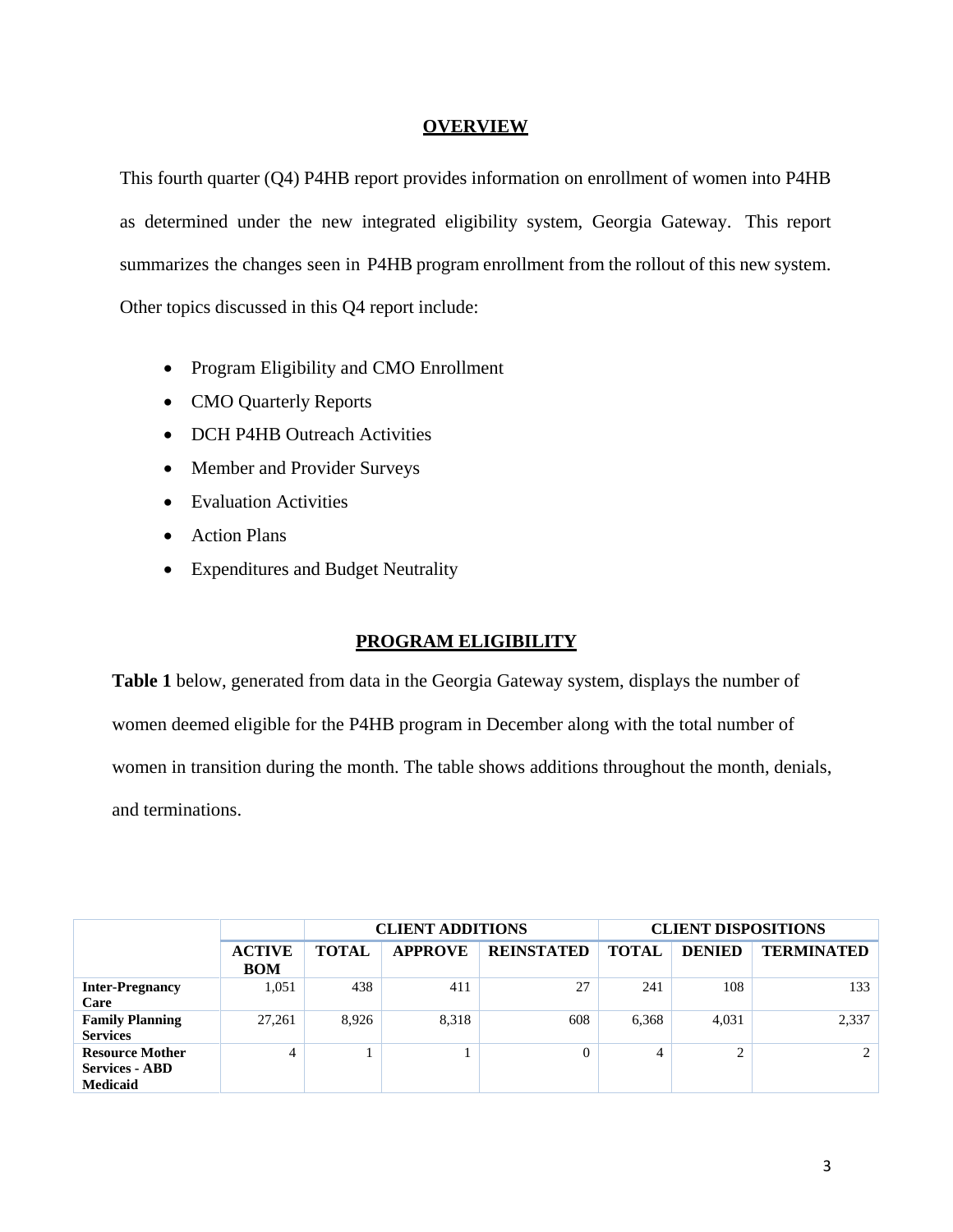| <b>Resource Mother</b> | 616 | 770<br>70 | 691 | o. | 294 | 48 | 246 |
|------------------------|-----|-----------|-----|----|-----|----|-----|
| Services - Parent/     |     |           |     |    |     |    |     |
| Caretaker Medicaid     |     |           |     |    |     |    |     |

**Table 1: Program Enrollment as of December 2017**

By the end of Q4, at the beginning of the month, a total of 29,932 women were deemed eligible (see table 1). There were 27,261 women deemed eligible for family planning only services; 1,051 deemed eligible for inter-pregnancy care services; and 1,616 women deemed eligible for resource mother only services. This shows a 64.2% increase of women eligible from Q3 (18,225).

#### **CMO QUARTERLY ENROLLMENT**

With the new CMO contract from the State, July 1, 2017 also brought passive enrollment. Passive enrollment will enroll eligible women to a CMO automatically through an algorithm. The member will have a choice change period, if they do not want the health plan that is chosen for them, they can change to another health plan. They will have 90 days from the start date of their health plan to change to a new health plan. Passive enrollment will allow women to get into a CMO faster.

As of December 2, 2017, there were 23,170 women enrolled of the 29,932 deemed eligible in one of the four Georgia Families CMOs and able to receive P4HB services. The total enrolled included 21,195 FP enrollees, 797 IPC enrollees, and 1,178 RM enrollees. DCH recognizes the difference in enrolled and eligible women, and we are hoping to see the gap get smaller as we move forward. These enrollment counts represent large changes in enrollment within each of the program's three components when enrollments at the end of Q4 2017

<sup>&</sup>quot;BOM" = "beginning of the month"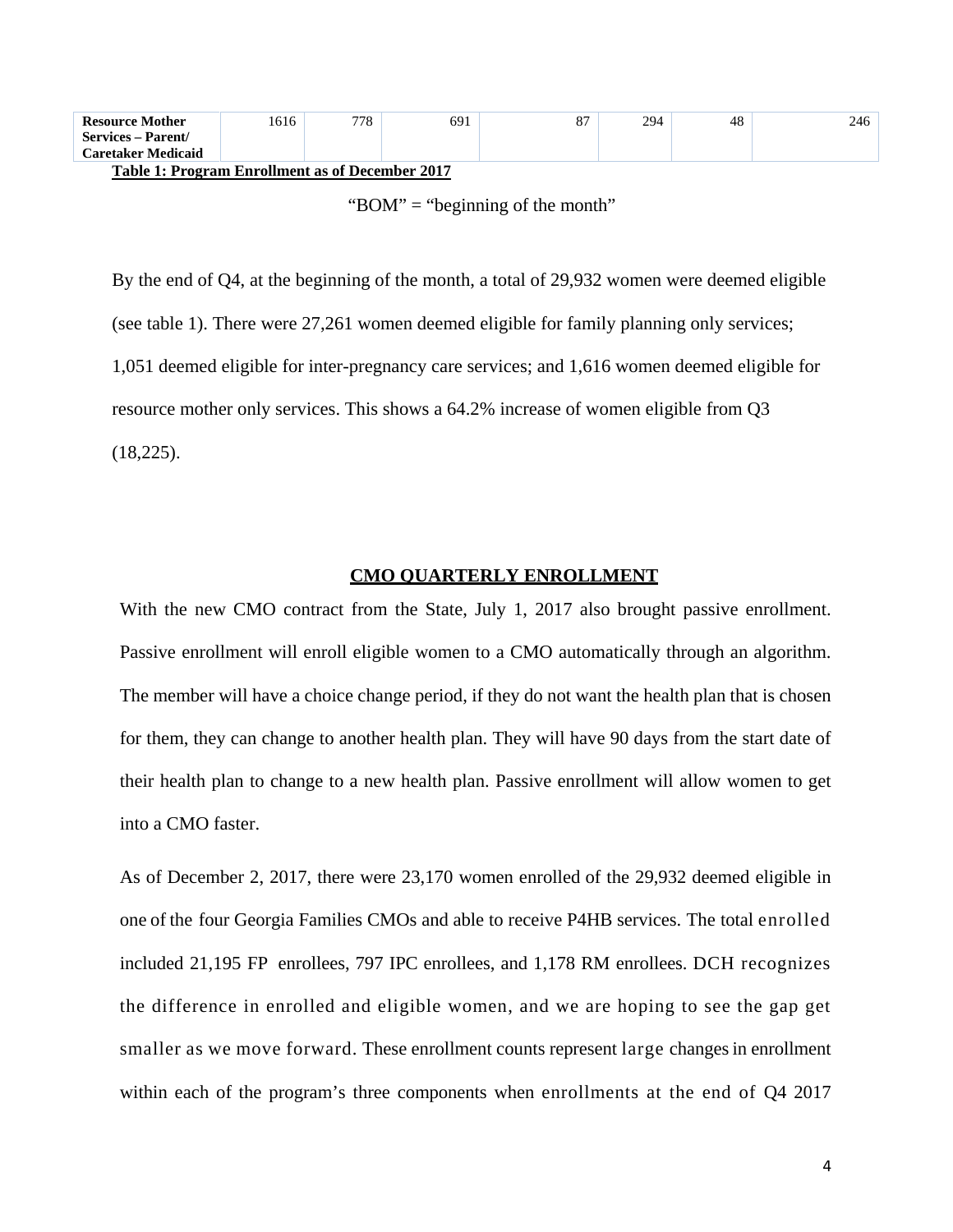(Q4) were compared to enrollments at the end of Q3 2017 (Q3) as described below:

- An *increase of 65.4%* in the number of women enrolled in a CMO to receive family planning only services (21,195 women at the end of Q4 2017 versus 12,813 women at the end of Q3 2017);
- An *increase of 52.7%* in the number of women enrolled in a CMO to receive interpregnancy care services (797 women at the end of Q4 2017 versus 522 women at the end of Q3 2017); and
- An *increase of 57.1%* in the number of women enrolled in a CMO to receive Resource Mother services (a combination of Resource Mother only and IPC women). At the end of Q4 2017, there were 1,975 women enrolled versus 1,257 women enrolled at the end of Q3 2017.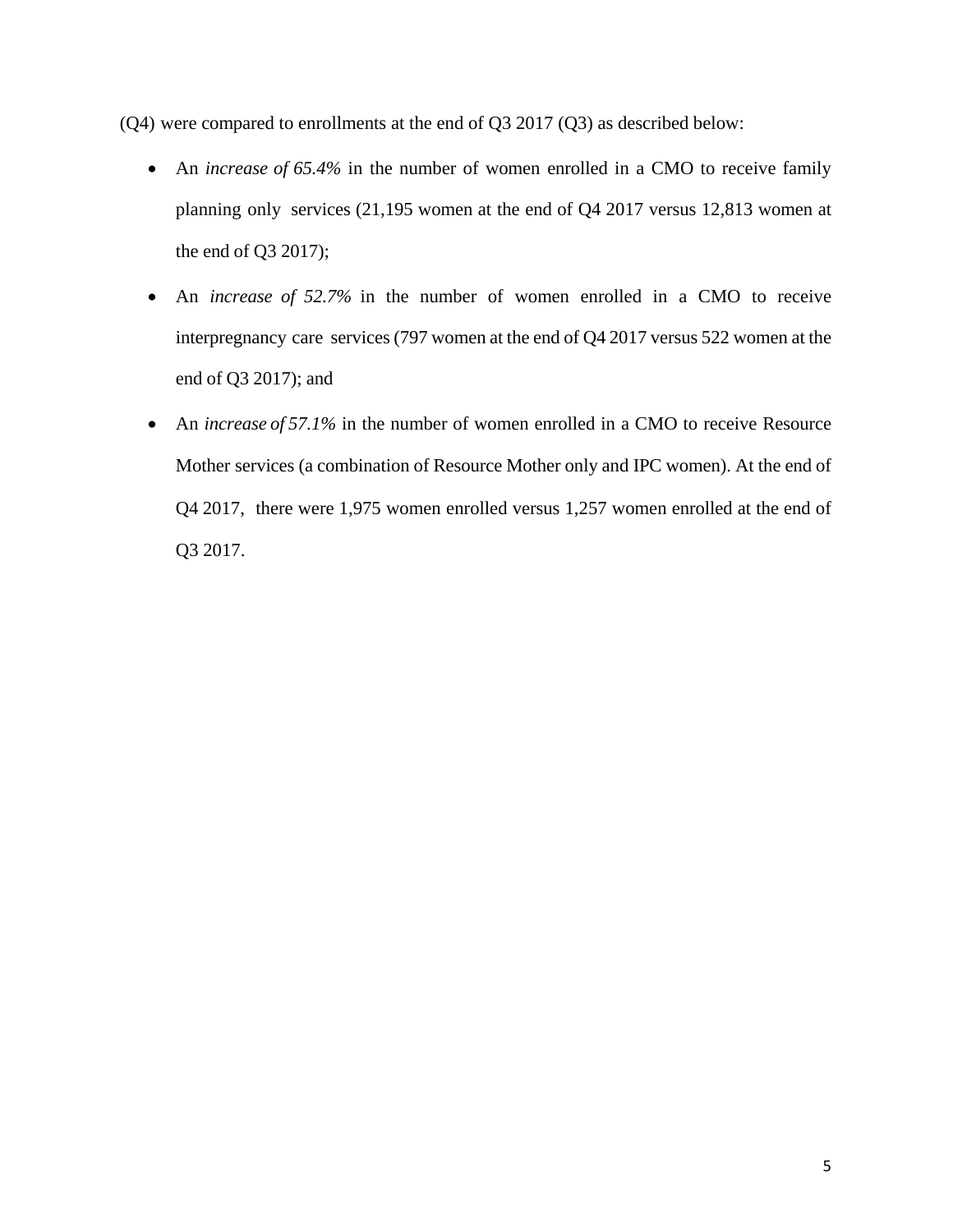#### **CMO Average Quarterly Enrollment**

The data on enrollment, shown in **Figure 1**, reflects average quarterly FP only enrollment. As evidenced by the data noted above, there has been an increase in enrollment in the FP only component. An increase of 77.1 percent in average quarterly enrollment in the FP component occurred from Q3 2017 to Q4 2017 (10,264 to 18,177). Additionally, as shown in **Figure 2**, the average quarterly enrollment in the IPC component increased by 61.3 percent (from 432 in Q3 2017 to 697 in Q4 2017). Note that these data reflect *averages* for the quarter and not final enrollment numbers for the *end of the quarter*.



**Figure 1: Mean Enrollment per Quarter, per FP enrollee (Jan 2012-Dec 2017) Source: MMIS ReportsMGD-3823-M Enrollmentafter EOM processing**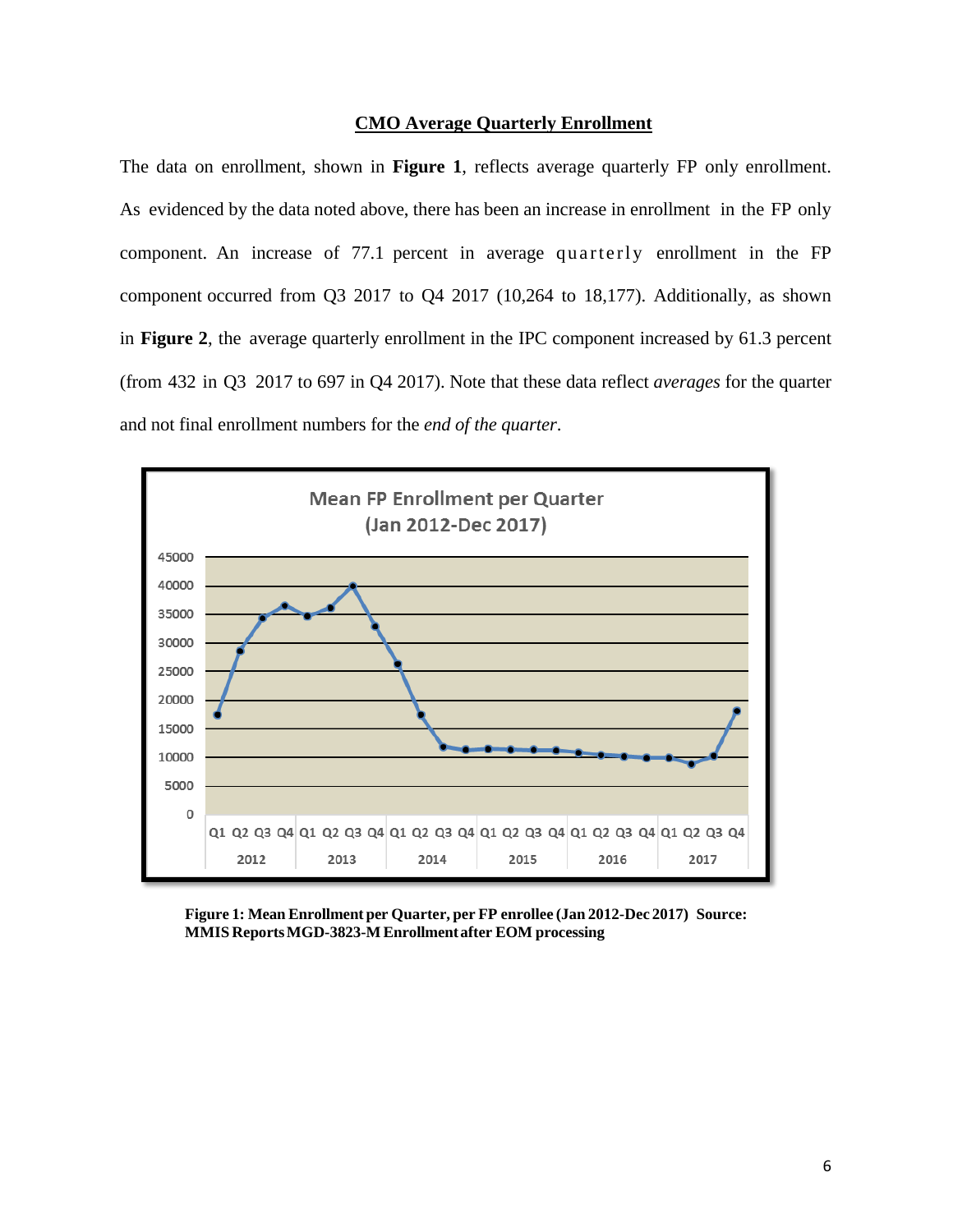

**Figure 2: Mean Enrollment per Quarter, per IPC enrollee (Jan 2012-Dec 2017) Source:MMIS ReportsMGD-3823-MEnrollment after EOM processing**

### **CMO QUARTERLY REPORTS**

Some of the information included in the following tables was abstracted from the CMOs' Q4 2017 P4HB quarterly reports sent to DCH at the end of January 2018. Last quarter, we began including the quarterly report information from CareSource, the fourth and newest CMO to participate in P4HB. All reports described the CMOs' enrollment counts, service utilization, and CMO outreach activities. Additional data sources for the tables below include the monthly MMIS Report MGD-3823-M, the MCHB Enrollment after EOM Processing Report, and the Family Planning/Resource Mother Quarterly CMO Reports. **Table 2** provides information from each CMO regarding enrollment, contraceptive utilization, and family planning and IPC service utilization during Q4 2017. DCH is aware of the discrepancies in the counts of P4HB women enrolled in the CMOs versus their own data. DCH data are abstracted from the beginning of the last month of the quarter while the CMOs abstract data from the last day of the reporting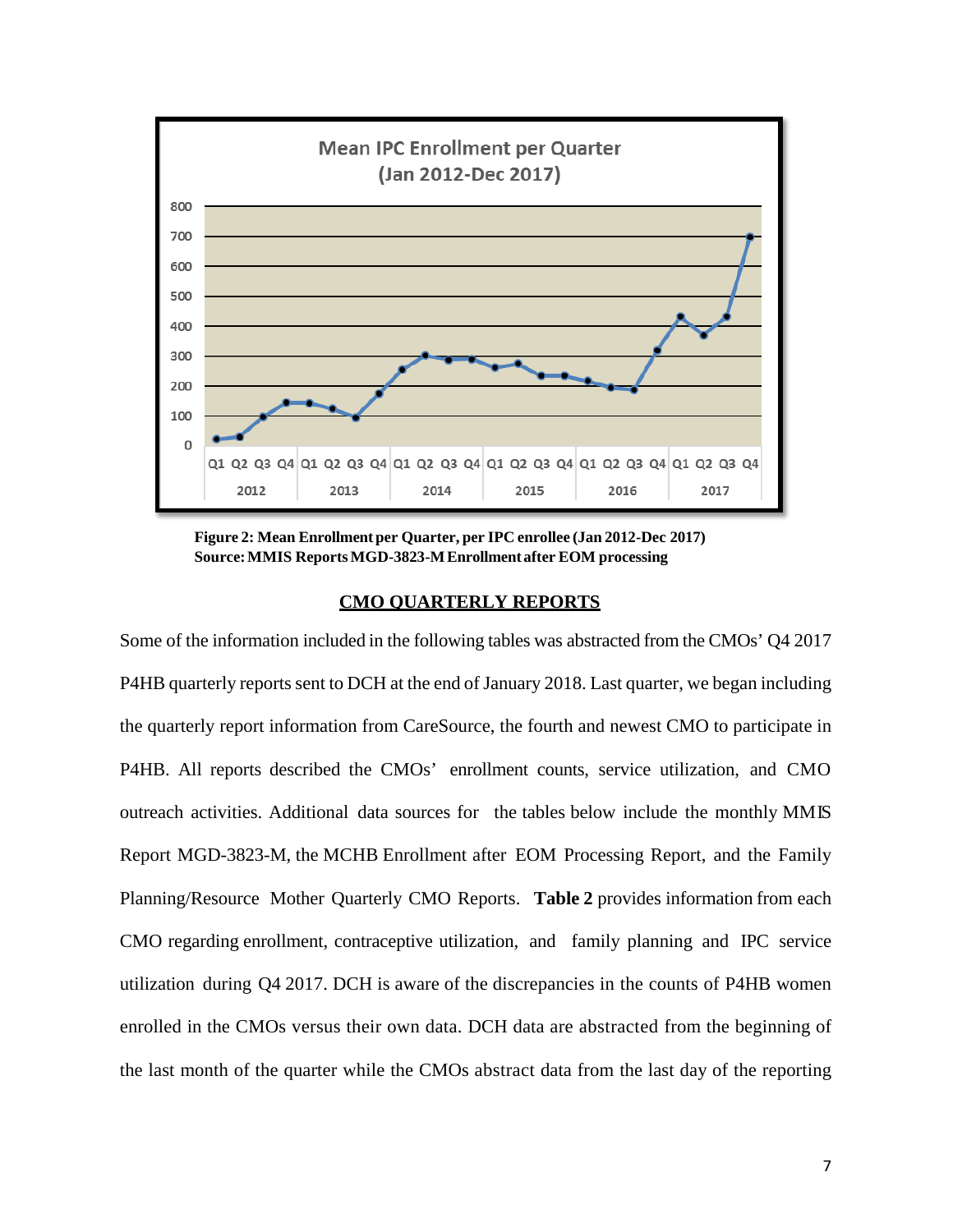quarter. **Table 3** provides information from each CMO regarding outreach activities to potential FP and IPC enrollees during Q4 2017.

|                   |                                                                                                                                                                                                                                                                                                                                                                                                                          | Table 2: CMO Enrollment and Utilization of Services, Q4 2017 (October-December 2017)                                                                                                                                                                                                                                                                                                                                                       |                                                                                                                                                                                                                                                   |
|-------------------|--------------------------------------------------------------------------------------------------------------------------------------------------------------------------------------------------------------------------------------------------------------------------------------------------------------------------------------------------------------------------------------------------------------------------|--------------------------------------------------------------------------------------------------------------------------------------------------------------------------------------------------------------------------------------------------------------------------------------------------------------------------------------------------------------------------------------------------------------------------------------------|---------------------------------------------------------------------------------------------------------------------------------------------------------------------------------------------------------------------------------------------------|
| CMO               | <b>Enrollment</b>                                                                                                                                                                                                                                                                                                                                                                                                        | <b>Contraception Utilization Among</b><br><b>Family Planning Users</b>                                                                                                                                                                                                                                                                                                                                                                     | <b>Family Planning and</b><br><b>IPC Service Utilization</b>                                                                                                                                                                                      |
|                   | <b>Amerigroup   DCH Reported</b><br><b>Enrollment</b><br>FP: 5,634<br><b>IPC: 189</b><br><b>RM/LIM: 251</b><br><b>Total Enrollment: 6,074</b><br>% of all P4HB<br>enrollment: 26.2%<br>% of all P4HB enrollment in<br>previous quarter: 43.2%<br><b>CMO</b> Reported<br><b>Enrollment</b><br>FP: 7,326<br><b>IPC: 250</b><br><b>RM//LIM: 319</b><br><b>Total Enrollment: 7,895</b><br>% of all P4HB<br>enrollment: 30.0% | <b>Use of Known Contraception</b><br>FP: 412<br><b>IPC: 12</b><br><b>Total: 424</b><br><b>Most commonformd</b><br>contraception among<br>users of known<br>contraception<br>FP: Oral contraception (47.1%);<br>Injectable (37.9%)<br><b>IPC:</b> Oral contraception<br>$(91.7\%)$ ; implants $(8.3\%)$<br><b>Number of women with</b><br>unknown form of<br>contraception<br>FP: 1,333<br><b>IPC: 59</b><br>Total: 1,392                   | <b>Number of</b><br>Participants who<br>utilized one or more<br>covered FP services<br>FP: 1,746<br>IPC: 75<br><b>RM</b> : 167<br><b>Total: 1,988</b><br><b>IPC</b> Service<br><b>Utilization</b><br>Dental care: 13<br>Primary care: 193         |
| <b>CareSource</b> | <b>DCH Reported</b><br><b>Enrollment</b><br>FP: 3,312<br><b>IPC:</b> 118<br><b>RM//LIM: 161</b><br><b>Total Enrollment: 3,591</b><br>% of all P4HB<br>enrollment: 15.5%<br>% of all P4HB enrollment in<br>previous quarter: 25.5%<br><b>CMO</b> Reported<br><b>Enrollment FP: 2,920</b><br>IPC:113<br><b>RM/LIM: 232</b><br><b>Total Enrollment: 3,265</b><br>% of all P4HB<br>enrollment: 12.4%                         | <b>Use of Known Contraception</b><br>FP: 135<br>IPC: 6<br><b>Total: 141</b><br>Most commonform of<br>contraception among<br>users of known<br>contraception<br>FP: Oral contraception (69.6%);<br>Injectable (14.8%); implants<br>$(5.9\%)$ ; IUDs $(5.2\%)$<br><b>IPC</b> : injectables (66.7%); oral<br>contraception (33.3%)<br><b>Number of women with</b><br>unknown form of<br>contraception<br>FP: 2,785<br>IPC:107<br>Total: 2,892 | Number of<br>Participants who<br>utilized one or<br>more covered FP<br>services<br>FP: 556<br>IPC:45<br>RM:9<br><b>Total: 610</b><br><b>IPC</b> Service<br><b>Utilization</b><br><b>Primary Care: 6</b><br>Dental: 6<br><b>Substance Abuse: 0</b> |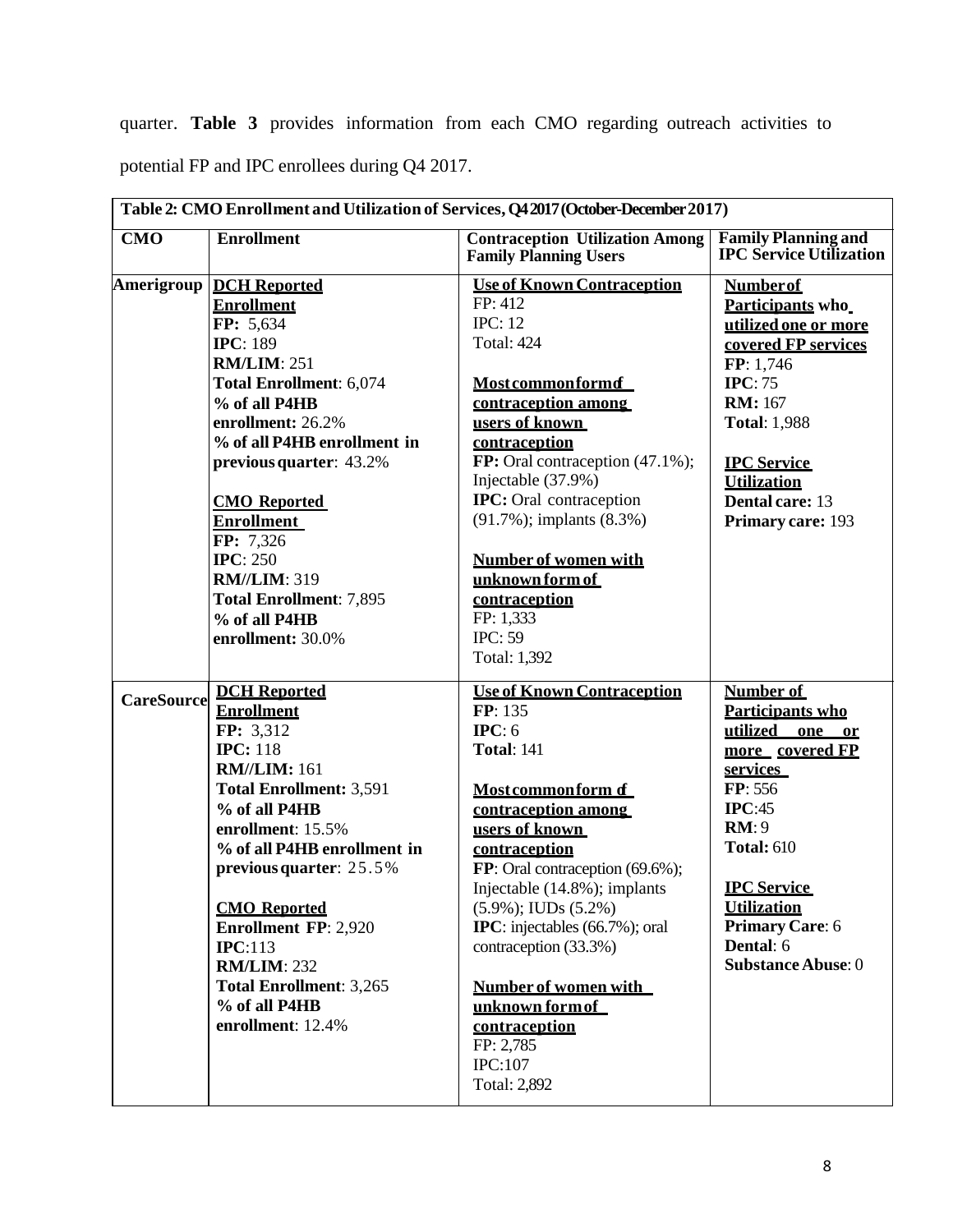| Table 2: CMO Enrollment and Utilization of Services, Q42017 (October-December 2017) |                                                                                                                                                                                                                                                                                                                                                                                                     |                                                                                                                                                                                                                                                                                                                                                                                                                                                                                                     |                                                                                                                                                                                                                                                                                |  |  |  |
|-------------------------------------------------------------------------------------|-----------------------------------------------------------------------------------------------------------------------------------------------------------------------------------------------------------------------------------------------------------------------------------------------------------------------------------------------------------------------------------------------------|-----------------------------------------------------------------------------------------------------------------------------------------------------------------------------------------------------------------------------------------------------------------------------------------------------------------------------------------------------------------------------------------------------------------------------------------------------------------------------------------------------|--------------------------------------------------------------------------------------------------------------------------------------------------------------------------------------------------------------------------------------------------------------------------------|--|--|--|
| CMO                                                                                 | <b>Enrollment</b>                                                                                                                                                                                                                                                                                                                                                                                   | <b>Contraception Utilization Among</b><br><b>Family Planning Users</b>                                                                                                                                                                                                                                                                                                                                                                                                                              | <b>Family Planning and</b><br><b>IPC Service Utilization</b>                                                                                                                                                                                                                   |  |  |  |
| <b>Peach State</b>                                                                  | <b>DCH</b> Reported<br><b>Enrollment</b><br>FP: 6,023<br><b>IPC: 263</b><br><b>RM//LIM: 346</b><br><b>Total Enrollment: 6,632</b><br>% of all P4HB<br>enrollment: 28.6%<br>% of all P4HB enrollment in<br>previous quarter: 47.1%<br><b>CMO</b> Reported<br>Enrollment FP: 6,846<br><b>IPC:308</b><br><b>RM/LIM: 445</b><br><b>Total Enrollment: 7,599</b><br>% of all P4HB<br>enrollment: 28.9%    | <b>Use of Known Contraception</b><br>FP: 1,247<br><b>IPC</b> : 82<br><b>Total: 1,329</b><br><b>Most common form of</b><br>contraception among<br>users of known<br>contraception<br>FP: Injectable (37.4%); Oral<br>contraception (34.6%); implants<br>$(10.5\%)$ ; barrier contraceptives<br>$(7.5\%)$ ; IUDs $(6.6\%)$ .<br>IPC: Implants (28.1%); condoms<br>(20.7%); oral contraception<br>(18.3%); .Injectables (14.6%)<br>Number of women with<br>unknown form of<br>contraception<br>FP: 169 | Number of<br>Participants who<br>utilized one or<br>more covered FP<br><b>services</b><br>FP: 1,443<br>IPC: 92<br><b>RM</b> : 112<br><b>Total: 1,647</b><br><b>IPC</b> Service<br><b>Utilization</b><br><b>Primary Care: 32</b><br>Dental care: 1<br><b>Substance Abuse: 4</b> |  |  |  |
| <b>WellCare</b>                                                                     | <b>DCH</b> Reported<br><b>Enrollment FP: 6,226</b><br><b>IPC</b> : 227<br><b>RM//LIM: 420</b><br>Total Enrollment: 6,873<br>% of all P4HB<br>enrollment: 29.7%<br>% of all P4HB enrollment in<br>previous quarter: 48.9%<br><b>CMO</b> Reported<br><b>Enrollment:</b><br>FP: 6,986<br><b>IPC:271</b><br><b>RM//LIM: 291</b><br><b>Total Enrollment: 7,548</b><br>% of all P4HB<br>enrollment: 28.7% | IPC:10<br><b>Use of Known Contraception</b><br>FP: 805<br><b>IPC: 32</b><br><b>Total: 837</b><br><b>Most common form of</b><br>contraception among<br>users of known<br>contraception<br>FP: Oral contraception<br>$(63.0\%)$ ; injectable $(25.3\%)$ ;<br>$\text{ILDs}$ (7.6%)<br><b>IPC:</b> Oral contraception<br>$(46.9\%)$ , injectables $(40.1\%)$<br>Number of women with<br>unknown form of<br>contraception<br>FP: 1,329<br>IPC:61<br><b>Total: 1,390</b>                                  | <b>Number</b> of<br>Participants who<br>utilized one or<br>more covered FP<br>services<br>FP: 2,131<br>IPC: 93<br><b>RM: 44</b><br><b>Total: 2,268</b><br><b>IPC</b> Service<br><b>Utilization:</b><br><b>Dental: 21</b><br><b>Primary Care: 5</b>                             |  |  |  |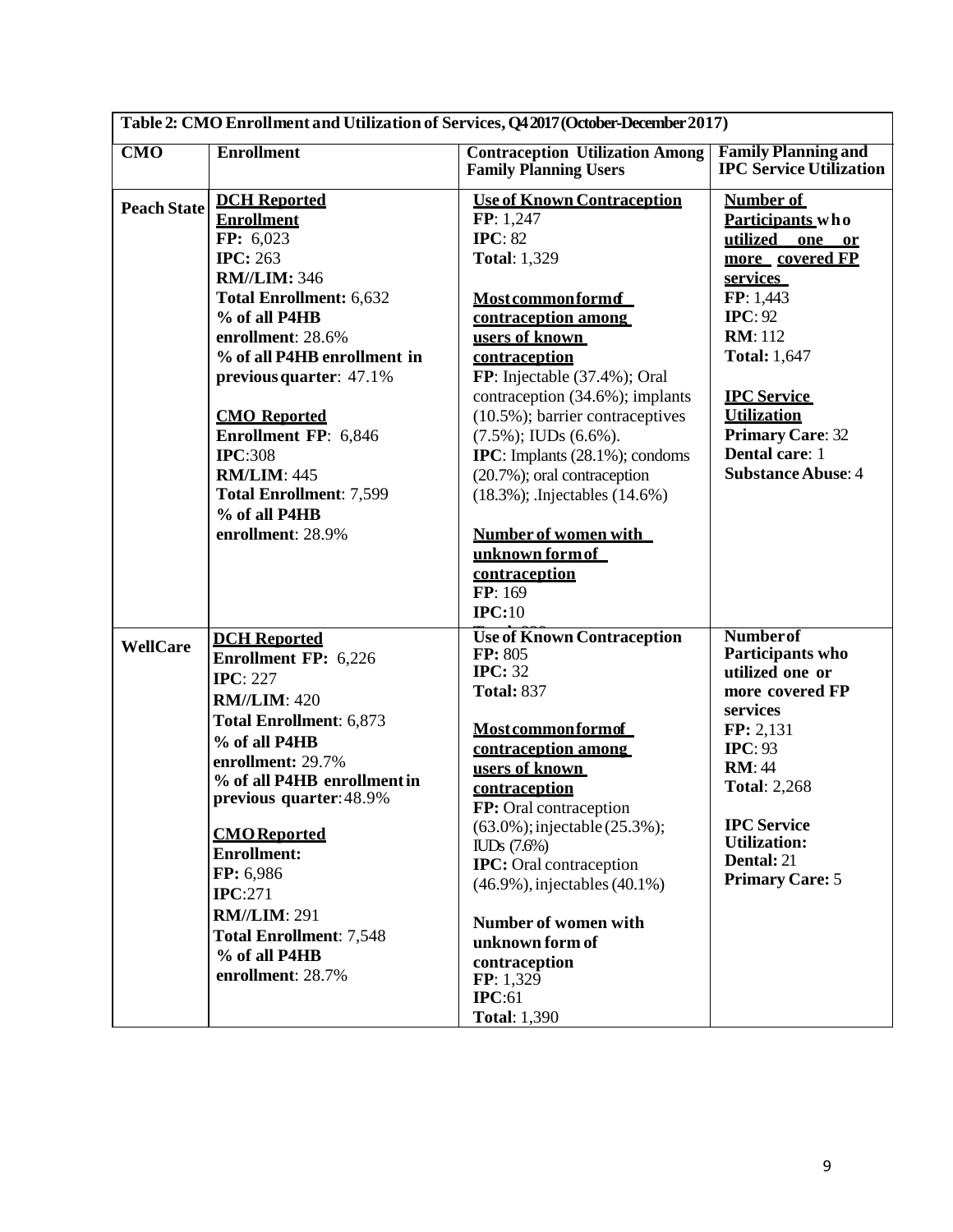The CMOs reported various changes in enrollment, contraception utilization, and family planning and IPC service utilization by P4HB enrollees from Q3 2017 to Q4 2017. Amerigroup reported an overall enrollment increase of 57.18 % from Q3 2017 to Q4 2017 (5,023 to 7,895 enrollees) with an increase in each of the FP, IPC and RM-LIM groups. CareSource reported an overall enrollment increase of 34.8% from Q3 2017 to Q4 2017 (2,423 to 3, 265 enrollees) with an increase in each of the FP, IPC, and RM-LIM groups. Peach State reported an overall increase of 45.2% in P4HB enrollment (from 5,233 enrollees in Q3 to 7,599 enrollees in Q4), with an increase in FP, IPC, and RM-LIM enrollment. WellCare experienced an overall P4HB enrollment increase of 51.1% from Q3 2017 (4,994 enrollees) to Q4 2017 (7,548 enrollees). Enrollment increased for each of the FP, IPC, and RM/LIM WellCare enrollee groups.

Utilization patterns also varied across the CMOs. Compared to the CMO reports shown in our Quarter 3, 2017 report to CMS, the use of known contraception decreased among Peach State enrollees (1,584 in Q3 to 1, 329 users in Q4) and WellCare enrollees (1,736 users in Q3 to 837 users in Q4). However, the use of known contraception increased among Amerigroup enrollees (320 users in Q3 to 424 users in Q4) and among CareSource enrollees (53 users in Q3 to 141 users in Q4). We note that for all four CMOs, the percentage of enrollees with a known form of contraception reported is low, with CareSource being the lowest (4.3%). For Amerigroup, this percentage is 5.3%, for Peach State it is 17.5%, and for WellCare, only 11.1% of enrollees had a known form of contraception.

Oral contraception was the preferred form of contraception reported for the women using a known form or contraceptives in three of the four CMOs' FP only components (47.1% for Amerigroup, 69.6% for CareSource, and 6 3 .0% for WellCare). On the other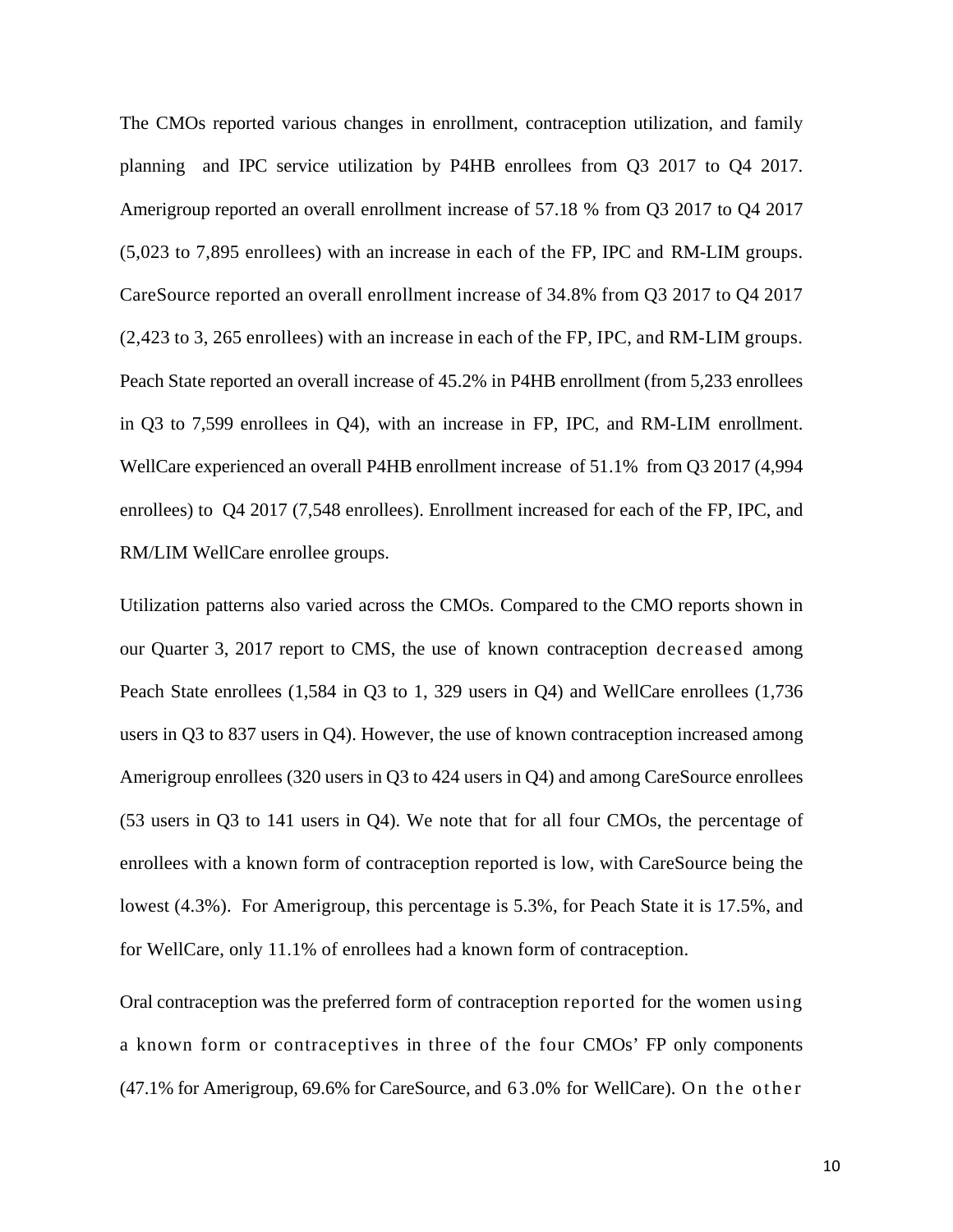hand, injectables were the most common form of contraception among Peach State's FP enrollees (37.4%) with a known form of contraceptive. The CMOs' IPC enrollees preferred different forms of contraception. Injectables were the preferred form of contraception for CareSource's IPC enrollees (66.7%), while oral contraception was the preferred form of contraception for Amerigroup and WellCare's IPC enrollees (91.7% and 46.9% respectively) among those IPC women with a known type. In Q4 2018, Peach State's IPC enrollees preferred implants (28.1%).

Compared to the Q3 2017 CMO reports, the total number of P4HB women who utilized one or more covered family planning services increased 49.5% for Amerigroup enrollees, 86% for CareSource enrollees, and 23.4% for WellCare enrollees. However, the total of enrollees who utilized one or more family planning services decreased 26.7% for Peach State's enrollees. Service utilization among the CMOs' IPC enrollees varied. Compared to last quarter, utilization of primary care services increased among Amerigroup and Peach State's IPC enrollees (77.1% and 45.5% respectively). CareSource did not have any IPC utilization in Q3 2017, but it reported that six IPC enrollees received primary care services in Q4 2017. Utilization of primary care services decreased for WellCare's IPC enrollees (37.5%) in Q4. Dental care utilization increased for all four CMOs. For the first time, both CareSource and Peach State reported dental care utilization among its IPC enrollees (6 for CareSource and 1 for Peach State). Dental care utilization increased 18.2% among Amerigroup's IPC enrollees, and 75% among WellCare's IPC enrollees.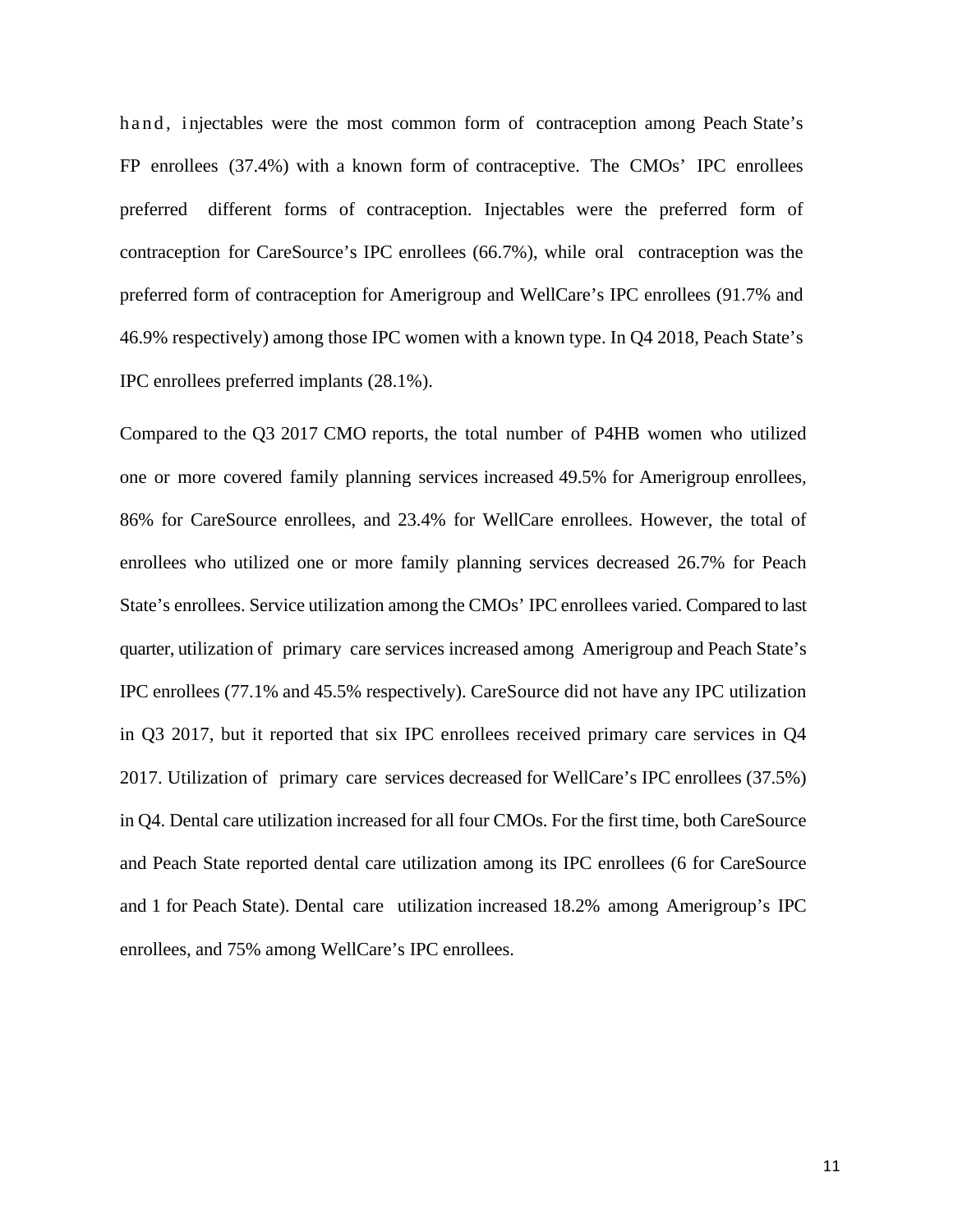| Table 3: CMO Outreach, Q3 2017 (July-September 2017) |                                                                                                                                                         |                                                                                                                                                                                                                                                  |  |  |  |  |
|------------------------------------------------------|---------------------------------------------------------------------------------------------------------------------------------------------------------|--------------------------------------------------------------------------------------------------------------------------------------------------------------------------------------------------------------------------------------------------|--|--|--|--|
| <b>CMO</b>                                           | <b>All Outreach Activities</b>                                                                                                                          | <b>IPC Specific Outreach</b>                                                                                                                                                                                                                     |  |  |  |  |
| Amerigroup                                           | • 36 outreach activities<br>• 1,294 participants<br>• 211 provider relations activities                                                                 | • 195 telephone contacts by RM<br>workers<br>• 36 Community "Baby Showers" and<br>"Diaper Days"                                                                                                                                                  |  |  |  |  |
| <b>CareSource</b>                                    | • Well calls to all P4HB enrollees<br>• New member mailings<br>• Phone calls to ED utilizers to<br>educate them on appropriate use of<br>ED             | • Welcome calls to IPC and RM<br>participants<br>• Reminder letters and phone calls                                                                                                                                                              |  |  |  |  |
| <b>Peach State</b>                                   | • 2,855 calls made to new members<br>• 2,855 new P4HB member packets<br>mailed<br>• 235 members (new and<br>existing) received<br>educational materials | • 74 members who had a VLBW<br>infant received telephone calls<br>• A total of 559 mothers seen in a high<br>volume delivery hospital were<br>educated face-to-face                                                                              |  |  |  |  |
| <b>WellCare</b>                                      | • P4HB mailings sent to 10,171<br>members who recently<br>delivered.<br>• 498 mailers sent to members<br>who were within 60 days of<br>their due date.  | • 20 of 42 potential IPC members were<br>contacted<br>and<br>received<br>direct<br>education about the program.<br>• Resource Mothers attended 19<br>outreach events and educated a total<br>of 225 potential members and<br>community partners. |  |  |  |  |

# **CMO PROVIDER AND MEMBER SURVEYS**

## **Overview**

As part of the P4HB program, the CMOs, in collaboration with DCH, monitor member and provider overall knowledge and understanding of the program 1-2 times a year through an analysis of member and provider surveys. The CMOs and DCH review the results of each wave of the surveys to identify areas of poor understanding about the P4HB program. Analyses of these survey results help the CMOs and DCH better understand and improve member and provider experiences with the P4HB program, as it is important to both the CMOs and DCH to identify any area that could negatively affect the satisfaction of members and providers who participate in the program. Any areas that do not meet the CMOs' performance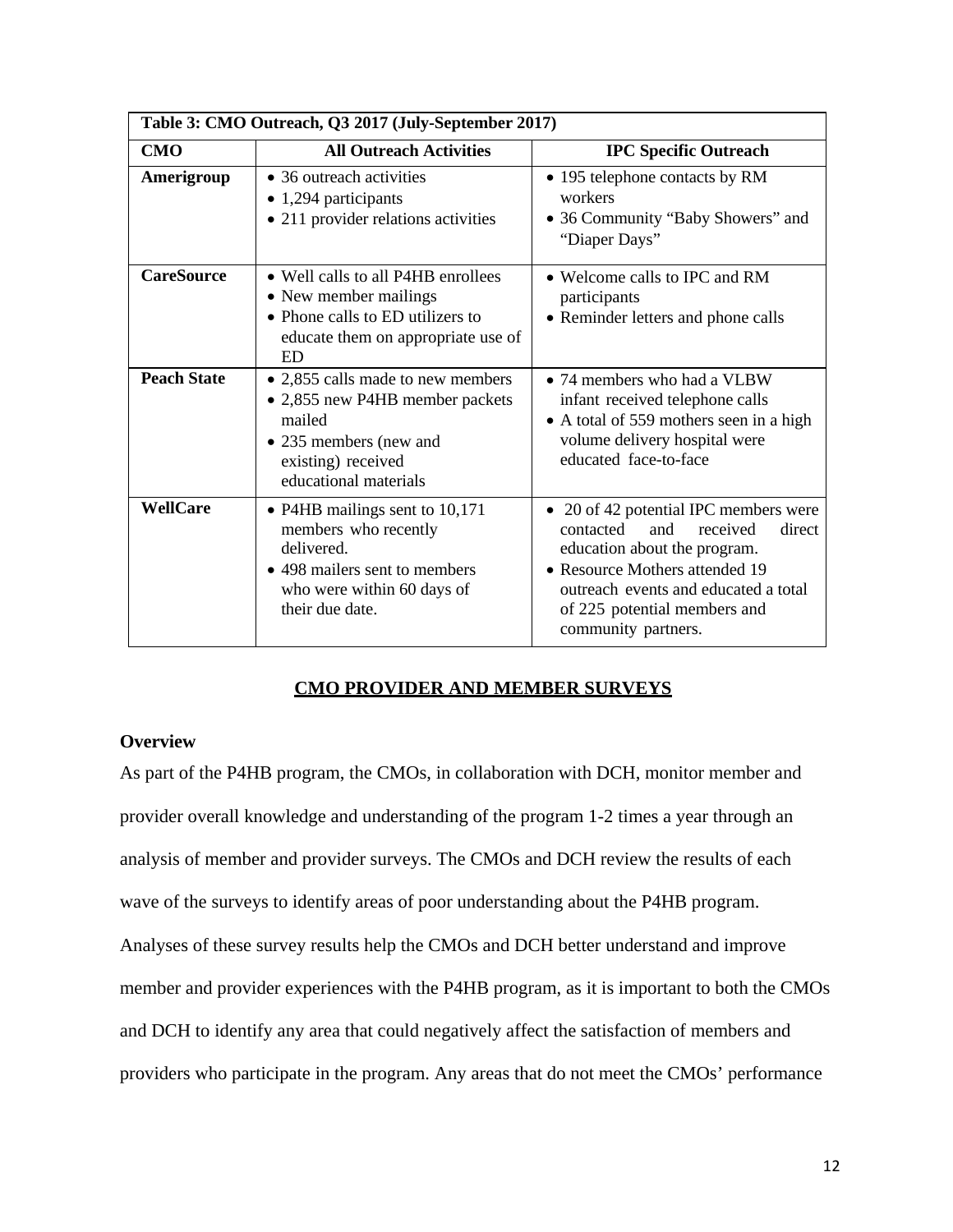goals are analyzed for barriers and opportunities for improvement. Although there are concerns with the low response rates for the surveys and the lack of information on representativeness of the respondents, these surveys provide DCH with an overall 'view' of member and provider involvement with the P4HB program and any barriers to greater awareness and involvement in the program.

#### **Survey Methods**

To date, the member and provider surveys have been administered in eleven waves – in December 2011, April 2012, September 2012, April 2013, September 2013, May 2014, November 2014, July 2015, June 2016, April 2017, and December 2017. The most recent wave of the member and provider surveys, the eleventh wave, was conducted in December of 2017. Members identified by the CMOs as being enrolled in the P4HB program during the period of December 2016 to June 2017 were contacted by phone for the survey (3,000 participants). Of the 3,000 program participants contacted, 375 (12.5%) responded to the survey. All contracted providers who participated in the program during the same period with a valid e-mail address (1,500) were sent the provider survey via the online "Survey Monkey" tool. Only 24 (1.6%) providers responded. The sections below provide a summary of the responses from the most recent four waves of the CMOs' member and provider surveys (waves eight through eleven).

#### **CMO Member Survey Results**

A total of 7907, 4190, 3000, and 3000 members met the selection criteria for the CMOs' member survey for waves eight through eleven, respectively. The rate of participation in the member surveys, across the three CMOs, was 10.7% of members for wave eight, 9.3% for wave nine, 15.0% for wave ten and 12.5% for wave eleven. For wave eleven, the member

13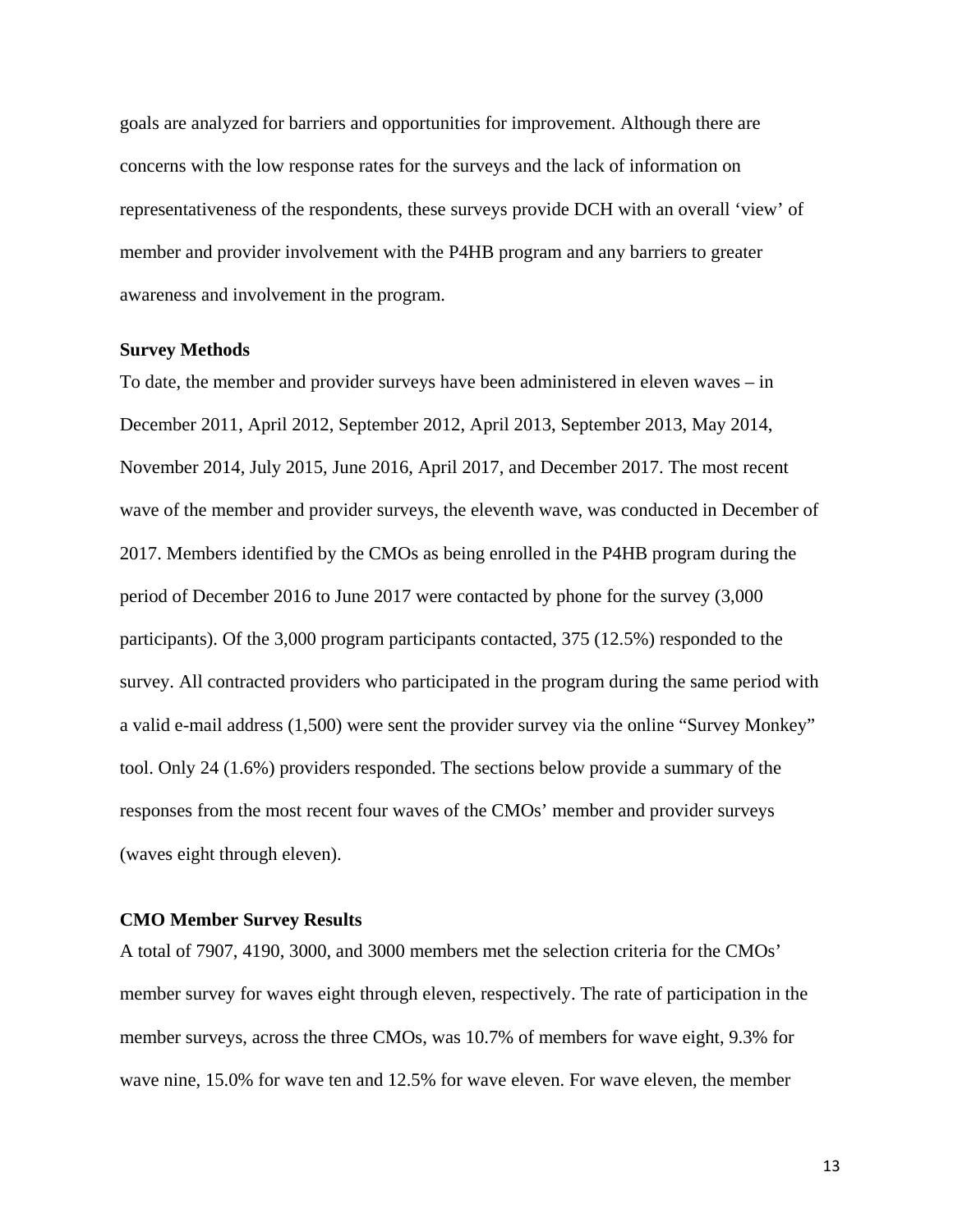response rates were: 11.6% (116/1,000) for Peach State, 12.3% (123/1,000) for Amerigroup, and 13.6% (136/1,000) for WellCare.

**Table 4** summarizes the members' responses regarding reasons for their enrollment in the P4HB program, the services they have used, the services they had trouble accessing prior to enrollment in P4HB and the types of problems encountered with accessing those services, as well as benefits of the P4HB program to the member. The percentage of responding members indicating that the reason for their enrolling in the P4HB program was for birth control or family planning was highest in wave ten (60.4%) and lowest in the most recent wave, wave eleven (35.2%). The percentage of responding members indicating that testing for pregnancy or sexually transmitted infections was their reason for enrolling declined in wave eleven (to approximately 20% for both types of testing) from a high of approximately 33% for wave ten. A substantial yet declining percentage of members reported enrolling in the P4HB program to receive primary care services (from a high of 59% in wave ten to a low of 44.5% in wave eleven). The P4HB program, however, only allows family planning related visits for women enrolled in the FP only component. Limited primary care services are covered under the IPC component of the program.

Regarding reported service utilization among enrollees, there were substantial increases in the percentage of survey respondents who reported using each of the P4HB services surveyed across waves eight through ten of the survey (**Table 4**). However, from survey wave ten to wave eleven, there were notable reductions in the percentage of survey respondents who reported using the various P4HB services. The largest reduction from wave ten to wave eleven was a nearly 22 percentage point decline for the reported use of for birth control or family planning services. There was an approximately 10 percentage point decline from survey wave

14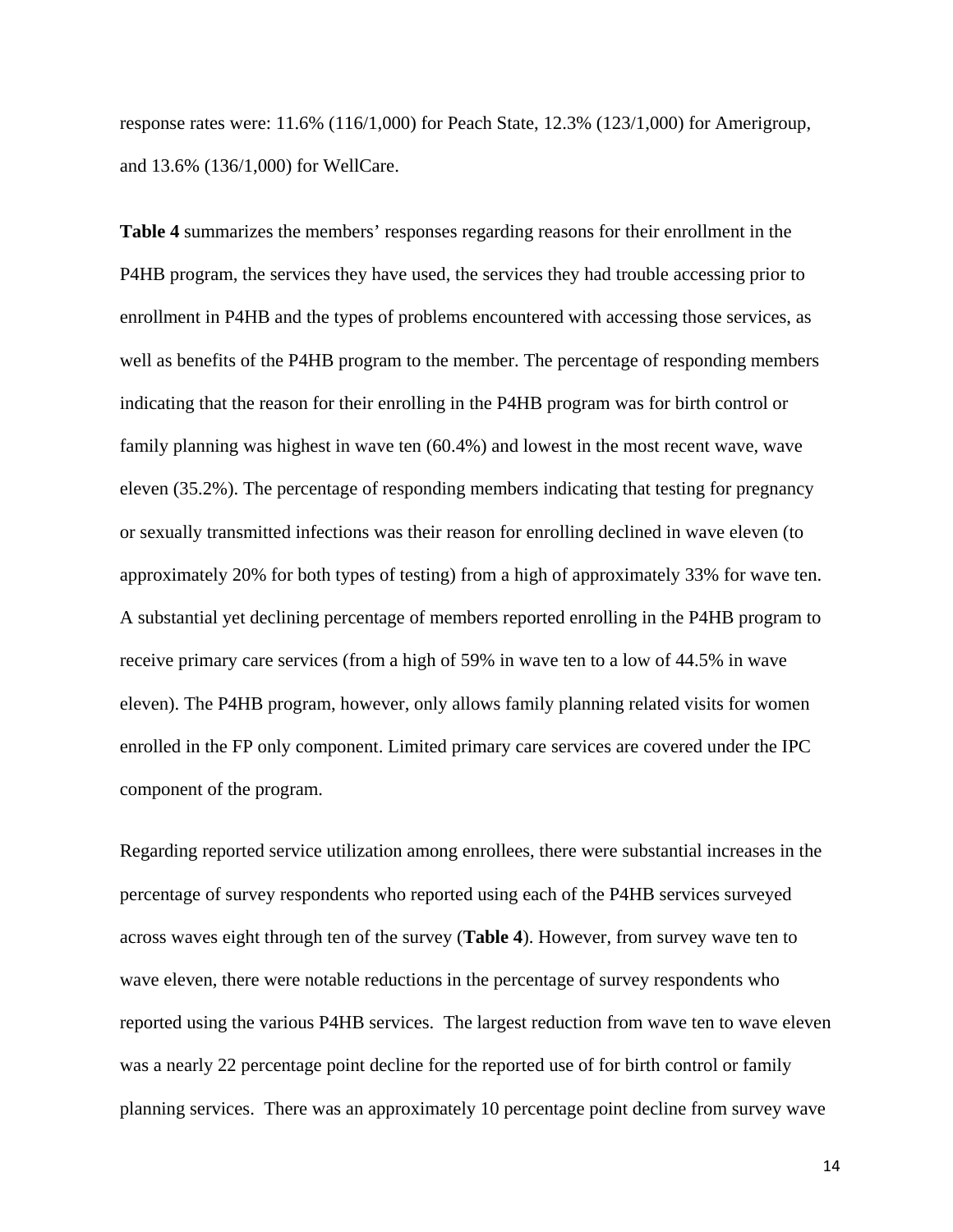ten to wave eleven for both the reported use of pregnancy testing and the reported use of testing or treatment for sexually transmitted infections.

Paralleling the observations for reported service utilization, there were similar reductions in the percentage of survey respondents from survey wave ten to wave eleven who reported positive changes that P4HB made for them (**Table 4**). The largest reduction was a nearly 19 percentage point decline from survey wave ten to wave eleven for both the percentage reporting not having to use their own money for family planning services or birth control and being able to get preventive care and family planning counseling. Sizable percentage point reductions were also observed from survey wave ten to wave eleven for respondents reporting that P4HB helped them start using birth control (14 percentage point decline), have more choices of birth control methods (14 percentage point decline), or be able to change birth control methods (8 percentage points). There was also a 7 percentage point reduction in the percentage of respondents from wave ten to wave eleven who indicated that P4HB resulted in them going to a different doctor or nurse for family planning services or birth control.

| Table 4. Enrollment and Utilization of Services in P4HB®        |                                                                          |                                                               |                                                        |                                                                           |  |  |  |
|-----------------------------------------------------------------|--------------------------------------------------------------------------|---------------------------------------------------------------|--------------------------------------------------------|---------------------------------------------------------------------------|--|--|--|
|                                                                 | 8th Wave<br>$N = 848$<br><b>Responses</b><br>$n\left(\frac{0}{0}\right)$ | 9th Wave<br>$N = 391$<br><b>Responses</b><br>$\mathbf{n}(\%)$ | 10th Wave<br>$N = 449$<br><b>Responses n</b><br>$($ %) | 11th Wave<br>$N = 375$<br><b>Responses</b><br>$n\left(\frac{0}{0}\right)$ |  |  |  |
| Enrollment in P4HB <sup>®</sup> to get                          |                                                                          |                                                               |                                                        |                                                                           |  |  |  |
| Birth control or family planning<br>services                    | 454 (53.5%)                                                              | 183 (46.8%)                                                   | 271 (60.4%)                                            | 132 (35.2%)                                                               |  |  |  |
| Pregnancy testing                                               | 252 (29.7%)                                                              | 117 (29.9%)                                                   | 150 (33.4%)                                            | 73 (19.5%)                                                                |  |  |  |
| Testing or treatment for<br>sexually-transmitted<br>infections  | 249 (29.4%)                                                              | 116 (29.7%)                                                   | 153 (34.1%)                                            | 76 (20.3%)                                                                |  |  |  |
| Primary care (such as routine<br>check-up, care for an illness) | 453 (53.4%)                                                              | 188 (48.1%)                                                   | 265 (59.0%)                                            | 167 (44.5%)                                                               |  |  |  |
| Other                                                           | 71 (8.4%)                                                                | 18 (4.6%)                                                     | 38 (8.5%)                                              | 28 (7.5%)                                                                 |  |  |  |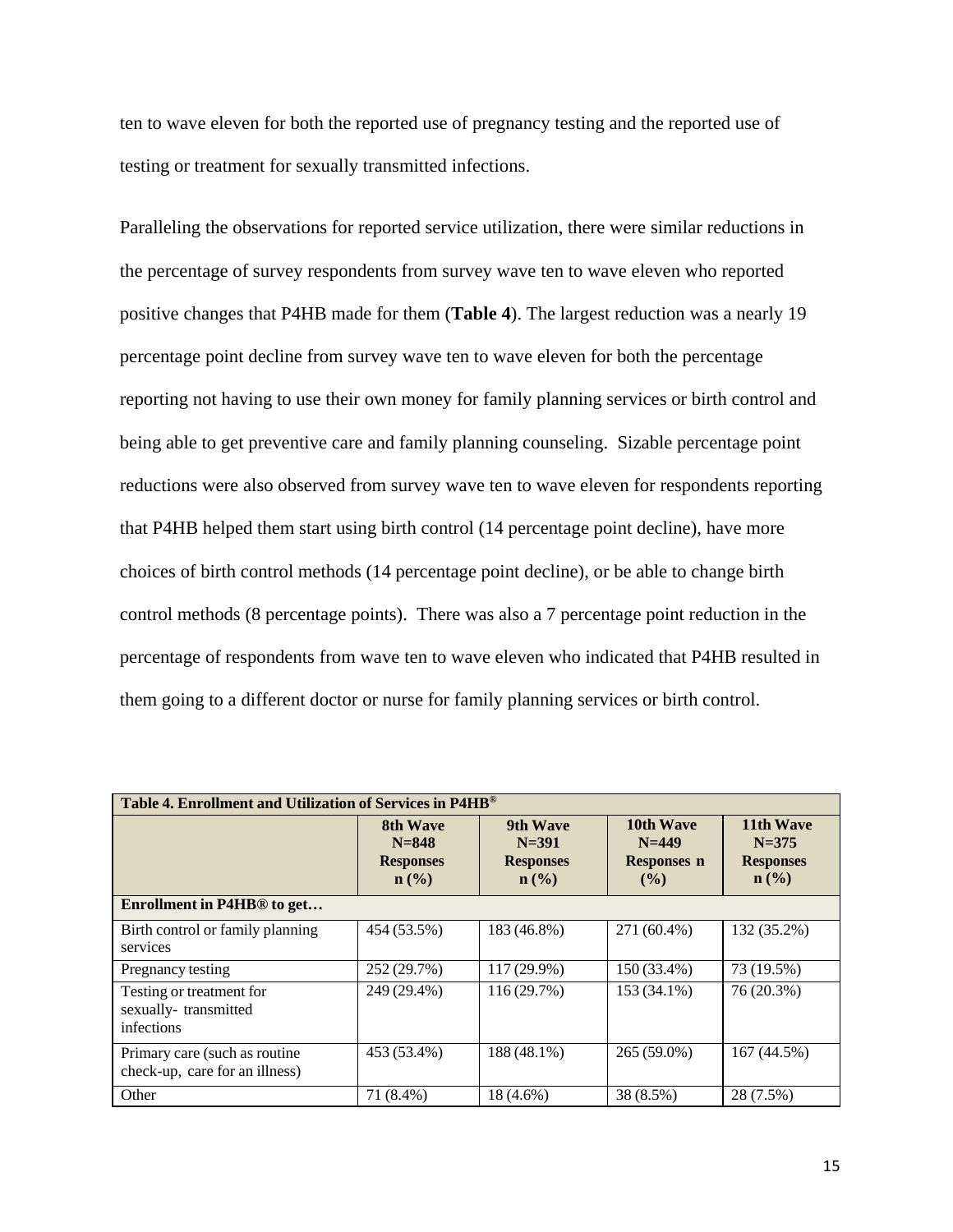| Have used these P4HB® services                                                              |               |                          |             |              |  |  |  |
|---------------------------------------------------------------------------------------------|---------------|--------------------------|-------------|--------------|--|--|--|
| Birth control or family planning<br>services                                                | 425 (50.1%)   | 179 (45.8%)              | 263 (58.6%) | 137 (36.5%)  |  |  |  |
| Pregnancy testing                                                                           | 222 (26.2%)   | 98 (25.1%)               | 145 (32.3%) | 74 (19.7%)   |  |  |  |
| Testing or treatment for sexually-<br>transmitted infections                                | 222 (26.2%)   | 101 (25.8%)              | 131 (29.2%) | $69(18.4\%)$ |  |  |  |
| Primary care (such as routine<br>check-up, care for an illness)                             | 344 (40.6%)   | 149 (38.1%)              | 223 (49.7%) | 124 (33.1%)  |  |  |  |
| Other                                                                                       | $30(3.5\%)$   | $7(1.8\%)$               | 24 (5.3%)   | 10(2.7%)     |  |  |  |
| Before enrolling in P4HB®, had trouble getting                                              |               |                          |             |              |  |  |  |
| Birth control or family planning<br>services                                                | 239 (28.2%)   | 92 (23.5%)               | 146 (32.5%) | 75 (20.0%)   |  |  |  |
| Pregnancy testing                                                                           | $115(13.6\%)$ | 51 (13.0%)               | 65 (14.5%)  | 37 (9.9%)    |  |  |  |
| Testing or treatment for sexually-<br>transmitted infections                                | 127 (15.0%)   | 48 (12.3%)               | 81 (18.0%)  | 42 (11.2%)   |  |  |  |
| Primary care (such as routine<br>check-up, care for an illness)                             | 281 (33.1%)   | $\overline{114}$ (29.2%) | 174 (38.8%) | 108 (28.8%)  |  |  |  |
| Other                                                                                       | 96 (11.3%)    | 35 (9.0%)                | 48 (10.7%)  | 34 (9.1%)    |  |  |  |
| Changes P4HB <sup>®</sup> made for the participant                                          |               |                          |             |              |  |  |  |
| I am going to a different doctor or<br>nurse for family planning services<br>or birth       | 185 (21.8%)   | $\overline{51}$ (13.0%)  | 96 (21.4%)  | 51 (13.6%)   |  |  |  |
| I am going to a different doctor or<br>nurse for primary care                               | 147 (17.3%)   | 49 (12.5%)               | 80 (17.8%)  | 54 (14.4%)   |  |  |  |
| I have started using a birth control                                                        | 282 (33.3%)   | 114 (29.2%)              | 179 (39.9%) | 94 (25.1%)   |  |  |  |
| I have changed the birth control<br>method I use                                            | 140 (16.5%)   | 53 (13.6%)               | 93 (20.7%)  | 45 (12.0%)   |  |  |  |
| I have more choices of birth<br>control methods                                             | 326 (38.4%)   | 136 (34.8%)              | 190 (42.3%) | 106 (28.3%)  |  |  |  |
| I do not have to use my own<br>money for family planning<br>services or birth control       | 310 (36.6%)   | 123 (31.5%)              | 202 (45.0%) | 99 (26.4%)   |  |  |  |
| I am able to get preventive care<br>(such as Pap smears) and family<br>planning counseling  | 438 (51.7%)   | 166 (42.5%)              | 258 (57.5%) | 143 (38.1%)  |  |  |  |
| With the Purple Card (IPC), I am<br>able to get care for illnesses                          | $8(0.9\%)$    | $7(1.8\%)$               | $10(2.2\%)$ | $1(0.3\%)$   |  |  |  |
| With the Purple Card (IPC), I am<br>able to get medicines for illnesses<br>when I need them | $7(0.8\%)$    | $7(1.8\%)$               | $9(2.0\%)$  | $1(0.3\%)$   |  |  |  |
| Other                                                                                       | 29 (3.4%)     | $6(1.5\%)$               | 22 (4.9%)   | 18 (4.8%)    |  |  |  |

The data in **Table 5** provides information regarding the knowledge that members had about the P4HB program with respect to both services covered under and eligibility criteria for the specific components of P4HB. Responses regarding knowledge of the services covered under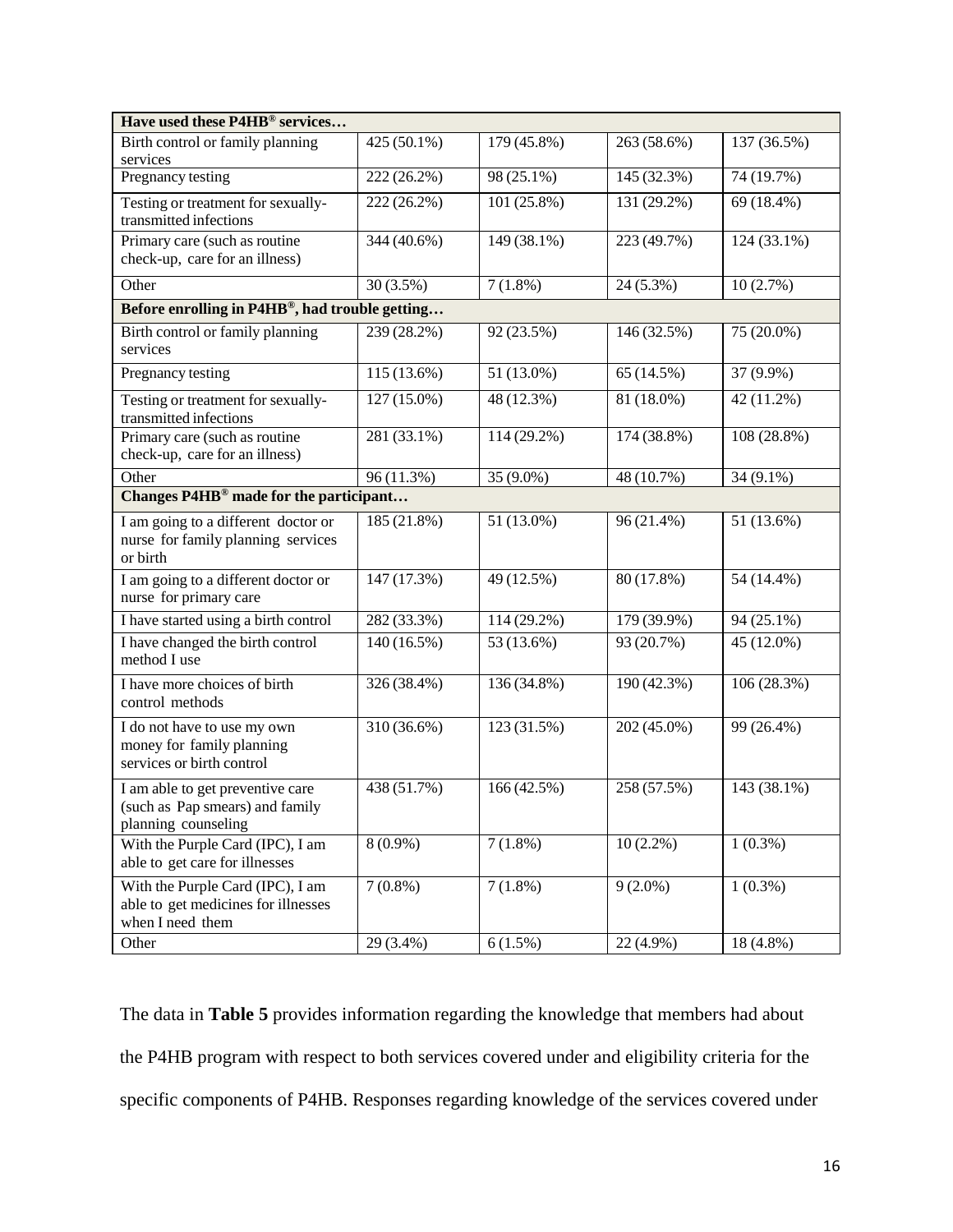the "Pink Card" of the P4HB program indicate fairly stable knowledge across survey waves eight through ten of the survey (with small percentage point increases in knowledge in wave ten compared to the previous waves), but substantial reductions in knowledge from survey wave ten compared to wave eleven. The largest percentage point reductions (of approximately 13 percentage points) were for knowledge of the availability of Pap smear and pelvic exams and follow-up of an abnormal Pap smear, followed by an approximately 10-11 percentage point reduction for knowledge of the availability of birth control services and methods, pregnancy testing, screening for sexually transmitted infections, treatment for sexually transmitted infections, and treatment for major problems related to family planning services. Knowledge of the availability of tubal ligation, vitamins with folic acid, some vaccinations, and non-emergency transportation remained low (less than 15% of respondents) across waves eight through eleven of the survey, with reductions in the percentage who were aware of these covered services from survey wave ten to wave eleven.

There was very little understanding of the coverage afforded under the "Purple Card" across the last four waves of the survey (**Table 5**), with 1.8% or fewer of respondents correctly identifying the covered services. Of importance in interpreting the member survey results concerning the "Purple Card", the surveyed members are asked to skip the questions of the survey that are not pertinent to them and there is a 'not applicable' response option, such that the member survey is not asking women who are only participating in the FP only component about the IPC eligibility criteria and covered services. Considering this, it is particularly clear that additional outreach must occur so that women are not confused about the eligibility requirements and covered services for the IPC ("Purple Card") component of the P4HB program.

17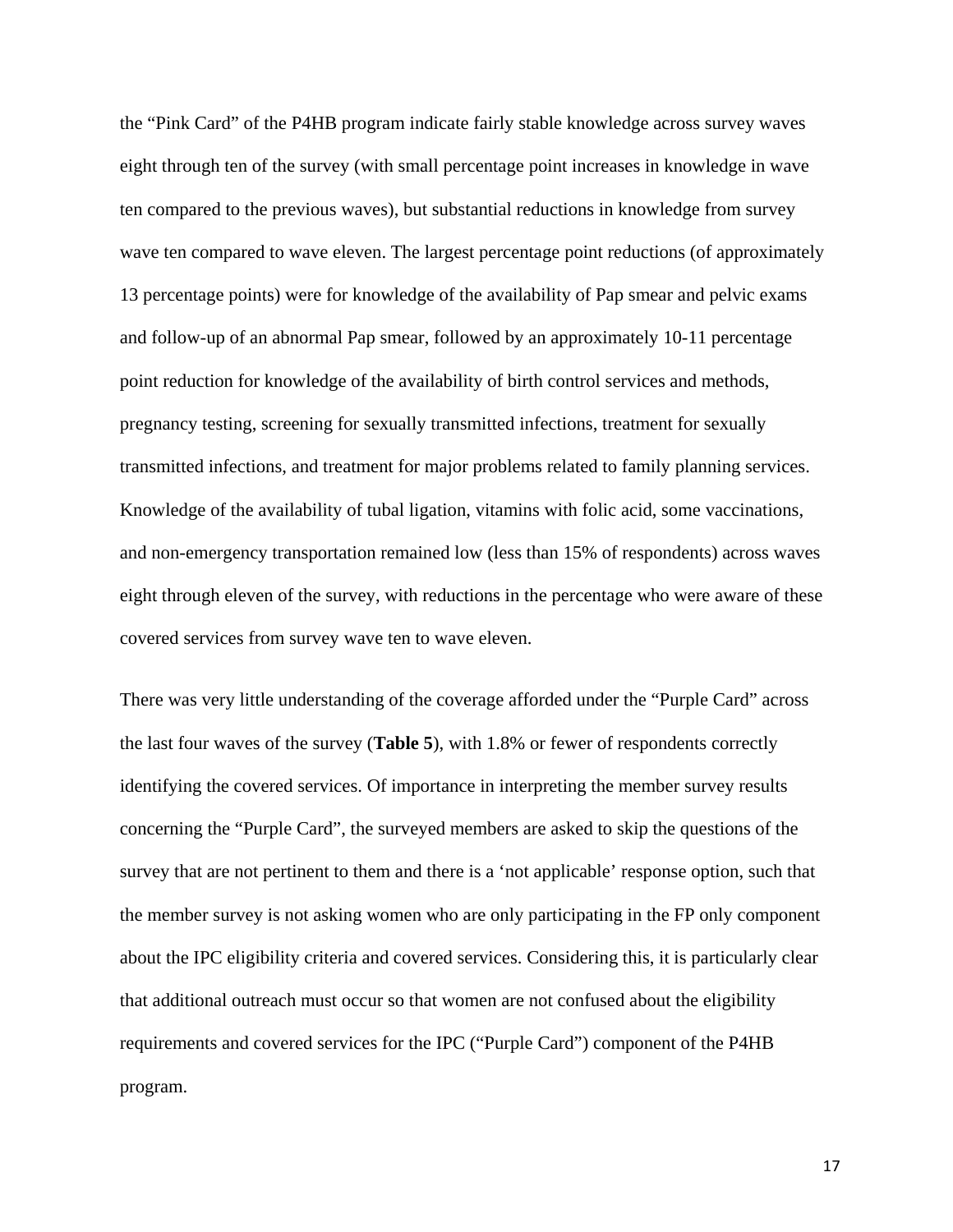Responses indicate that member knowledge and understanding of P4HB eligibility criteria remains quite low, particularly for the IPC ("Purple Card") component. The percentage responding correctly to the range of eligibility criteria for the FP ("Pink Card") component of the P4HB program remained fairly consistent across waves eight through ten of the survey (with small percentage point increases in knowledge in wave ten compared to the previous waves), with some variation in correct knowledge of the specific eligibility criteria. Throughout waves eight through ten of the survey, between one third to one half of participants knew of the age, residential, and citizenship requirements; between one quarter to one third knew of the household income criteria; and fewer than one quarter knew of the other insurance criteria. However, in wave eleven of the survey, fewer than one quarter knew of any of the eligibility criteria (**Table 5**). Knowledge and understanding of the eligibility criteria for the IPC ("Purple Card") component of the Demonstration was low across waves eight through ten of the survey, with approximately 3% or fewer being aware of the various criteria, with even smaller percentages (approximately one percent or less) being aware of the various criteria in wave eleven.

| Table 5. Knowledge of Members about P4HB®                              |                             |                             |                             |                             |  |  |  |
|------------------------------------------------------------------------|-----------------------------|-----------------------------|-----------------------------|-----------------------------|--|--|--|
| Knowledge of                                                           | <b>8th Wave</b>             | 9th Wave                    | 10th Wave                   | 11th Wave                   |  |  |  |
|                                                                        | $N = 848$                   | $N = 391$                   | $N = 449$                   | $N = 375$                   |  |  |  |
|                                                                        | <b>Responses</b>            | <b>Responses</b>            | <b>Responses</b>            | <b>Responses</b>            |  |  |  |
|                                                                        | $n\left(\frac{0}{0}\right)$ | $n\left(\frac{0}{0}\right)$ | $n\left(\frac{0}{0}\right)$ | $n\left(\frac{0}{0}\right)$ |  |  |  |
| Services available through the "Pink Card" (Family Planning Component) |                             |                             |                             |                             |  |  |  |
| Birth control services and methods                                     | 236 (27.8%)                 | 110 (28.1%)                 | 147 (32.7%)                 | 81 (21.6%)                  |  |  |  |
| Pap smear and pelvic exam                                              | 258 (30.4%)                 | $106(27.1\%)$               | 155 (34.5%)                 | 79 (21.1%)                  |  |  |  |
| Tubal Ligation (tubes tied)                                            | 51 (6.0%)                   | $35(9.0\%)$                 | $37(8.2\%)$                 | 10(2.7%)                    |  |  |  |
| Pregnancy testing                                                      | 220 (25.9%)                 | $104(26.6\%)$               | 147 (32.7%)                 | 81 (21.6%)                  |  |  |  |
| Screening for sexually transmitted infections                          | 213 (25.1%)                 | 94 (24.0%)                  | 134 (29.8%)                 | 69 (18.4%)                  |  |  |  |
| Follow-up of an abnormal Pap smear                                     | 212 (25.0%)                 | 93 (23.8%)                  | 130 (29.0%)                 | 61 (16.3%)                  |  |  |  |
| Treatment for sexually transmitted                                     | 186 (21.9%)                 | 83 (21.2%)                  | 114 (25.4%)                 | 57 (15.2%)                  |  |  |  |
| Treatment for major problems related<br>to family planning services    | 141 (16.6%)                 | 72 (18.4%)                  | 92 (20.5%)                  | $36(9.6\%)$                 |  |  |  |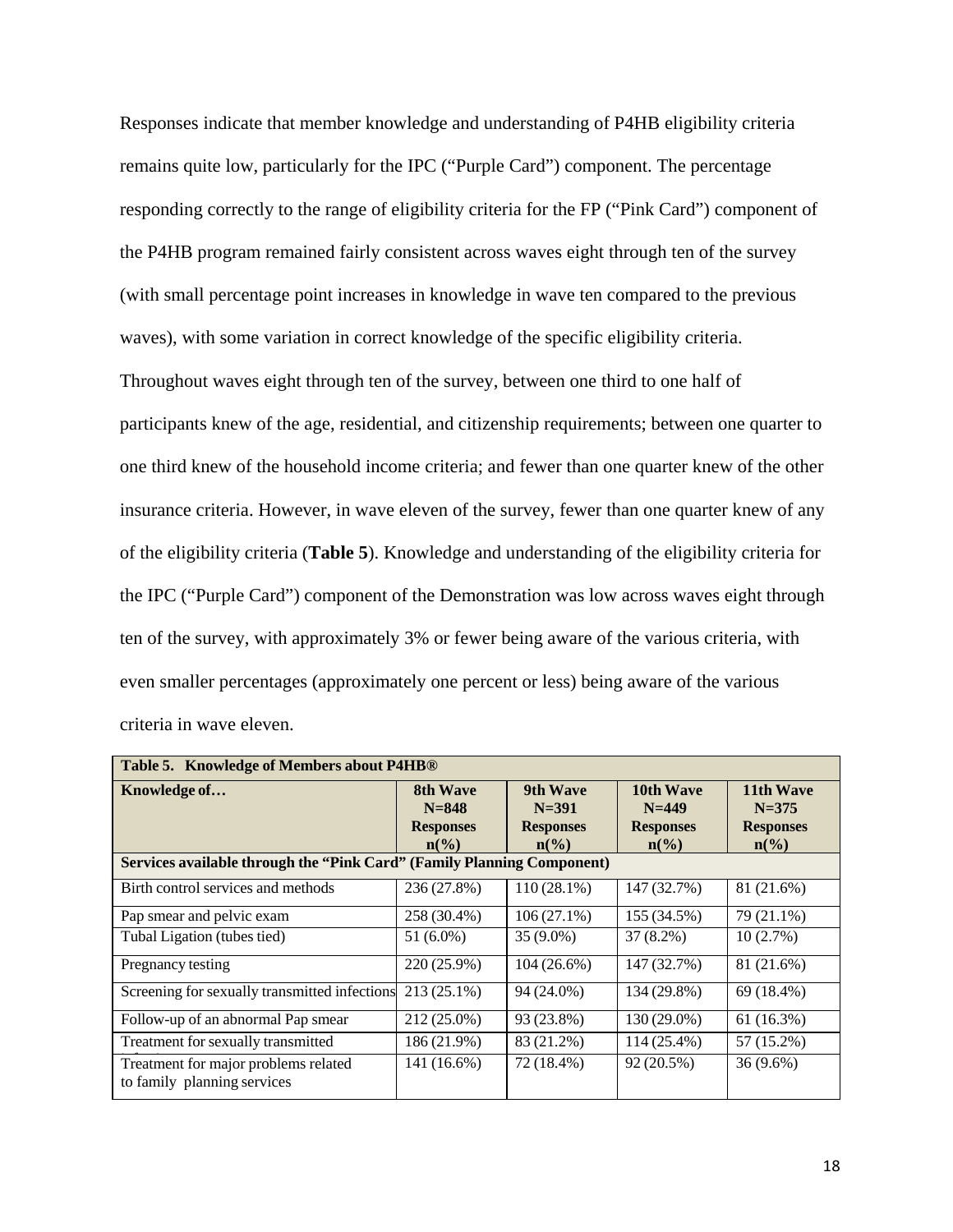| Vitamins with folic acid                                                                   | 103 (12.1%)               | 57 (14.6%)               | 60 (13.4%)   | $\overline{29(7.7\%)}$ |
|--------------------------------------------------------------------------------------------|---------------------------|--------------------------|--------------|------------------------|
| Some vaccinations                                                                          | 89 (10.5%)                | 58 (14.8%)               | $60(13.4\%)$ | 34 (9.1%)              |
| Non-emergency transportation                                                               | 44 (5.2%)                 | $39(10.0\%)$             | 30(6.7%)     | $16(4.3\%)$            |
| Services available through the "Purple Card" (Interpregnancy Care Component)               |                           |                          |              |                        |
| Primary care services (up to 5 visits per<br>year)                                         | $7(0.8\%)$                | $7(1.8\%)$               | $8(1.8\%)$   | $1(0.3\%)$             |
| Treatment for medical problems like<br>high blood pressure and diabetes                    | $3(0.4\%)$                | $3(0.8\%)$               | $5(1.1\%)$   | $0(0.0\%)$             |
| Medicines for medical problems like<br>high blood pressure and diabetes                    | $4(0.5\%)$                | $2(0.5\%)$               | $5(1.1\%)$   | $0(0.0\%)$             |
| Care for drug and alcohol abuse<br>(such as rehab programs)                                | $3(0.4\%)$                | $2(0.5\%)$               | $4(0.9\%)$   | $0(0.0\%)$             |
| Some dental services                                                                       | $5(0.6\%)$                | $4(1.0\%)$               | $5(1.1\%)$   | $0(0.0\%)$             |
| Non-emergency transportation                                                               | $4(0.5\%)$                | $1(0.3\%)$               | $3(0.7\%)$   | $1(0.3\%)$             |
| Nurse case management/Resource Mother                                                      | $5(0.6\%)$                | $4(1.0\%)$               | 6(1.3%)      | $1(0.3\%)$             |
| <b>Eligibility for 'Pink Card' (Family Planning Component)</b>                             |                           |                          |              |                        |
| Be between 18-44 years of age                                                              | $\overline{281 (33.1\%)}$ | 133 (34.0%)              | 178 (39.6%)  | 80(21.3%)              |
| Be a resident of Georgia                                                                   | 295 (34.8%)               | 146 (37.3%)              | 188 (41.9%)  | 90 (24.0%)             |
| Be a U.S. Citizen                                                                          | 297 (35.0%)               | 150 (38.4%)              | 201 (44.8%)  | 83 (22.1%)             |
| Have a household income that is at or<br>below 200% of the federal poverty level           | 211 (24.9%)               | $\overline{111(28.4\%)}$ | 146 (32.5%)  | 54 (14.4%)             |
| Not be eligible for Medicaid or the<br>Children's Health Insurance<br>Program (Peach Care) | 165 (19.5%)               | 79 (20.2%)               | 106(23.6%)   | 40 (10.7%)             |
| Not otherwise insured for Family FP<br>Services                                            | 133 (15.7%)               | 86 (22.0%)               | 100(22.3%)   | $30(8.0\%)$            |
| Other                                                                                      | $32(3.8\%)$               | $9(2.3\%)$               | 22 (4.9%)    | $8(2.1\%)$             |
| <b>Eligibility for 'Purple Card' (Interpregnancy Care Component)</b>                       |                           |                          |              |                        |
| Be between 18-44 years of age                                                              | 14 (1.7%)                 | 13 (3.3%)                | $11(2.4\%)$  | $2(0.5\%)$             |
| Be a resident of Georgia                                                                   | $13(1.5\%)$               | 13 (3.3%)                | 15 (3.3%)    | $2(0.5\%)$             |
| Be a U.S. Citizen                                                                          | $15(1.8\%)$               | $12(3.1\%)$              | 14 (3.1%)    | $5(1.3\%)$             |
| Have a household income that is at or<br>below 200% of the federal poverty level           | $12(1.4\%)$               | $11(2.8\%)$              | $11(2.4\%)$  | $2(0.5\%)$             |
| Not be eligible for Medicaid or the<br>Children's Health Insurance<br>Program (CHIP)       | $10(1.2\%)$               | $10(2.6\%)$              | $9(2.0\%)$   | $0(0.0\%)$             |
| Not otherwise insured for health care                                                      | $9(1.1\%)$                | $9(2.3\%)$               | $7(1.6\%)$   | $0(0.0\%)$             |
| Delivered a baby weighing < 3 pounds<br>5 ounces since January 1, 2011                     | $10(1.2\%)$               | $5(1.3\%)$               | $6(1.3\%)$   | $3(0.8\%)$             |
| Other                                                                                      | $0(0\%)$                  | $0(0\%)$                 | $1(0.2\%)$   | $0(0.0\%)$             |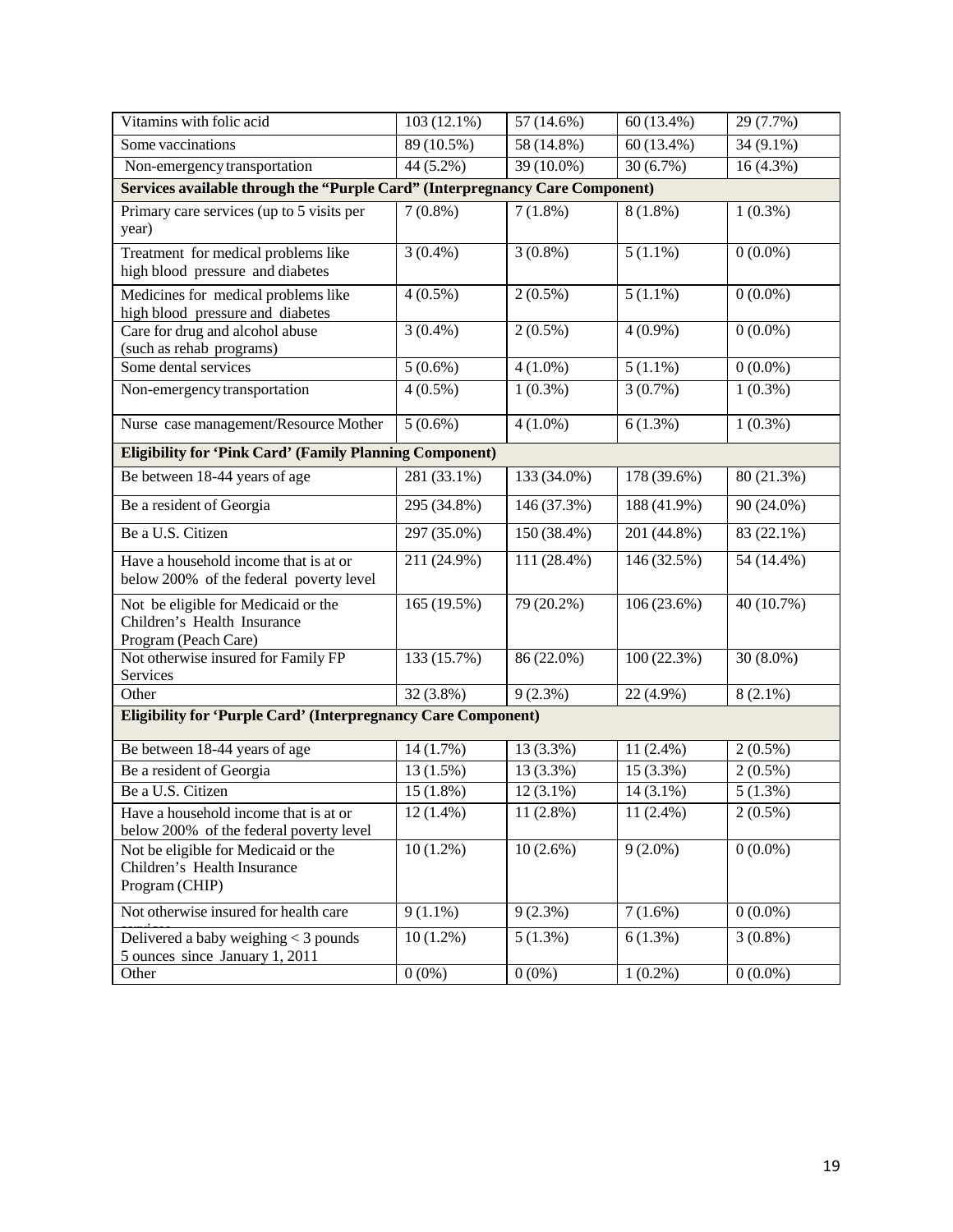The data in **Table 6** provides information about covered service utilization by members. Among the women surveyed who were enrolled in the FP ("Pink Card") component, the most commonly utilized services were quite consistent from survey waves eight through eleven. The most commonly utilized services under the "Pink Card", according to members' responses, were: both birth control services and methods (approximately 36% to 45%) and Pap smears and pelvic exams (approximately 39% to 47%) across survey waves eight through eleven, and testing for pregnancy and sexually transmitted infections (approximately 24% to 28%). The least commonly utilized services under the "Pink Card" were non-emergency transportation (1.7% to 3.9%) and vaccinations (4.5% to 7.3%). Of note is the fact that non-emergency transportation is not a covered service under the "Pink Card".

Among the women surveyed who were enrolled in the IPC ("Purple Card") component, there were notable increases in the proportion of respondents who reported using a range of services from survey wave eight to wave ten. Notably, from survey wave eight through ten there was a substantial increase in the percentage of respondents who reported using a range of primary care and preventive services, including treatment for medical problems such as hypertension and diabetes (from approximately 3% to 18%), care for drug and alcohol abuse (from 0% to 4.5%), Pap smear and pelvic exam services (from approximately 25% to 40%), receipt of vitamins (from approximately 8% to 18%), and receipt of vaccinations (from approximately 3% to 13%). In addition, there were also notable increases in the percentage of respondents who reported using a range of family planning services, including pregnancy testing (from approximately 16% to 32%), screening for sexually transmitted infections (from approximately 11% to 23%), treatment for sexually transmitted infections (from approximately 0.5% to 18%), and treatment for major problems related to family planning services (from

20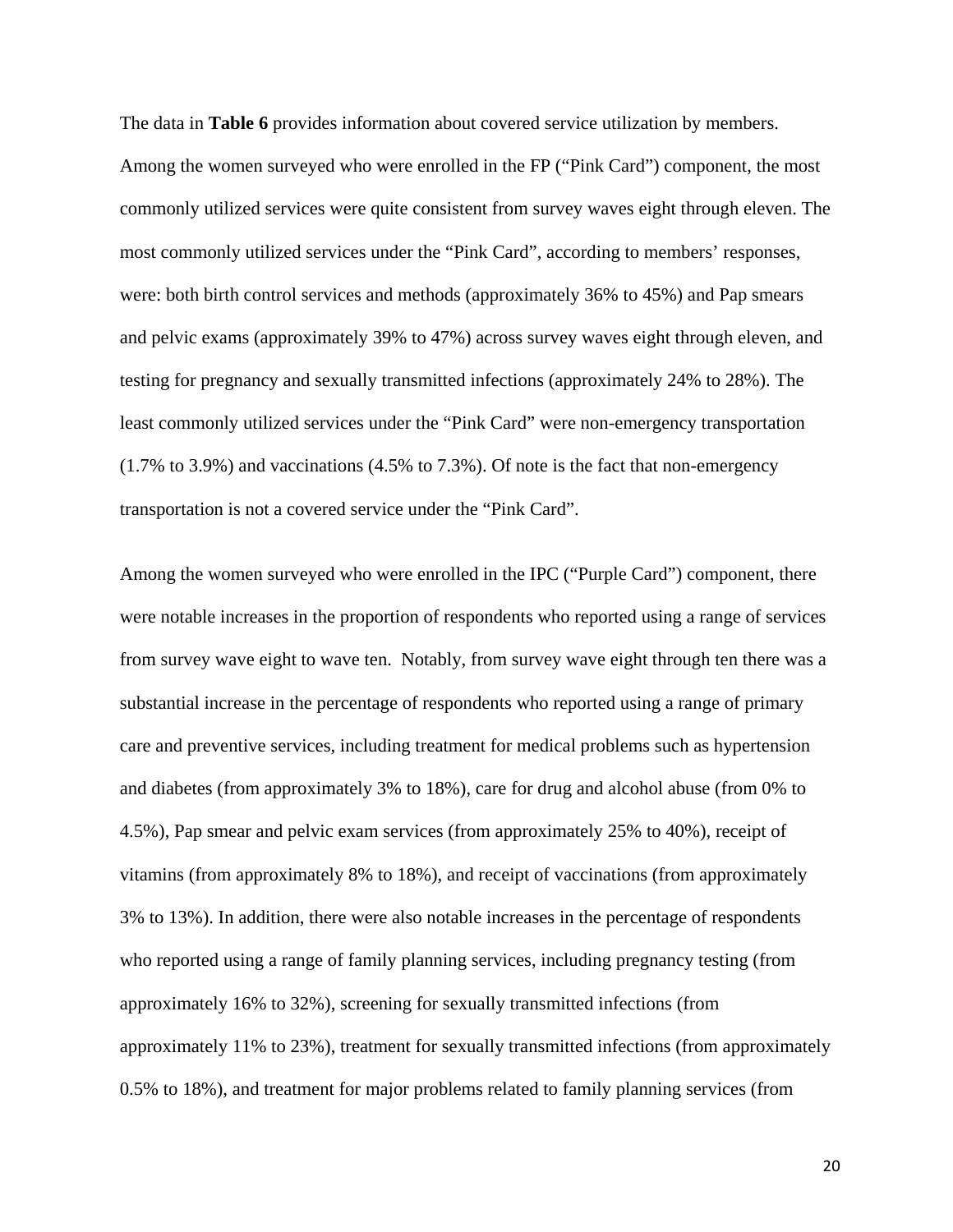approximately 9% to 27%). However, in survey wave eleven, there were notable reductions in the proportion of respondents who reported using each of the covered services. For wave eleven, the greatest proportion of respondents using any service was 23% for Pap smear and pelvic exam followed by 15.4% for birth control services and methods or family planning visit. For all other services, fewer than 8% reported utilization. Of note, however, the sample size for this survey was only 13 women.

| Table 6. Services Used by Members of P4HB® |                             |                          |                       |                |                  |                          |                  |                       |  |
|--------------------------------------------|-----------------------------|--------------------------|-----------------------|----------------|------------------|--------------------------|------------------|-----------------------|--|
| <b>SERVICES USED</b>                       | 8th Wave                    |                          | 9th Wave<br>10th Wave |                |                  | 11th Wave                |                  |                       |  |
|                                            | $N = 524**$                 |                          | $N = 274**$           |                |                  | $N = 324**$              |                  | $N=194**$             |  |
|                                            | <b>Responses</b>            |                          | <b>Responses</b>      |                | <b>Responses</b> |                          | <b>Responses</b> |                       |  |
|                                            | $n\left(\frac{0}{0}\right)$ |                          | n (%)                 |                | n(%)             |                          | n(%)             |                       |  |
| <b>Component of</b>                        | "Pink                       | "Purple                  | "Pink                 | "Purple        | "Pink            | "Purple                  | "Pink            | "Purple               |  |
| P4HB®                                      | Card"                       | Card"                    | Card"                 | Card"          | Card"            | Card"                    | Card"            | Card"                 |  |
|                                            | $n = 489$                   | $n = 35$                 | $n = 254$             | $n = 20$       | $n = 302$        | $n = 22$                 | $n = 181$        | $n = 13$              |  |
| Birth control services                     | 211                         | $\mathbf Q$              | 105                   | 4              | 135              | 7                        | 65               | $\overline{2}$        |  |
| and methods                                | $(43.1\%)$                  | (25.7%)                  | $(41.3\%)$            | $(20.0\%)$     | $(44.7\%)$       | $(31.8\%)$               | $(35.9\%)$       | $(15.4\%)$            |  |
| Family planning visit                      | 160                         | 9                        | 79                    | 5              | 96               | 6                        | 50               | $\overline{2}$        |  |
|                                            | (32.7%)                     | (25.7%)                  | $(31.1\%)$            | $(25.0\%)$     | $(31.8\%)$       | (27.3%)                  | (27.6%)          | $(15.4\%)$            |  |
| Pap smear and pelvic                       | 223                         | 9                        | 102                   | 6              | 142              | $\overline{9}$           | 70               | $\overline{3}$        |  |
| exam                                       | $(45.6\%)$                  | (25.7%)                  | $(40.2\%)$            | $(30.0\%)$     | $(47.0\%)$       | $(40.9\%)$               | (38.7%)          | $(23.1\%)$            |  |
| <b>Tubal Ligation (tubes)</b>              | 9                           | $1(2.9\%)$               | 8                     | $\Omega$       | 10               | $2(9.1\%)$               | $\overline{7}$   | $\overline{0}$ (0.0%) |  |
| tied)                                      | $(1.8\%)$                   |                          | $(3.1\%)$             | $(0\%)$        | $(3.3\%)$        |                          | $(3.9\%)$        |                       |  |
| Pregnancy testing                          | 119                         | 6                        | 67                    | 3              | 81               | $\overline{7}$           | 48               | 1(7.7%)               |  |
|                                            | (24.3%)                     | (16.7%)                  | $(26.4\%)$            | $(15.0\%)$     | $(26.8\%)$       | (31.8%)                  | $(26.5\%)$       |                       |  |
| Screening for sexually                     | 131                         | $\overline{\phantom{0}}$ | 66                    | $\mathfrak{D}$ | 85               | $\overline{\phantom{0}}$ | 46               | 1(7.7%)               |  |
| transmitted infections                     | $(26.8\%)$                  | $(11.4\%)$               | $(26.0\%)$            | $(10.0\%)$     | $(28.1\%)$       | (22.7%)                  | $(25.4\%)$       |                       |  |
| Follow-up of an                            | 90                          | $\overline{2}(5.7\%)$    | 56                    | 5              | 62               | $\overline{7}$           | 28               | $1(7.7\%)$            |  |
| abnormal Pap smear                         | $(18.4\%)$                  |                          | $(22.0\%)$            | $(25.0\%)$     | $(20.5\%)$       | $(31.8\%)$               | $(15.5\%)$       |                       |  |
| Treatment for sexually                     | $\overline{70}$             | $4(0.5\%)$               | 42                    | $1(5.0\%)$     | 48               | $\overline{4}$           | 28               | 1(7.7%)               |  |
| transmitted infections                     | $(14.3\%)$                  |                          | $(16.5\%)$            |                | $(15.9\%)$       | $(18.2\%)$               | $(15.5\%)$       |                       |  |
| Treatment for major                        | 41                          | $3(8.6\%)$               | 26                    | $1(5.0\%)$     | 34               | 6                        | 19               | $0(0.0\%)$            |  |
| problems related to                        | (8.3%)                      |                          | $(10.2\%)$            |                | (11.3%)          | (27.3%)                  | $(10.5\%)$       |                       |  |
| family planning                            |                             |                          |                       |                |                  |                          |                  |                       |  |
| services                                   |                             |                          |                       |                |                  |                          |                  |                       |  |
| Vitamins with folic                        | 34                          | 3(8.6%)                  | 22                    | $\overline{2}$ | 23               | $\overline{4}$           | $\overline{7}$   | $0(0.0\%)$            |  |
| acid                                       | $(7.0\%)$                   |                          | $(8.7\%)$             | $(10.0\%)$     | $(7.6\%)$        | $(18.2\%)$               | $(3.9\%)$        |                       |  |
| Any vaccinations                           | 22                          | $1(2.9\%)$               | 15                    | $1(5.0\%)$     | 22               | 3                        | 12               | $0(0.0\%)$            |  |
|                                            | $(4.5\%)$                   |                          | $(5.9\%)$             |                | (7.3%)           | $(13.6\%)$               | $(6.6\%)$        |                       |  |
| Non-emergency                              | 12                          | 2(5.7%)                  | 10                    | $\overline{0}$ | 5                | $\overline{3}$           | 5                | 1(7.7%)               |  |
| transportation                             | (2.5%)                      |                          | $(3.9\%)$             | $(0\%)$        | $(1.7\%)$        | $(13.6\%)$               | $(2.8\%)$        |                       |  |
| Primary care services                      | $---$                       | $3(8.6\%)$               | $---$                 | 3              | $\frac{1}{2}$    | 6                        | $---$            | $1(7.7\%)$            |  |
| (up to 5 visits per year)                  |                             |                          |                       | $(15.0\%)$     |                  | (27.3%)                  |                  |                       |  |
| Treatment for medical                      | -----                       | $\overline{2}(5.7\%)$    | $\frac{1}{1}$         | $\theta$       | -----            | 3                        | -----            | $0(0.0\%)$            |  |
| problems like high                         |                             |                          |                       | $(0\%)$        |                  | $(13.6\%)$               |                  |                       |  |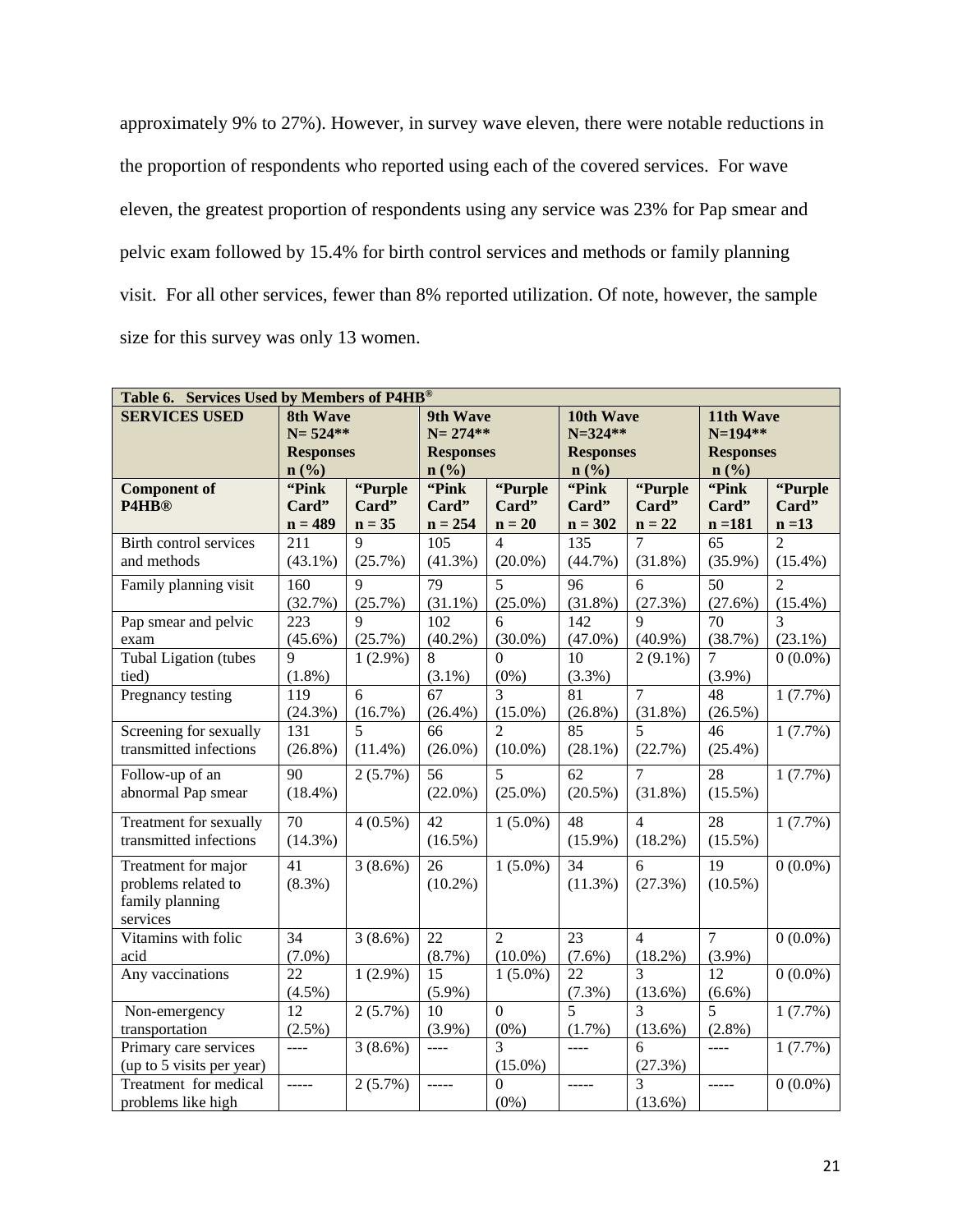| blood pressure and<br>diabetes                                                |            |                     |                              |            |
|-------------------------------------------------------------------------------|------------|---------------------|------------------------------|------------|
| Medicines for medical<br>problems like high<br>blood pressure and<br>diabetes | $1(2.9\%)$ | $\Omega$<br>$(0\%)$ | 4<br>$(18.2\%)$              | $0(0.0\%)$ |
| Care for drug and<br>alcohol abuse (such as<br>rehab programs)                | $0(0.0\%)$ | $\Omega$<br>$(0\%)$ | $1(4.5\%)$                   | $0(0.0\%)$ |
| Any dental services                                                           | $1(2.9\%)$ | $\Omega$<br>$(0\%)$ | 3<br>$(13.6\%)$              | $0(0.0\%)$ |
| Nurse case<br>management/Resource<br>Mother                                   | $3(8.6\%)$ | $\Omega$<br>$(0\%)$ | $\overline{4}$<br>$(18.2\%)$ | $0(0.0\%)$ |

\*\* Note: The sample size for this component of the survey is 524, 274, 324, and 194 respectively as only those members who were classified as being enrolled in either the FP only ("Pink Card") or the IPC ("Purple Card") components were included. The results (percentages) are reported per the populations surveyed.

**Table 7** summarizes the members' responses to the problems they have encountered with the P4HB program since enrollment. Across waves seven through ten of the survey, there were not consistent notable changes in the percentage of respondents reporting particular problems with the FP only ("Pink Card") component or the IPC ("Purple Card") component. For the FP only component, the most commonly cited problems reported across survey waves eight through eleven were in finding a doctor or nurse to take P4HB clients (ranged from approximately 4% to 12%), having to wait too long to get services (ranged from 5% to 10%), not being able to get desired family planning services (ranged from 5% to 9%), and not being able to get referrals or follow-up care (ranged from 6% to 9%). The most commonly cited problems reported among the IPC clients were similar to those for the FP only clients, with 7-11% reporting problems finding a doctor or nurse to take P4HB and 5-9% reporting having to wait too long to get services. Notably, from 23-65% of IPC clients report having an "other" problem under P4HB, which might warrant further exploration of the nature of that problem.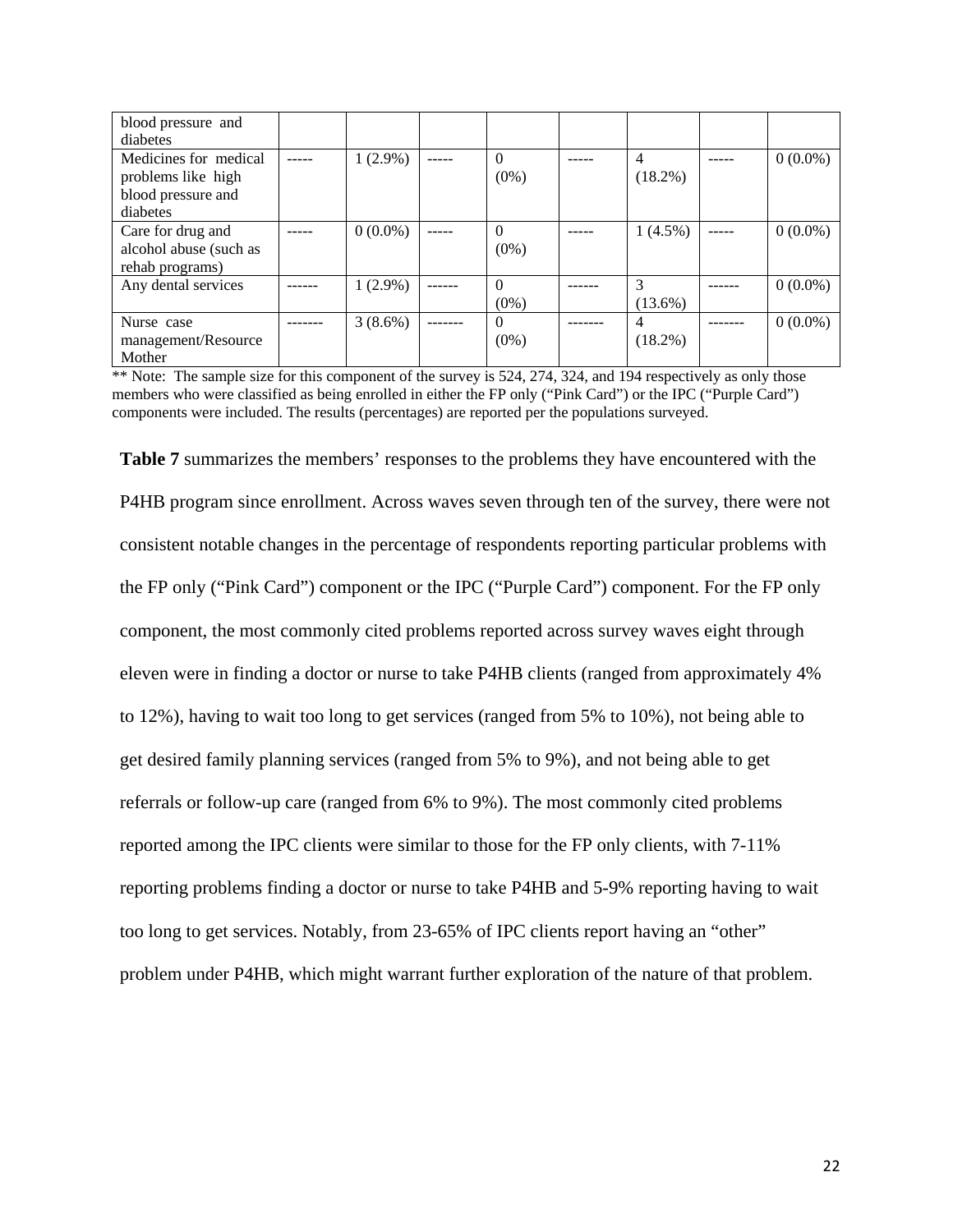| Table 7. Problems Encountered by Members Enrolled in P4HB® |                  |                             |                             |                  |                  |            |                             |             |  |
|------------------------------------------------------------|------------------|-----------------------------|-----------------------------|------------------|------------------|------------|-----------------------------|-------------|--|
|                                                            | <b>8th Wave</b>  |                             | 9th Wave                    |                  | 10th Wave        |            | 11th Wave                   |             |  |
| <b>Problems Under</b>                                      | $N = 524**$      |                             | $N = 274**$                 |                  | $N = 324**$      |            | $N=194**$                   |             |  |
| P4HB®                                                      | <b>Responses</b> |                             | <b>Responses</b>            |                  | <b>Responses</b> |            | <b>Responses</b>            |             |  |
|                                                            | n(%)             |                             | $n\left(\frac{9}{6}\right)$ |                  | n(%)             |            | $n\left(\frac{9}{6}\right)$ |             |  |
|                                                            | "Pink            | "Purple                     | "Pink                       | "Purple          | "Pink            | "Purple    | "Pink                       | "Purple     |  |
|                                                            | Card"            | Card"                       | Card"                       | Card"            | Card"            | Card"      | Card"                       | Card"       |  |
|                                                            | $n = 489$        | $n = 35$                    | $n = 254$                   | $n = 20$         | $n = 302$        | $n = 22$   | $n = 181$                   | $n = 13$    |  |
| I cannot get the                                           | 37               | 3                           | 24                          | $\overline{0}$   | 14               | $1(4.5\%)$ | 11                          | $0(0.0\%)$  |  |
| family planning                                            | $(7.6\%)$        | $(8.6\%)$                   | $(9.4\%)$                   | $(0\%)$          | $(4.6\%)$        |            | $(6.1\%)$                   |             |  |
| services I want                                            |                  |                             |                             |                  |                  |            |                             |             |  |
| I cannot get                                               | 28               | $\overline{2}$              | 23                          | $\overline{0}$   | 20               | $0(0.0\%)$ | 12                          | $0(0.0\%)$  |  |
| referrals or follow-                                       | $(5.7\%)$        | $(5.7\%)$                   | $(9.1\%)$                   | $(0\%)$          | $(6.6\%)$        |            | $(6.6\%)$                   |             |  |
| up for care I need                                         |                  |                             |                             |                  |                  |            |                             |             |  |
| I cannot find a                                            | 59               | $\overline{4}$              | 11                          | $1(5.0\%)$       | 32               | $1(4.5\%)$ | 19                          | $0(0.0\%)$  |  |
| doctor or nurse                                            | $(12.1\%)$       | $(11.4\%)$                  | $(4.3\%)$                   |                  | $(10.6\%)$       |            | $(10.5\%)$                  |             |  |
| willing to take                                            |                  |                             |                             |                  |                  |            |                             |             |  |
| P4HB clients                                               |                  |                             |                             |                  |                  |            |                             |             |  |
| I don't want to                                            | 28               | $\overline{2}$              | $\overline{9}$              | $\overline{0}$   | $\overline{12}$  | $1(4.5\%)$ | 6                           | $0(0.0\%)$  |  |
| leave my current                                           | $(5.7\%)$        | $(5.7\%)$                   | $(3.5\%)$                   | $(0\%)$          | $(4.0\%)$        |            | $(3.3\%)$                   |             |  |
| doctor or nurse                                            |                  |                             |                             |                  |                  |            |                             |             |  |
| I have to wait too                                         | 38               | $\overline{2}$              | 12                          | $\boldsymbol{0}$ | 28               | $1(4.5\%)$ | 10                          | $0(0.0\%)$  |  |
| long to get services                                       | $(7.8\%)$        | $(5.7\%)$                   | $(4.7\%)$                   | $(0\%)$          | $(9.3\%)$        |            | $(5.5\%)$                   |             |  |
| I do not have                                              | $\overline{27}$  | $\mathcal{D}_{\mathcal{A}}$ | 26                          | $1(5.0\%)$       | 7                | $0(0.0\%)$ | $\overline{7}$              | $0(0.0\%)$  |  |
| transportation                                             | $(5.5\%)$        | $(5.7\%)$                   | $(10.2\%)$                  |                  | $(2.3\%)$        |            | $(3.9\%)$                   |             |  |
| I cannot get to the                                        | 17               | $\overline{2}$              | 31                          | $1(5.0\%)$       | 11               | $1(4.5\%)$ | 8                           | $0(0.0\%)$  |  |
| doctor or nurse                                            | $(3.5\%)$        | $(5.7\%)$                   | $(12.2\%)$                  |                  | $(3.6\%)$        |            | (4.4%)                      |             |  |
| when they are open                                         |                  |                             |                             |                  |                  |            |                             |             |  |
| My P4HB doctor or                                          | 17               | 1                           | 41                          | $1(5.0\%)$       | 11               | $0(0.0\%)$ | $\overline{2}$              | $0(0.0\%)$  |  |
| nurse will not                                             | $(3.5\%)$        | $(2.9\%)$                   | $(16.1\%)$                  |                  | $(3.6\%)$        |            | $(1.1\%)$                   |             |  |
| prescribe the birth                                        |                  |                             |                             |                  |                  |            |                             |             |  |
| control method I                                           |                  |                             |                             |                  |                  |            |                             |             |  |
| want to use                                                |                  |                             |                             |                  |                  |            |                             |             |  |
| Other                                                      | 21               | 9                           | $\overline{7}$              | 13               | 8                | 11         | $\overline{4}$              | $3(23.1\%)$ |  |
|                                                            | $(4.3\%)$        | (25.7%)                     | $(2.8\%)$                   | $(65.0\%)$       | $(2.6\%)$        | $(50.0\%)$ | $(2.2\%)$                   |             |  |

\*\* Note: The sample size for this component of the survey is 524, 274, 324, and 194 respectively as only those members who were classified as being enrolled in either the FP only ("Pink Card") or the IPC ("Purple Card") components were included. The results (percentages) are reported per the populations surveyed.

Data displayed in **Tables 8** and **9** concern members' reported needs for more information or difficulties in understanding the P4HB program. There were no consistent changes in members' reported information needs across survey waves eight through eleven (**Table 8**). Notably, in the most recent wave of the survey from approximately 16% to 22% of respondents reported a need for more information regarding all areas surveyed, including where to go for services, services available, and cost of services. Likewise, there was little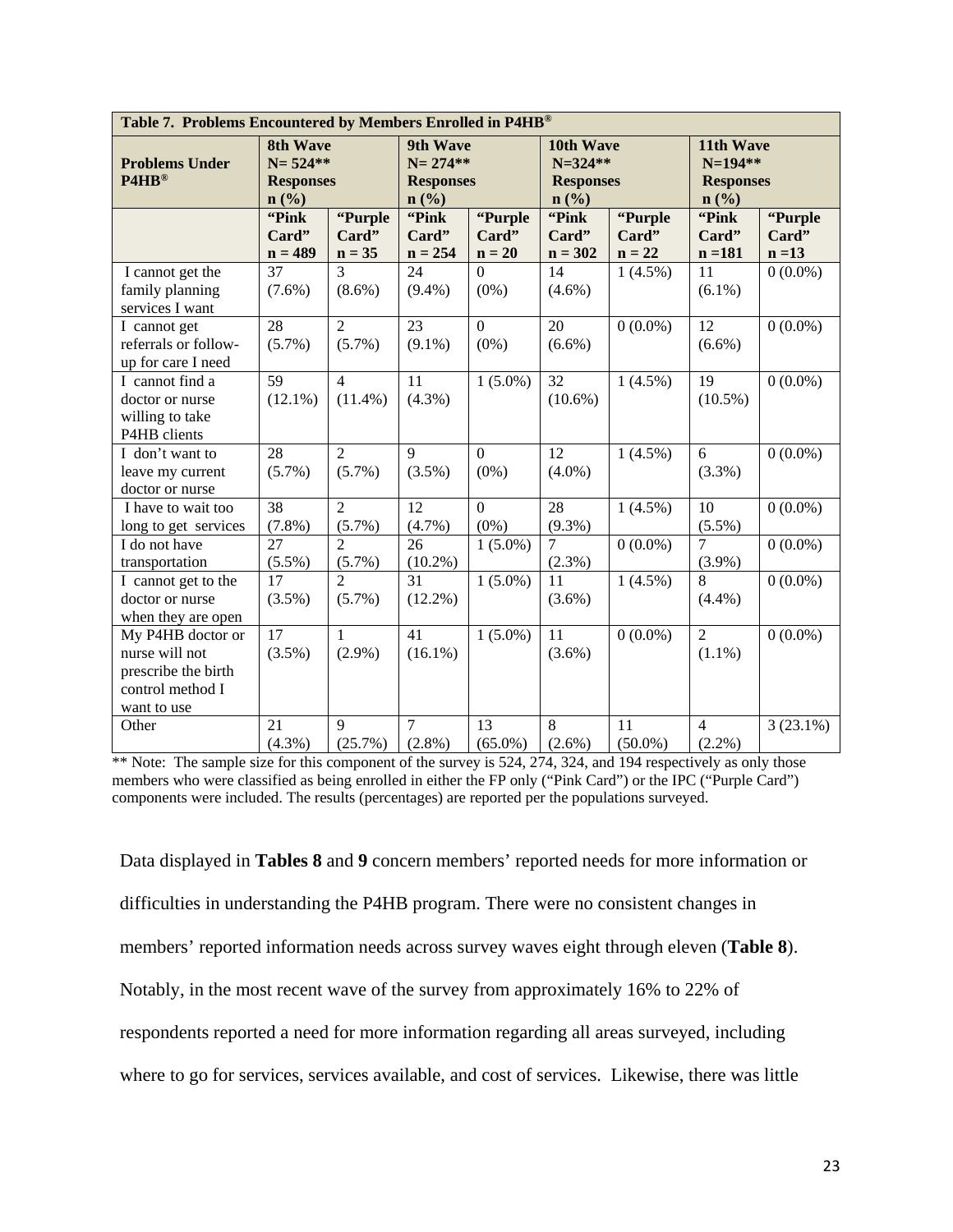change regarding members' reported areas of P4HB that were hard to understand with no consistent trends noted (**Table 9**).

| Table 8. Information Needs about P4HB®     |                                              |                                              |                                              |                                              |  |  |  |  |  |
|--------------------------------------------|----------------------------------------------|----------------------------------------------|----------------------------------------------|----------------------------------------------|--|--|--|--|--|
| <b>Type of</b><br><b>Information</b>       | 8th Wave<br>$N = 848$<br><b>Responses</b>    | 9th Wave<br>$N = 391$<br><b>Responses</b>    | 10th Wave<br>$N = 449$<br><b>Reponses</b>    | 11th Wave<br>$N = 375$<br><b>Reponses</b>    |  |  |  |  |  |
|                                            | <b>Needs More</b><br>Information n<br>$($ %) | <b>Needs More</b><br>Information n<br>$($ %) | <b>Needs More</b><br>Information n<br>$($ %) | <b>Needs More</b><br>Information n<br>$($ %) |  |  |  |  |  |
| Where to go for<br>service                 | 147 (17.3%)                                  | $40(10.2\%)$                                 | 82 (18.3%)                                   | 61(16.3%)                                    |  |  |  |  |  |
| Services available<br>with the Pink Card   | $187(22.1\%)$                                | 59 (15.1%)                                   | 110 (24.5%)                                  | 81 (21.6%)                                   |  |  |  |  |  |
| Services available<br>with the Purple Card | 134 (15.8%)                                  | 44 (11.3%)                                   | 91 (20.3%)                                   | 62(16.5%)                                    |  |  |  |  |  |
| Cost of services                           | 161 (18.9%)                                  | 51 (13.0%)                                   | 94 (20.9%)                                   | 67 (17.9%)                                   |  |  |  |  |  |

| Table 9. Areas of P4HB® that Were Hard to Understand  |                                                             |                              |                                                                                |                              |                                                        |                              |                                                                           |                              |  |  |
|-------------------------------------------------------|-------------------------------------------------------------|------------------------------|--------------------------------------------------------------------------------|------------------------------|--------------------------------------------------------|------------------------------|---------------------------------------------------------------------------|------------------------------|--|--|
| Area                                                  | <b>8th Wave</b><br>$N = 524***$<br><b>Responses</b><br>n(%) |                              | <b>9th Wave</b><br>N=274***<br><b>Responses</b><br>$n\left(\frac{0}{0}\right)$ |                              | 10th Wave<br>$N = 324$ **<br><b>Responses</b><br>n (%) |                              | 11th Wave<br>$N=194**$<br><b>Responses</b><br>$n\left(\frac{0}{0}\right)$ |                              |  |  |
|                                                       |                                                             | Hard to Understand n (%)     |                                                                                |                              |                                                        |                              |                                                                           |                              |  |  |
|                                                       | "Pink"<br>Card"<br>$n = 489$                                | "Purple<br>Card"<br>$n = 35$ | "Pink"<br>Card"<br>$n = 254$                                                   | "Purple<br>Card"<br>$n = 20$ | "Pink<br>Card"<br>$n = 302$                            | "Purple<br>Card"<br>$n = 22$ | "Pink<br>Card"<br>$n = 181$                                               | "Purple<br>Card"<br>$n = 13$ |  |  |
| Who can get P4HB <sup>®</sup>                         | 48<br>$(9.8\%)$                                             | $\overline{4}$<br>$(11.4\%)$ | 18<br>$(7.1\%)$                                                                | $\mathbf{1}$<br>$(5.0\%)$    | 35<br>$(11.6\%)$                                       | 1<br>$(4.5\%)$               | 27<br>$(14.9\%)$                                                          | 1(7.7%)                      |  |  |
| Whether I can get<br>P4HB®                            | 41<br>$(8.4\%)$                                             | 3<br>$(8.6\%)$               | 17<br>$(6.7\%)$                                                                | $\overline{0}$<br>$(0\%)$    | 25 (8.3%)                                              | 1<br>$(4.5\%)$               | 24<br>$(13.3\%)$                                                          | 1(7.7%)                      |  |  |
| Complete the paper<br>work to sign up for<br>P4HB®    | 29<br>$(5.9\%)$                                             | $\mathbf{1}$<br>$(2.9\%)$    | 25<br>$(9.8\%)$                                                                | $\overline{2}$<br>$(10.0\%)$ | $18(6.0\%)$                                            | $\Omega$<br>$(0.0\%)$        | 12<br>$(6.6\%)$                                                           | 1(7.7%)                      |  |  |
| Complete the web form<br>to sign up for P4HB®         | 32<br>$(6.5\%)$                                             | $\overline{2}$<br>$(5.7\%)$  | $\mathbf Q$<br>$(3.5\%)$                                                       | $\mathbf{1}$<br>$(5.0\%)$    | 18<br>$(6.0\%)$                                        | $\Omega$<br>$(0.0\%)$        | 19<br>$(10.5\%)$                                                          | 1(7.7%)                      |  |  |
| Get the required<br>documents to sign<br>up for P4HB® | 39<br>$(8.0\%)$                                             | $\overline{2}$<br>$(5.7\%)$  | 19<br>(7.5%)                                                                   | $\overline{0}$<br>$(0\%)$    | 21 (7.0%)                                              | $\theta$<br>$(0.0\%)$        | 14<br>(7.7%)                                                              | $0(0.0\%)$                   |  |  |
| Pick a Care<br>Management<br>Organization<br>(CMO)    | 63<br>$(12.9\%)$                                            | 5<br>$(14.3\%)$              | 5<br>$(2.0\%)$                                                                 | $\Omega$<br>$(0\%)$          | 32<br>$(10.6\%)$                                       | 1<br>$(4.5\%)$               | 23<br>(12.7%)                                                             | $0(0.0\%)$                   |  |  |
| Pick a provider                                       | 73<br>$(14.9\%)$                                            | $\overline{7}$<br>$(20.0\%)$ | $\overline{7}$<br>$(2.8\%)$                                                    | $\overline{0}$<br>$(0\%)$    | 39<br>$(12.9\%)$                                       | 1<br>$(4.5\%)$               | 27<br>$(14.9\%)$                                                          | $0(0.0\%)$                   |  |  |
| Understand what I<br>can get from P4HB®               | 101<br>(20.7%)                                              | 6<br>$(17.1\%)$              | 6<br>$(2.4\%)$                                                                 | $\overline{0}$<br>$(0\%)$    | 58<br>$(19.2\%)$                                       | $\overline{2}$<br>$(9.1\%)$  | 32<br>(17.7%)                                                             | 1(7.7%)                      |  |  |
| Other                                                 | 17<br>$(3.5\%)$                                             | 15<br>$(42.9\%)$             | 101<br>$(39.8\%)$                                                              | 5<br>$(25.0\%)$              | $9(3.0\%)$                                             | 15<br>$(68.2\%)$             | $6(3.3\%)$                                                                | 6<br>$(46.2\%)$              |  |  |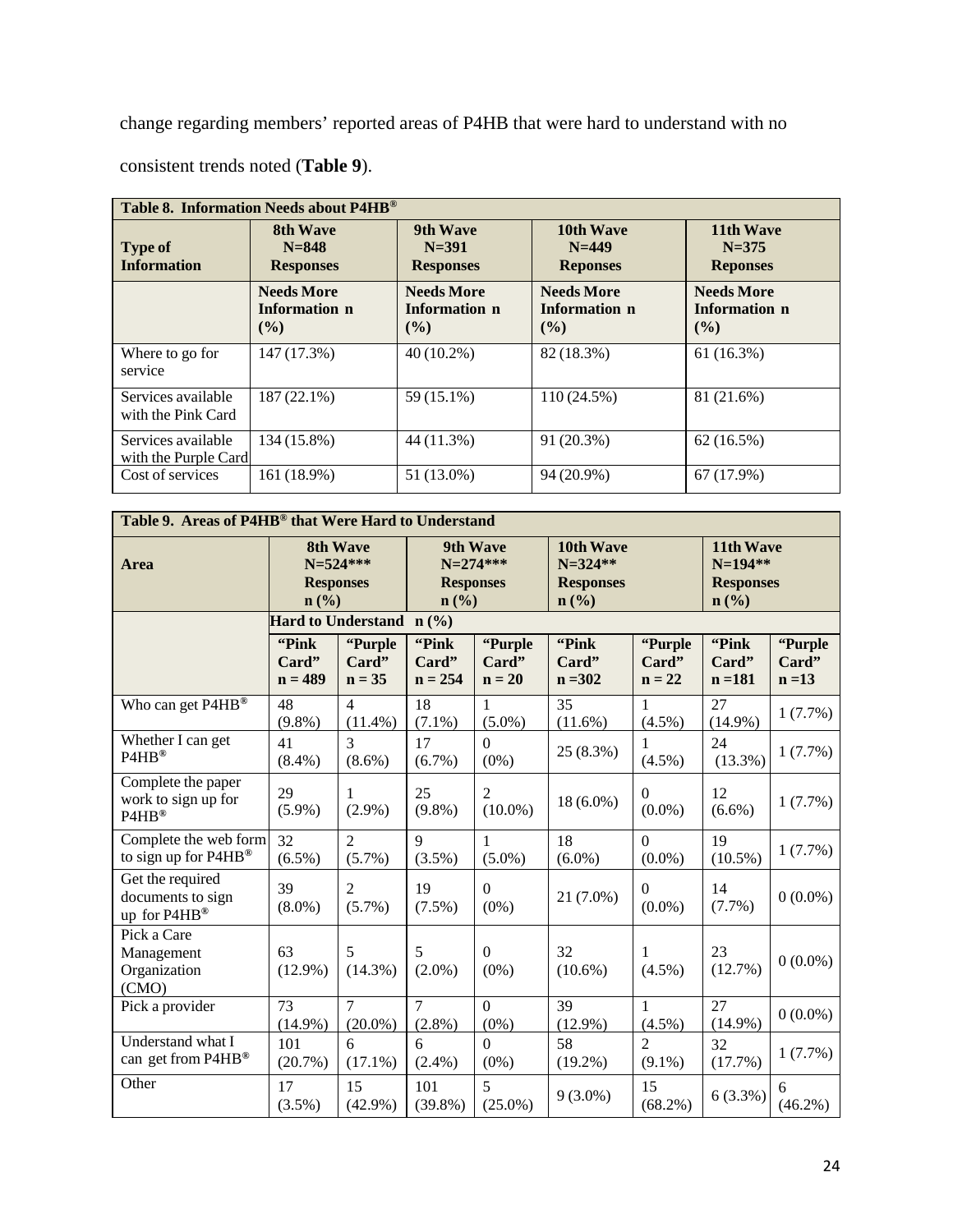\*\*\* Note: While the sample sizes for this component of the survey were 524 for wave eight, 274 for wave nine, 324 for wave 10, and 194 for wave eleven as only those members who were classified as being enrolled in either the FP only ("Pink Card") or the IPC ("Purple Card") components were included, the results (percentages) are reported per the populations surveyed.

The member survey probes the following areas to assess whether key reproductive health assessments and counseling occurred during the encounter: whether the member was asked about key reproductive health topics during her last health care appointment and whether the member would like to be asked those questions (**Table 10);** whether the member received key reproductive health information during her last health care appointment and whether the member would like to receive such information **(Table 11).** When examining members' responses to waves eight through ten of the survey (**Table 10**), there were either small increases or stability in the percentage of members reporting each of the key assessments that were monitored; however, in survey wave eleven, there were consistent reductions in the percentage of members reporting each of the key assessments, with the largest percentage point decline for assessment of use of birth control to prevent pregnancies (12 percentage point decline), use of condoms to prevent sexually transmitted infections (10 percentage point decline), assessment of life goals (10 percentage point decline) and thoughts or plans about having or not having children (8 percentage point decline). The percentages of responding members who reported that they would like to be asked about each of the key reproductive health topics at the encounter fluctuated by a few percentage points across survey waves eight through eleven.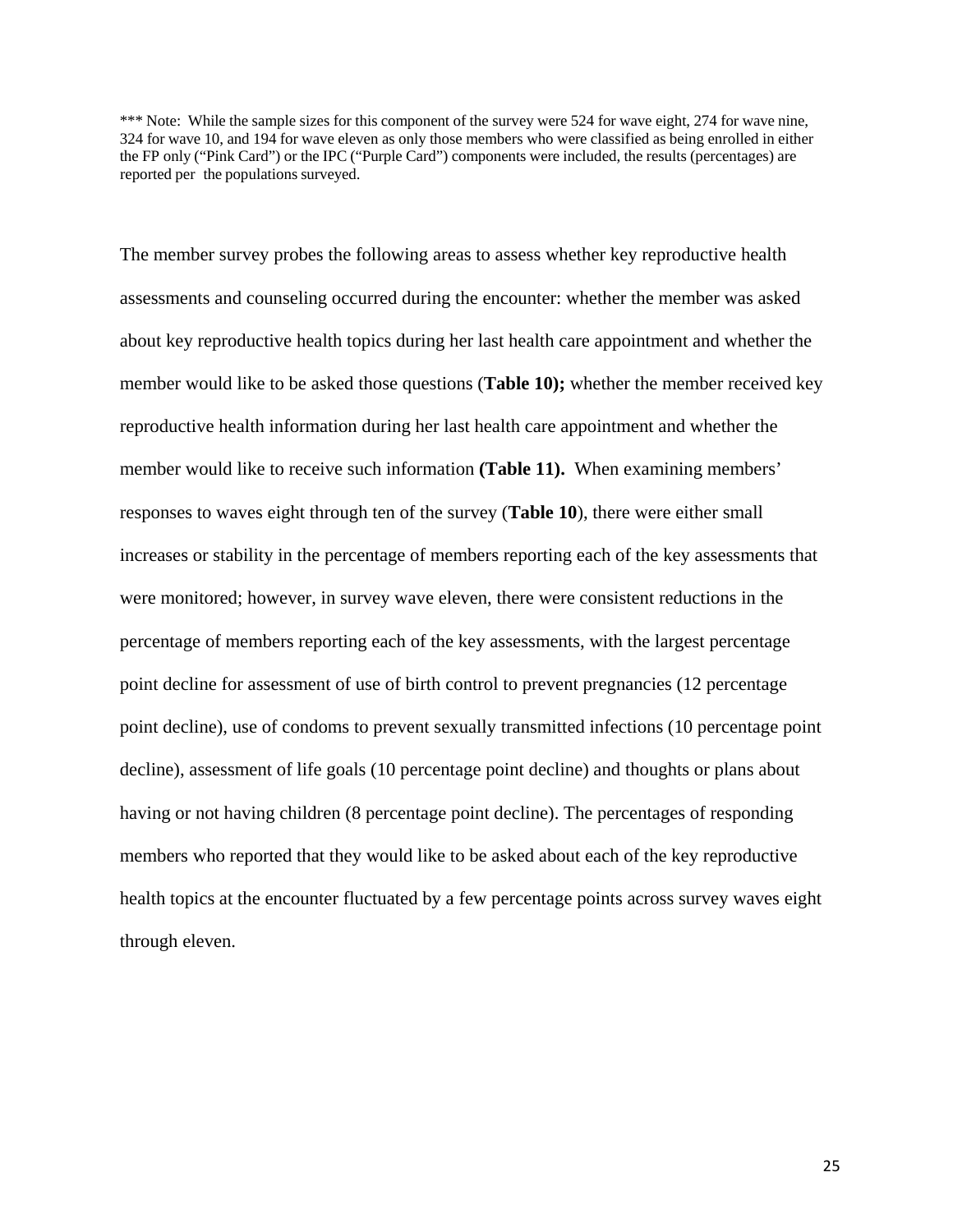|                                                                                      | <b>Table 10. Provider Inquiry about Reproductive Health Topics during Encounters</b> |                                 |                                            |                                              |                                                                                                    |                                 |                                              |                                  |  |  |  |
|--------------------------------------------------------------------------------------|--------------------------------------------------------------------------------------|---------------------------------|--------------------------------------------|----------------------------------------------|----------------------------------------------------------------------------------------------------|---------------------------------|----------------------------------------------|----------------------------------|--|--|--|
| Reproductive<br><b>Health Topic</b>                                                  | 8th<br><b>Wave</b><br>$N = 848$                                                      | 9th<br><b>Wave</b><br>$N = 391$ | 10 <sub>th</sub><br><b>Wave</b><br>$N=449$ | 11 <sub>th</sub><br><b>Wave</b><br>$N = 375$ | 8th<br><b>Wave</b><br>$N = 848$                                                                    | 9th<br><b>Wave</b><br>$N = 391$ | 10 <sub>th</sub><br><b>Wave</b><br>$N = 449$ | 11th<br><b>Wave</b><br>$N = 375$ |  |  |  |
|                                                                                      | During your last appointment, did a<br>doctor or nurse ask you about? n (%)<br>Yes   |                                 |                                            |                                              | As part of an appointment, would you<br>like a doctor or nurse to ask you<br>about? $n$ $(\%)$ Yes |                                 |                                              |                                  |  |  |  |
| Your thoughts or<br>plans about having<br>or not having<br>children in the<br>future | 241<br>$(28.4\%)$                                                                    | 79<br>$(20.2\%)$                | 126<br>$(28.1\%)$                          | 77<br>$(20.5\%)$                             | 239<br>$(28.2\%)$                                                                                  | 92<br>(23.5%)                   | 129<br>(28.7%)                               | 86<br>$(22.9\%)$                 |  |  |  |
| Your thoughts or<br>plans about timing<br>or spacing<br>pregnancies                  | $\overline{151}$<br>(17.8%)                                                          | $\overline{55}$<br>$(14.1\%)$   | $\overline{72}$<br>$(16.0\%)$              | $\overline{46}$<br>(12.3%)                   | $\overline{202}$<br>$(23.8\%)$                                                                     | 81<br>(20.7%)                   | 110<br>$(24.5\%)$                            | $\overline{74}$<br>$(19.7\%)$    |  |  |  |
| Your sexual<br>practices                                                             | 259<br>$(30.5\%)$                                                                    | $\overline{85}$<br>(21.7%)      | 126<br>$(28.1\%)$                          | $\overline{81}$<br>(21.6%)                   | $\overline{222}$<br>$(26.2\%)$                                                                     | $\overline{81}$<br>(20.7%)      | 110<br>(24.5%)                               | 78<br>$(20.8\%)$                 |  |  |  |
| Whether you use<br>birth control to<br>prevent or space<br>pregnancies               | 308<br>$(36.3\%)$                                                                    | 95<br>$(24.3\%)$                | 170<br>$(37.9\%)$                          | 96<br>$(25.6\%)$                             | 269<br>(31.7%)                                                                                     | 105<br>$(26.9\%)$               | 155<br>$(34.5\%)$                            | 96<br>$(25.6\%)$                 |  |  |  |
| Whether you use<br>male or female<br>condoms to prevent<br><b>STIs</b>               | 259<br>$(30.5\%)$                                                                    | 88<br>(22.5%)                   | 145<br>(32.3%)                             | 84<br>$(22.4\%)$                             | 250<br>$(29.5\%)$                                                                                  | 99<br>$(25.3\%)$                | 140<br>$(31.2\%)$                            | $\overline{95}$<br>$(25.3\%)$    |  |  |  |
| Your life plans or<br>goals                                                          | 184<br>(21.7%)                                                                       | 69<br>$(17.6\%)$                | 103<br>$(22.9\%)$                          | 47<br>(12.5%)                                | $\overline{231}$<br>(27.2%)                                                                        | $\overline{82}$<br>$(21.0\%)$   | 128<br>(28.5%)                               | $\overline{76}$<br>(20.3%)       |  |  |  |

Of the members responding to waves eight through ten of the survey (**Table 11**), there were also small but consistent increases in the percentage reporting that their provider offered them counseling about the various reproductive health topic; however, consistent reductions in the range of 6 to 10 percentage points were observed when comparing responses from survey wave eleven to wave ten. Likewise, the percentages of responding members who reported that they would like to be counseled about each of the key reproductive health topics at the encounter from survey waves eight through eleven fluctuated by a few percentage points.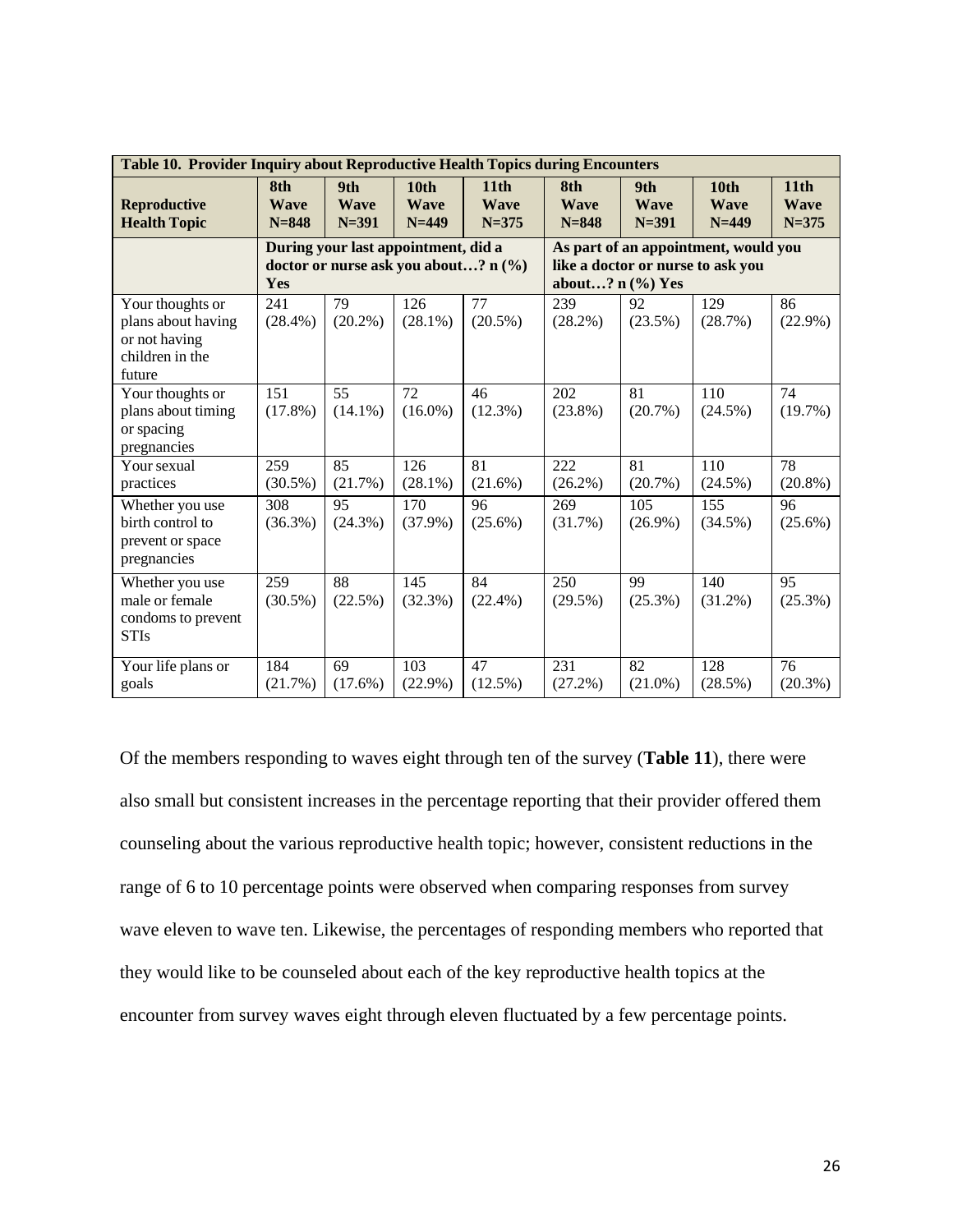| Table 11. Provider Counseling about Reproductive Health Topics during Encounters |                                 |                                                                                                                                 |                                                                             |                                 |                                                                                                                              |                                              |                                              |                               |  |
|----------------------------------------------------------------------------------|---------------------------------|---------------------------------------------------------------------------------------------------------------------------------|-----------------------------------------------------------------------------|---------------------------------|------------------------------------------------------------------------------------------------------------------------------|----------------------------------------------|----------------------------------------------|-------------------------------|--|
| <b>Reproductive Health Topic</b>                                                 | 8th<br><b>Wave</b><br>$N = 848$ | 10 <sub>th</sub><br>9th<br>11 <sub>th</sub><br><b>Wave</b><br><b>Wave</b><br><b>Wave</b><br>$N = 391$<br>$N = 449$<br>$N = 375$ |                                                                             | 8th<br><b>Wave</b><br>$N = 848$ | 9th<br><b>Wave</b><br>$N = 391$                                                                                              | 10 <sub>th</sub><br><b>Wave</b><br>$N = 449$ | 11 <sup>th</sup><br><b>Wave</b><br>$N = 375$ |                               |  |
|                                                                                  | $n$ (%) Yes                     | or advice about                                                                                                                 | During your last appointment, did a<br>doctor or nurse give you information |                                 | As part of an appointment, would<br>you like for a doctor or nurse to give<br>you information or advice about<br>$n$ (%) Yes |                                              |                                              |                               |  |
| Plans about having or not<br>having children in the future                       | 206<br>$(24.3\%)$               | 59<br>$(15.1\%)$                                                                                                                | 98<br>$(21.8\%)$                                                            | 57<br>$(15.2\%)$                | 220<br>$(25.9\%)$                                                                                                            | 79<br>$(20.2\%)$                             | 112<br>$(24.9\%)$                            | 79<br>$(21.1\%)$              |  |
| Plans about timing or<br>spacing pregnancies                                     | 152<br>$(17.9\%)$               | 53<br>$(13.6\%)$                                                                                                                | 79<br>$(17.6\%)$                                                            | 38<br>$(10.1\%)$                | 206<br>(24.3%)                                                                                                               | 84<br>(21.5%)                                | 104<br>$(23.2\%)$                            | 73<br>$(19.5\%)$              |  |
| Your sexual practices                                                            | 182<br>(21.5%)                  | 63<br>$(16.1\%)$                                                                                                                | 94<br>$(20.9\%)$                                                            | 48<br>$(12.8\%)$                | 190<br>$(22.4\%)$                                                                                                            | 68<br>$(17.4\%)$                             | 100<br>(22.3%)                               | 58<br>$(15.5\%)$              |  |
| Whether you use birth<br>control to prevent or space<br>pregnancies              | 220<br>$(25.9\%)$               | 77<br>(19.7%)                                                                                                                   | 131<br>$(29.2\%)$                                                           | 71<br>$(18.9\%)$                | 230<br>$(27.1\%)$                                                                                                            | 86<br>$(22.0\%)$                             | 122<br>$(27.2\%)$                            | 75<br>$(20.0\%)$              |  |
| Whether you use male or<br>female condoms to prevent<br><b>STIs</b>              | 196<br>$(23.1\%)$               | 66<br>$(16.9\%)$                                                                                                                | 117<br>$(26.1\%)$                                                           | 64<br>$(17.1\%)$                | 212<br>$(25.0\%)$                                                                                                            | $\overline{77}$<br>(19.7%)                   | 117<br>$(26.1\%)$                            | $\overline{72}$<br>$(19.2\%)$ |  |
| Your life plans or goals                                                         | 143<br>$(16.9\%)$               | 54<br>$(13.8\%)$                                                                                                                | 82<br>(18.3%)                                                               | 36<br>$(9.6\%)$                 | 193<br>$(22.8\%)$                                                                                                            | 73<br>(18.7%)                                | 106<br>(23.6%)                               | 62<br>$(16.5\%)$              |  |

A new question that was asked on survey waves eight through eleven was whether the member was willing to recommend the P4HB program to family and friends. Of the respondents from these last 4 waves, 46% (394 of 848 in wave eight), 35% (135 of 391 in wave nine), 47% (209 of 449 in wave ten), and 37% (140 of 375 in wave eleven) respectively, responded that they would recommend the P4HB program to family and friends.

## **CMO Provider Survey Results**

For each of waves eight through eleven of the CMO provider survey administration, a total of 1208, 1500, 1500, and 1500 providers met the selection criteria for the survey. Of those eligible, the participation rate among providers has averaged less than 2.0% during waves eight through eleven. It is not clear whether this low response was a self-selection of those providers who still had questions about the P4HB program or whether other factors are leading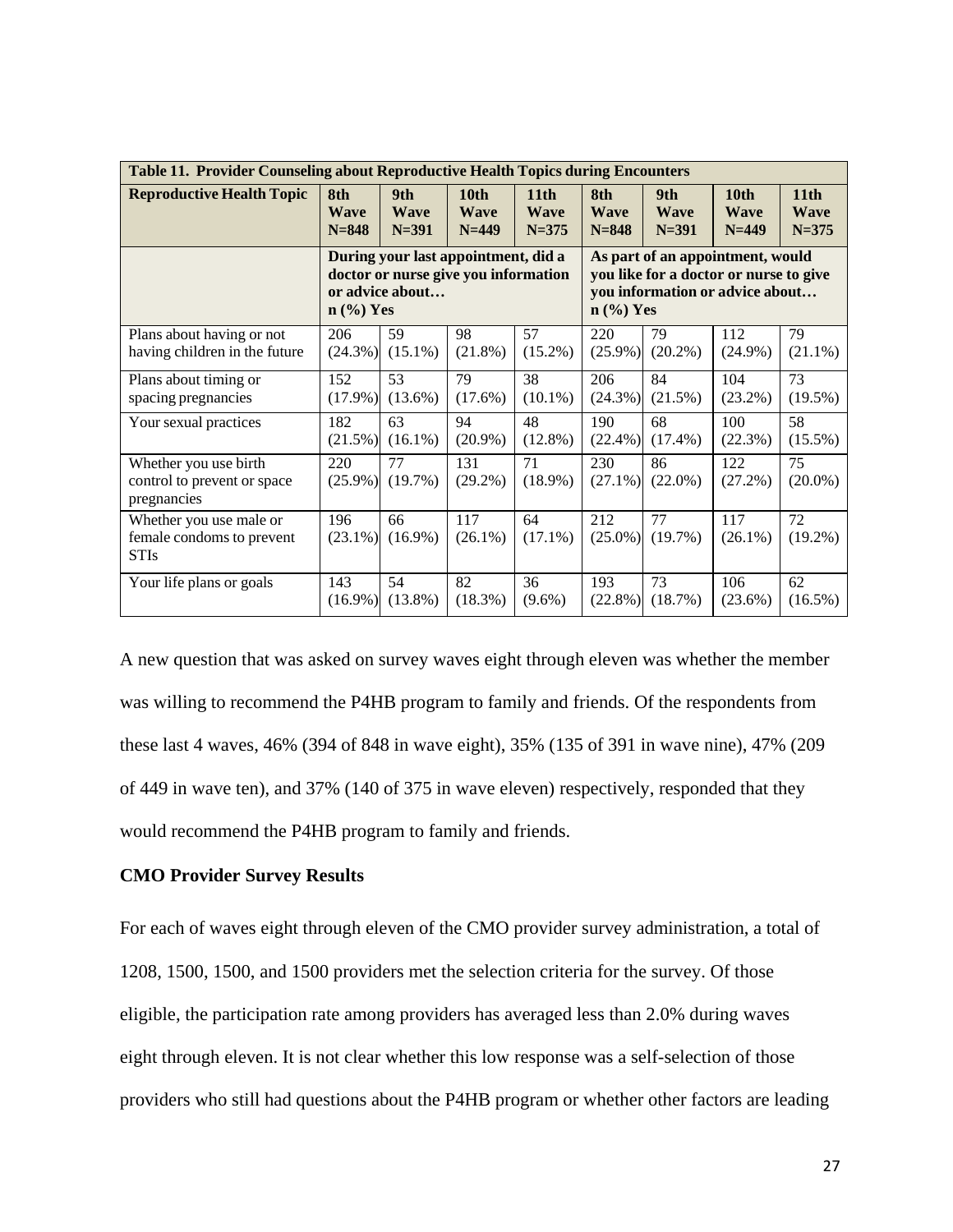to these very low response rates.

In the following tables (**Tables 12-15**), we report on results of the provider survey. As found for the members, providers demonstrated some lack of clarity surrounding the P4HB program. In particular, it appeared that providers did not have adequate knowledge of the availability of the P4HB program and services covered under their CMO contract for P4HB.

During waves eight through eleven of the survey, providers were asked whether they needed more information about eligibility and covered services for each component of the P4HB program. For the FP only component, it is notable that when comparing provider responses across waves eight through ten of the survey, there was a decline in the percentage of providers reporting that they needed more information about each of the covered services but a notable increase in percentage when comparing responses to the most recent wave (wave eleven) to all other previous waves. During survey wave ten, fewer than 20% of surveyed providers indicated a need for more information about any of the topics, whereas in wave eleven 25% to 42% indicated a need for more information about the various topics. Similar patterns were observed for the IPC component.

| Table 12. Providers' Information Level about Services Covered Under their P4HB® Contract |                                                                                                                                                |             |                                                                          |                                                                        |  |  |  |  |  |  |
|------------------------------------------------------------------------------------------|------------------------------------------------------------------------------------------------------------------------------------------------|-------------|--------------------------------------------------------------------------|------------------------------------------------------------------------|--|--|--|--|--|--|
| <b>Information Needed about Services Covered</b><br>Under $P4HB^{\circledcirc}$          | 9 <sup>th</sup> Wave<br><b>8th Wave</b><br>$N=14$<br>$N=36$<br><b>Responses n</b><br><b>Responses</b><br>$n\left(\frac{0}{0}\right)$<br>$($ %) |             | 10th Wave<br>$N = 31$<br><b>Responses</b><br>$n\left(\frac{0}{0}\right)$ | 11th Wave<br>$N=24$<br><b>Responses</b><br>$n\left(\frac{0}{0}\right)$ |  |  |  |  |  |  |
| <b>Family Planning Component (Pink Card Services)</b>                                    |                                                                                                                                                |             |                                                                          |                                                                        |  |  |  |  |  |  |
| Family planning initial and follow-up exams,<br>including Pap smear.                     | $3(21.4\%)$                                                                                                                                    | $7(19.4\%)$ | $2(6.5\%)$                                                               | 10(41.7%)                                                              |  |  |  |  |  |  |
| Contraceptive services and methods                                                       | $3(21.4\%)$                                                                                                                                    | $5(13.9\%)$ | $4(12.9\%)$                                                              | 9(37.5%)                                                               |  |  |  |  |  |  |
| Tubal litigation                                                                         | $2(14.3\%)$                                                                                                                                    | $5(13.9\%)$ | $3(9.7\%)$                                                               | 8 (33.3%)                                                              |  |  |  |  |  |  |
| <b>Pregnancy Testing</b>                                                                 | $2(14.3\%)$                                                                                                                                    | $5(13.9\%)$ | $4(12.9\%)$                                                              | $7(29.2\%)$                                                            |  |  |  |  |  |  |
| Screening for sexually transmitted infections                                            | $3(21.4\%)$                                                                                                                                    | 6(16.7%)    | $6(19.4\%)$                                                              | 8 (33.3%)                                                              |  |  |  |  |  |  |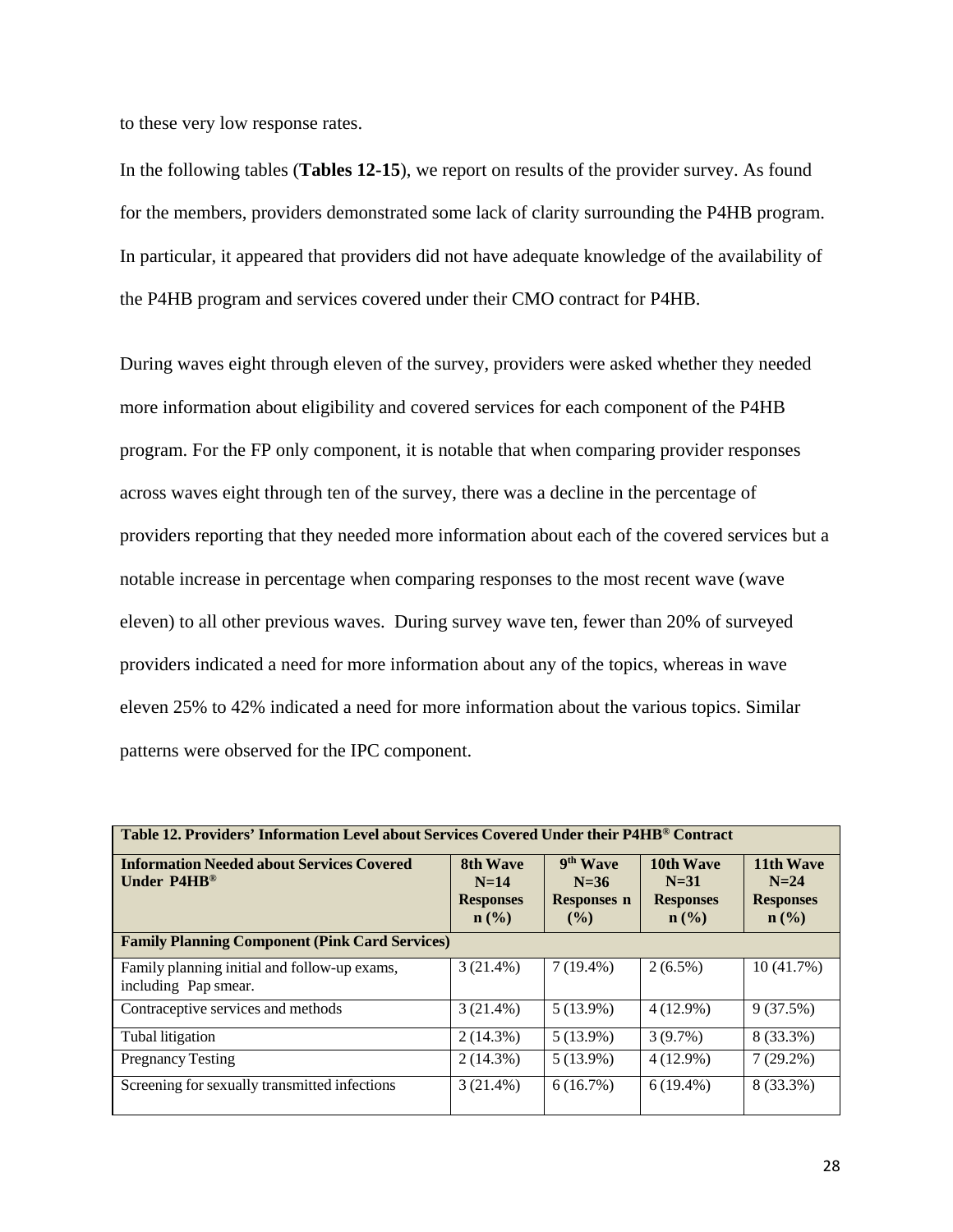| Follow-up of an abnormal Pap smear,<br>including colposcopy                                                                         | $4(28.6\%)$ | $7(19.4\%)$ | $6(19.4\%)$ | 10 (41.7%)  |
|-------------------------------------------------------------------------------------------------------------------------------------|-------------|-------------|-------------|-------------|
| Treatment for sexually transmitted infections                                                                                       | $3(21.4\%)$ | $5(13.9\%)$ | $6(19.4\%)$ | $6(25.0\%)$ |
| Treatment for major complications related to<br>family planning services                                                            | 3(21.4%)    | $7(19.4\%)$ | $6(19.4\%)$ | 9(37.5%)    |
| Multivitamins with folic acid                                                                                                       | $4(28.6\%)$ | $5(13.9\%)$ | $5(16.1\%)$ | $6(25.0\%)$ |
| Hepatitis B and Tetanus-Diphtheria vaccines                                                                                         | 4(28.6%)    | 6(16.7%)    | $6(19.4\%)$ | 8 (33.3%)   |
| <b>Interpregnancy Care Component (Purple Card Services)</b>                                                                         |             |             |             |             |
| Primary care services (up to 5 outpatient visits per<br>year)                                                                       | 4(28.6%)    | $7(19.4\%)$ | 7(22.6%)    | 10(41.7%)   |
| Management and follow-up of chronic diseases                                                                                        | 5(35.7%)    | 10(27.8%)   | 8 (25.8%)   | 11 (45.8%)  |
| Prescription medications for chronic diseases                                                                                       | 5(35.7%)    | $9(25.0\%)$ | 8 (25.8%)   | 10 (41.7%)  |
| Detoxification and outpatient rehabilitation for<br>substance abuse                                                                 | 5(35.7%)    | $7(19.4\%)$ | $9(29.0\%)$ | 12 (50.0%)  |
| Limited dental services                                                                                                             | $4(28.6\%)$ | 6(16.7%)    | 7(22.6%)    | 10 (41.7%)  |
| Nurse case management and Resource Mother<br>outreach for health and social service<br>coordination and support of health behaviors | $4(28.6\%)$ | $9(25.0\%)$ | $9(29.0\%)$ | 12 (50.0%)  |
| Non-emergency transportation                                                                                                        | $4(28.6\%)$ | $9(25.0\%)$ | 7(22.6%)    | $7(29.2\%)$ |

The survey also asked providers what they perceived as barriers to participation in the P4HB program. Again, when examining provider responses, it is notable that there was a decline in providers' perception of each of the barriers when comparing responses between wave eight and wave ten, but then a notable increase in the percentage perceiving barriers in wave eleven. During wave eleven, half of surveyed providers perceived barriers related to the wave not covering the full range of family planning services, not covering referrals or followup care, and not covering complications of family planning services; a smaller percentage (12.5%) reported their practice being full as a barrier (**Table 13**).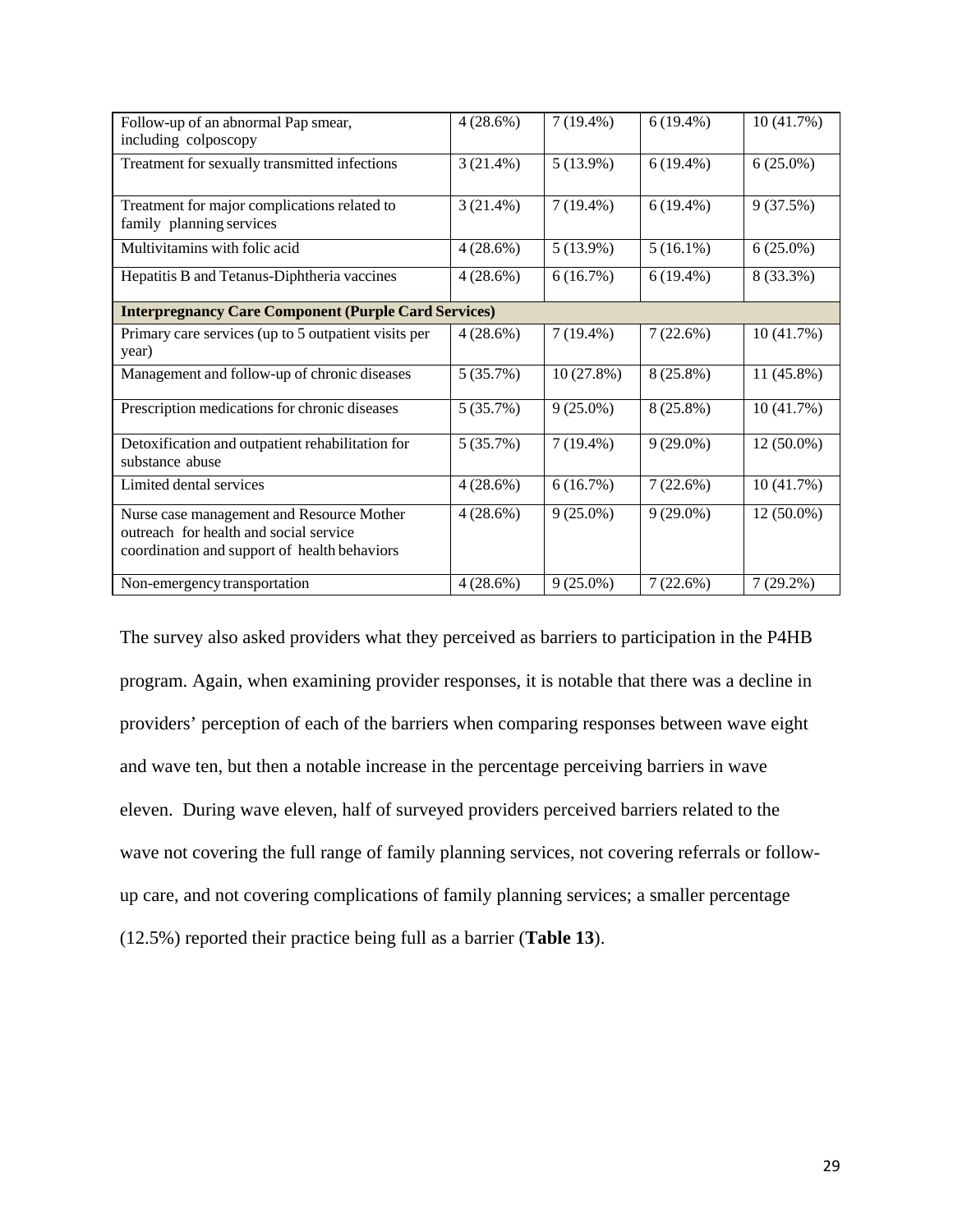| Table 13. Providers' Perception of Barriers for P4HB® Participation |                                                                          |                                                                          |                                                                                       |                                                                            |  |  |  |  |  |
|---------------------------------------------------------------------|--------------------------------------------------------------------------|--------------------------------------------------------------------------|---------------------------------------------------------------------------------------|----------------------------------------------------------------------------|--|--|--|--|--|
| Factor                                                              | 8th Wave<br>$N=14$<br><b>Perceived</b><br>as Barrier<br>$\mathbf{n}(\%)$ | 9th Wave<br>$N=36$<br><b>Perceived</b><br>as Barrier<br>$\mathbf{n}(\%)$ | 10th Wave,<br>$N=31$<br><b>Perceived</b><br>as Barrier<br>$n\left(\frac{0}{0}\right)$ | 11th Wave,<br>$N=24$<br><b>Perceived</b><br>as Barrier<br>$\mathbf{n}(\%)$ |  |  |  |  |  |
| Waiver does not cover the full range of<br>family planning services | $8(57.1\%)$                                                              | $7(19.4\%)$                                                              | $11(35.5\%)$                                                                          | $12(50.0\%)$                                                               |  |  |  |  |  |
| Waiver does not cover referrals or follow-up care                   | $10(71.4\%)$                                                             | $9(25.0\%)$                                                              | 14 (45.2%)                                                                            | 12 (50.0%)                                                                 |  |  |  |  |  |
| Waiver does not cover complications of<br>family planning service   | $9(64.3\%)$                                                              | $9(25.0\%)$                                                              | 12 (38.7%)                                                                            | 12 (50.0%)                                                                 |  |  |  |  |  |
| Your practice is full                                               | $3(21.4\%)$                                                              | $4(11.1\%)$                                                              | $2(6.5\%)$                                                                            | 3(12.5%)                                                                   |  |  |  |  |  |

Questions on the provider survey probe whether providers assess key reproductive health topics during health care appointments with women of reproductive age (**Table 14**) and whether they provide information or counseling about key reproductive health topics during visits for women of reproductive age (**Table 15**). Since wave eight of the provider survey, there was been a downward trend in the percentage of providers reporting performance of key reproductive health assessments during health care encounters with women of reproductive age. The most substantial reduction in percentage points when comparing survey wave eleven to wave eight was for the assessment of life plans or goals (24 percentage point reduction) and desire or plans to have or not have children in the future (15 percentage point reduction); also there was a nearly 10 percentage point reductions for assessment of methods used to prevent or space pregnancies and risks for unintended pregnancy (**Table 14**).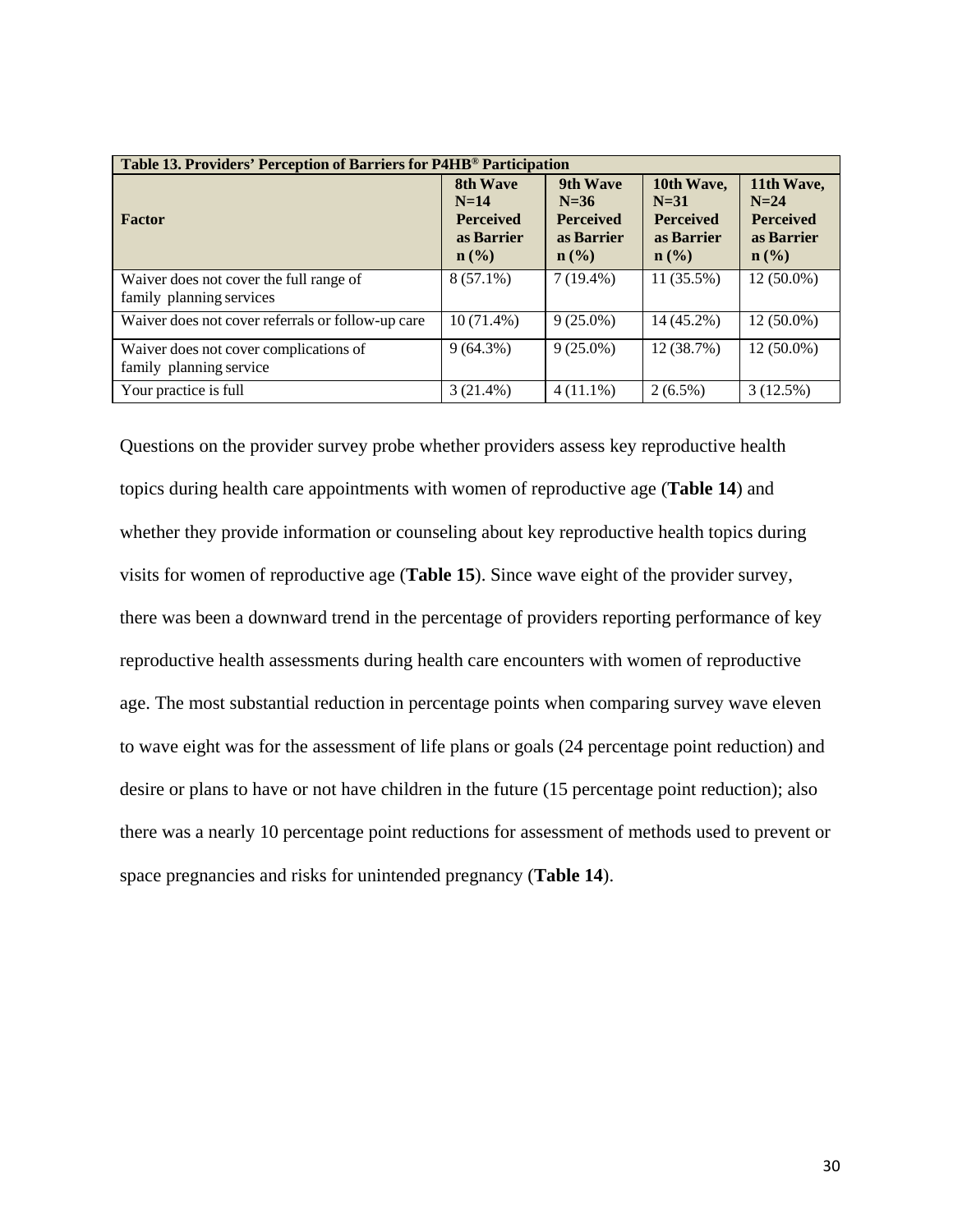| <b>Table 14. Assessment of Reproductive Health Topics</b>     |                                                               |                                      |              |                                                         |  |  |  |  |  |  |
|---------------------------------------------------------------|---------------------------------------------------------------|--------------------------------------|--------------|---------------------------------------------------------|--|--|--|--|--|--|
| <b>Reproductive Health Topic</b>                              | <b>8th Wave</b><br>$N=14$<br>$n \left(\frac{9}{6}\right)$ Yes | 9th Wave<br>$N=36$<br>$n \ (\%)$ Yes |              | 11th Wave<br>$N=24$<br>$n \left(\frac{9}{6}\right)$ Yes |  |  |  |  |  |  |
| Do you assess the following                                   |                                                               |                                      |              |                                                         |  |  |  |  |  |  |
| Desire or plans to have or not have<br>children in the future | 5(35.7%)                                                      | $4(11.1\%)$                          | $9(29.0\%)$  | $5(20.8\%)$                                             |  |  |  |  |  |  |
| Desire or plans for timing or spacing<br>pregnancies          | $4(28.6\%)$                                                   | $3(8.3\%)$                           | 7(22.6%)     | $6(25.0\%)$                                             |  |  |  |  |  |  |
| Sexual behaviors, including risk and<br>protective behaviors  | $6(42.9\%)$                                                   | $7(19.4\%)$                          | $10(32.3\%)$ | 9(37.5%)                                                |  |  |  |  |  |  |
| $Method(s)$ she uses for preventing<br>or spacing pregnancies | $6(42.9\%)$                                                   | 8 (22.2%)                            | $9(29.0\%)$  | 8 (33.3%)                                               |  |  |  |  |  |  |
| Method(s) she uses for preventing STIs                        | 6(42.9%)                                                      | $8(22.2\%)$                          | 10(32.3%)    | 9(37.5%)                                                |  |  |  |  |  |  |
| Risks for unintended (unwanted or<br>mistimed) pregnancy      | 6(42.9%)                                                      | 6(16.7%)                             | $10(32.2\%)$ | 8 (33.3%)                                               |  |  |  |  |  |  |
| Life plans or goals                                           | 4(28.6%)                                                      | $4(11.1\%)$                          | $9(29.0\%)$  | $1(4.2\%)$                                              |  |  |  |  |  |  |

Similarly, when comparing provider responses regarding the performance of key reproductive health education and counseling during health care encounters with women of reproductive age, there were substantial reductions from survey wave eight to wave eleven. The largest reductions were in the percentage of providers reporting providing education or counseling about having a plan to have or not have children in the future, having a plan for timing or spacing pregnancies, and methods for preventing sexually transmitted infections (approximately 26 percentage point reduction for each). Substantial reductions were also noted in the percentage of providers reporting providing education or counseling about dual protection (20 percentage point reduction), having a plan for timing or spacing pregnancies (16 percentage point reduction), methods for preventing or spacing pregnancies (15 percentage point reduction). A smaller reduction of approximately 5 percentage points was observed for the percentage of providers reporting providing education or counseling about risks for unintended pregnancy comparing survey wave eleven to wave eight (**Table 15**).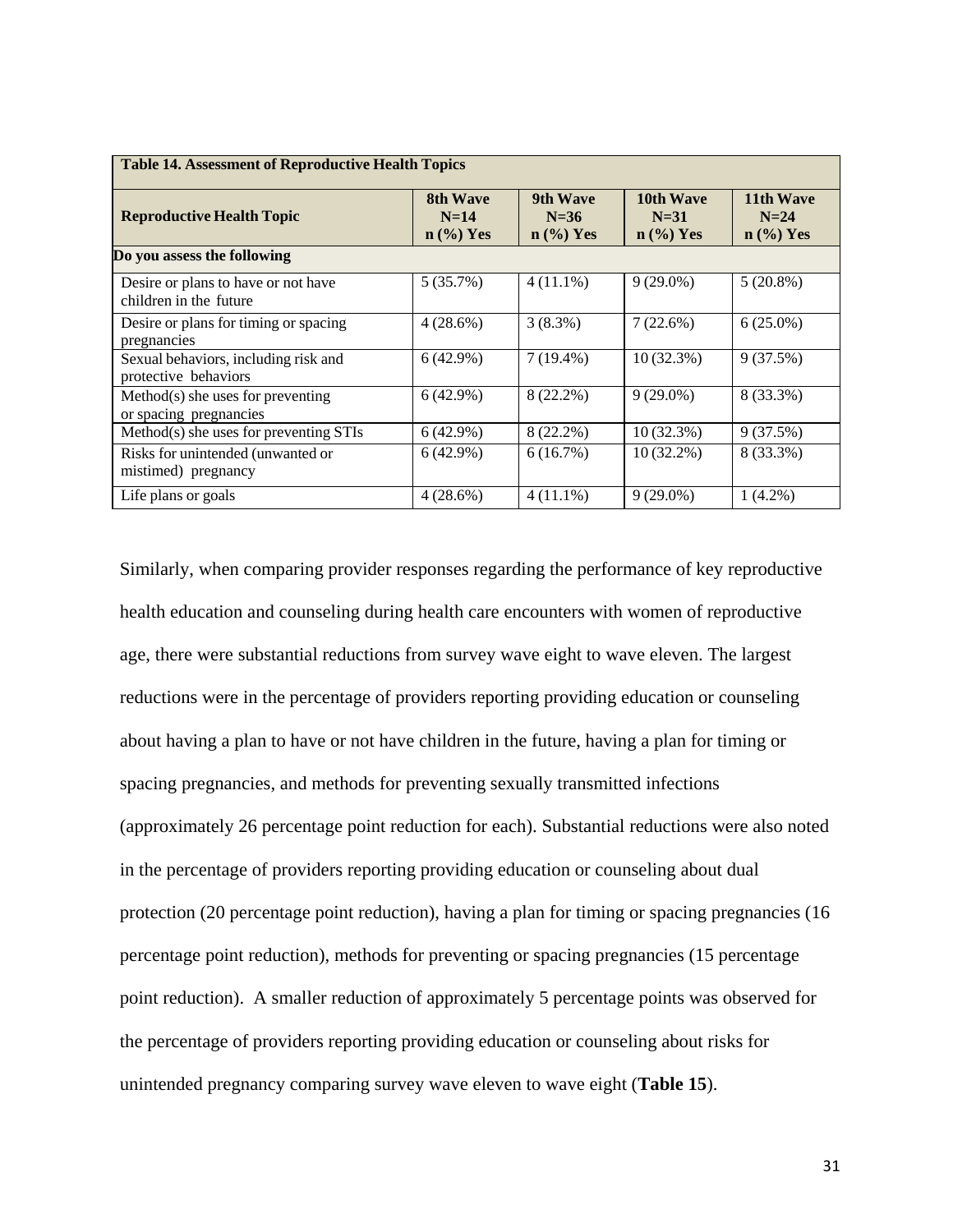| Table 15. Education and Counseling of Reproductive Women                                                                |                                   |                                                               |                                                         |                                                         |  |  |  |  |  |
|-------------------------------------------------------------------------------------------------------------------------|-----------------------------------|---------------------------------------------------------------|---------------------------------------------------------|---------------------------------------------------------|--|--|--|--|--|
| <b>Reproductive Health Topic</b>                                                                                        | 8th Wave<br>$N=14$<br>$n$ (%) Yes | <b>9th Wave</b><br>$N=36$<br>$n \left(\frac{9}{6}\right)$ Yes | 10th Wave<br>$N=31$<br>$n \left(\frac{9}{6}\right)$ Yes | 11th Wave<br>$N=24$<br>$n \left(\frac{9}{6}\right)$ Yes |  |  |  |  |  |
| Do you educate or counsel about the following items as part of health care encounters with women of<br>reproductive age |                                   |                                                               |                                                         |                                                         |  |  |  |  |  |
| Having a plan to have or not have children in the<br>future                                                             | 5(35.7%)                          | $5(13.9\%)$                                                   | 7(22.6%)                                                | $2(8.3\%)$                                              |  |  |  |  |  |
| Having a plan for timing or spacing pregnancies                                                                         | $4(28.6\%)$                       | $4(11.1\%)$                                                   | $5(16.1\%)$                                             | 3(12.5%)                                                |  |  |  |  |  |
| Sexual behaviors, including risk and<br>protective behaviors                                                            | 6(42.9%)                          | 6(16.7%)                                                      | $9(29.0\%)$                                             | 4(16.7%)                                                |  |  |  |  |  |
| Method(s) for preventing or spacing pregnancies                                                                         | 5(35.7%)                          | 6(16.7%)                                                      | $6(19.4\%)$                                             | $5(20.8\%)$                                             |  |  |  |  |  |
| Method(s) for preventing STIs                                                                                           | 6(42.9%)                          | 6(16.7%)                                                      | $9(29.0\%)$                                             | 4(16.7%)                                                |  |  |  |  |  |
| Dual-protection (using condom plus another<br>method)                                                                   | 4(28.6%)                          | $3(8.3\%)$                                                    | $5(16.1\%)$                                             | $2(8.3\%)$                                              |  |  |  |  |  |
| Risks for unintended (unwanted or mistimed)<br>pregnancy                                                                | $3(21.4\%)$                       | $4(11.1\%)$                                                   | $6(19.4\%)$                                             | 4(16.7%)                                                |  |  |  |  |  |
| Life plans or goals                                                                                                     | 4(28.6%)                          | $3(8.3\%)$                                                    | $7(22.6\%)$                                             | $1(4.2\%)$                                              |  |  |  |  |  |

In the most recent wave of the survey (wave eleven), providers were asked if they would recommend or refer patients to P4HB with 15 of 24 (62.5%) providers indicating that they would recommend or refer patients to P4HB. As previously stated, the survey results raise the question of whether the providers responding were primarily those with limited knowledge of the program who desired more information or even those who were more likely to include the key reproductive health assessments, counseling and education in their practice. Collaborative effort to provide awareness and education about the program remains the goal of the outreach activities to both the member and provider communities.

## **DCH P4HB OUTREACH ACTIVITIES**

• DCH has been helping with Healthy Mothers Healthy Baby's Strategic Plan to Address Infant Mortality in the Atlanta Perinatal Region and using this platform to explain and promote P4HB to community leaders.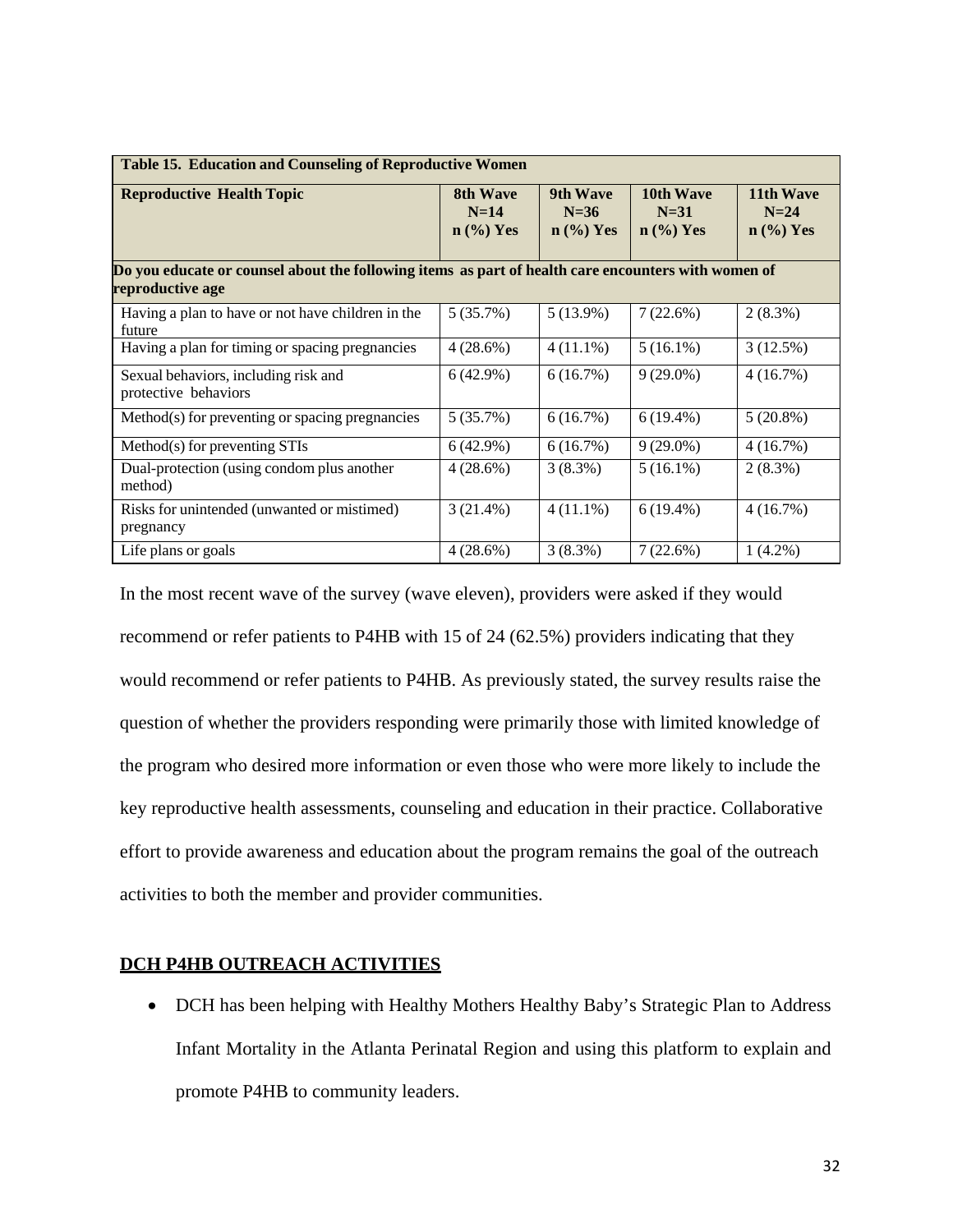• Also, DCH is giving guidance to new staff at the Georgia Family Planning System so they can continue to promote P4HB to the federally qualified health centers (FQHCs).

### **EVALUATION ACTIVITIES**

The P4HB program evaluator, Emory University, reported the following evaluation activities that were underway during Q4 2017:

- 1) The Emory team is planning to work with colleagues at the Georgia Health Policy Center (GHPC) beginning in March 2018 to obtain and analyze the 2014 PRAMS data in order to update the PRAMS analysis in an upcoming report. The Emory team will use these data with the analysis of the more current claims and vital records for inclusions in an academic paper.
- 2) The Emory team is further updating and editing code to examine the receipt of postpartum visits, PAP screens and family planning visits as well as contraceptive use postpartum [at delivery hospitalization; after hospitalization through 90 days' post-partum; after hospitalization through 6 months post-partum] after implementing this code successfully in another state using similar claims data.
- 3) The Emory team will work with the new director of the P4HB program and CMS to discern how to move the emphasis of the analysis to the IPC and RM women. The Emory team has planned to use ICD-9 and ICD-10 codes to assess the receipt of glucose tolerance tests and post-partum check-ups that should include blood pressure monitoring, etc. Once this type of analysis is approved by DCH and/or enhanced, the Emory team will then present results in an upcoming quarterly report.
- 4) The Emory team has a subcontract with fellow researchers from the Georgia Health Policy Center (GHPC) almost in place to start analysis of contraceptive use by teens and

33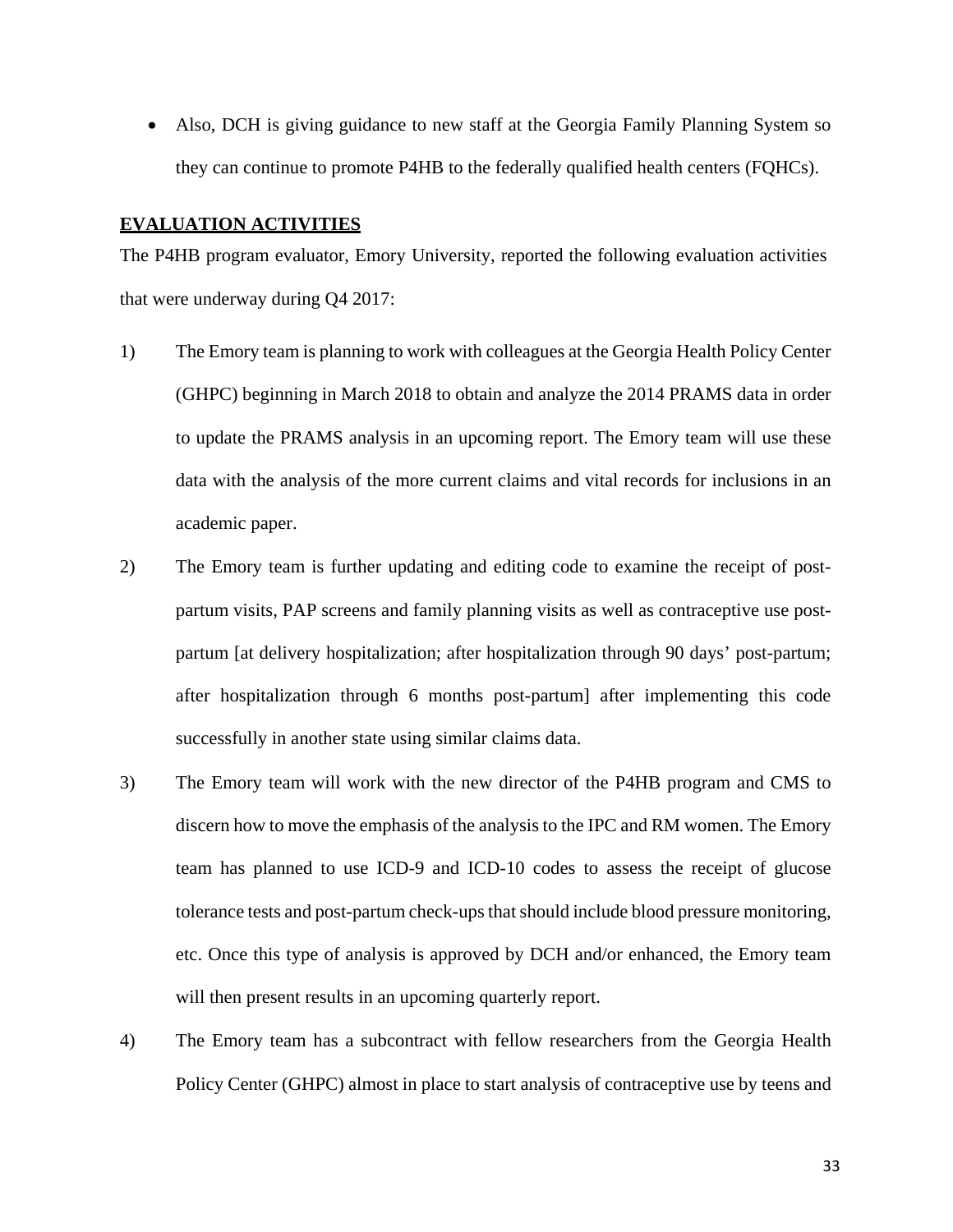women enrolled in Medicaid. They will first report to the Medicaid Commissioner on these comparisons and will collaborate further on analysis of PRAMS data on access to contraceptives among Medicaid women at risk for unintended pregnancy.

5) The Emory continues to assist DCH with its application for an extension of the P4HB Section 1115 Demonstration including estimating expected fertility rates and number of uninsured citizen women  $<$  200% FPL eligible for the demonstration over the coming several years. More recently Emory has worked to estimate total averted births by year and averted births by LBW and VLBW on a quarterly basis. These numbers will be combined with the capitated payments reported by DCH in the renewal application. Emory will continue to work with DCH as needed to develop the proposed changes to the budget neutrality sheet and quarterly/annual reporting process.

#### **ACTION PLANS**

- 1) DCH is receiving technical assistance from CMS to aid in the completion of the extension application and new budget neutrality calculations during the quarter. Submission of the extension request is slated to occur as soon as possible once the budget neutrality calculation is finalized. The current temporary extension end date is March 31, 2018.
- 2) The CMOs will continue their ongoing outreach about the P4HB program and will shift to focus their efforts on the improving utilization rates
- 3) The CMOs will continue to educate their members and providers about the P4HB program and the services available under the program.
- 4) The DCH Communications Team will collaborate with the P4HB program staff to

34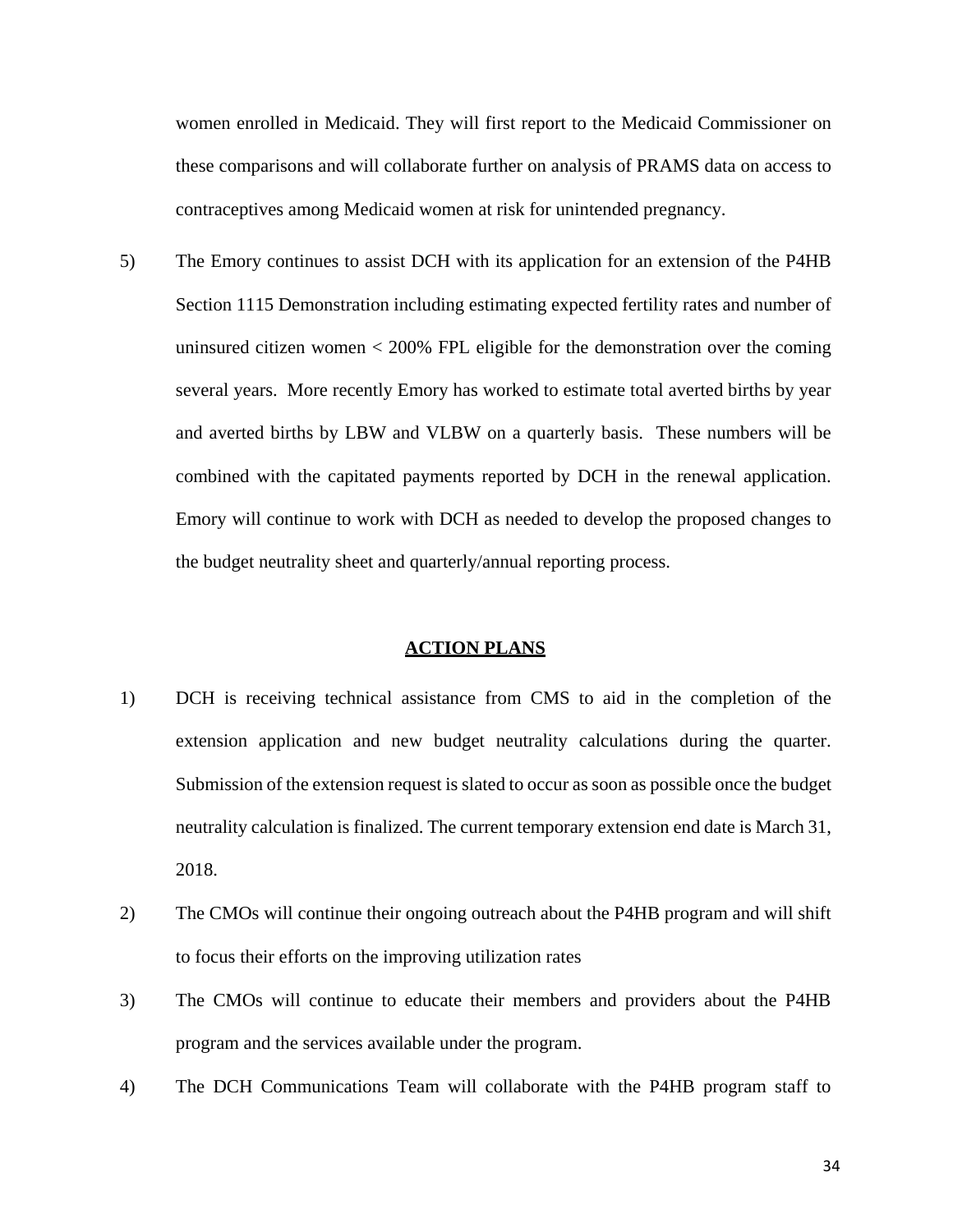develop a new communications plan after approval of extension application.

5) DCH is working as a team to make corrections to the Georgia Gateway system, one of the main changes that will be made is that the application where the woman must indicate "Yes" as interested in receiving P4HB.

## **EXPENDITURES**

For Q4 2017 and as shown in all past quarters, the great majority of capitation payments were for those women enrolled in family planning only benefits within the P4HB program. As in prior reports, we continue to use the CMS approved capitation rates for the P4HB program in making these calculations. We continue to exclude from the total programmatic costs, the costs for the women receiving Resource Mother/Case Management only services since their costs cannot be combined at this time with that of the women enrolled in the IPC component under the current special terms and conditions. DCH is planning for these costs to be included and to perhaps make other changes, to the budget neutrality calculation as the renewal of the P4HB extension is discussed with CMS in the process of its approval for renewal.

# **Budget Neutrality**

The budget neutrality calculation for Q4 2017 is provided on the following page.